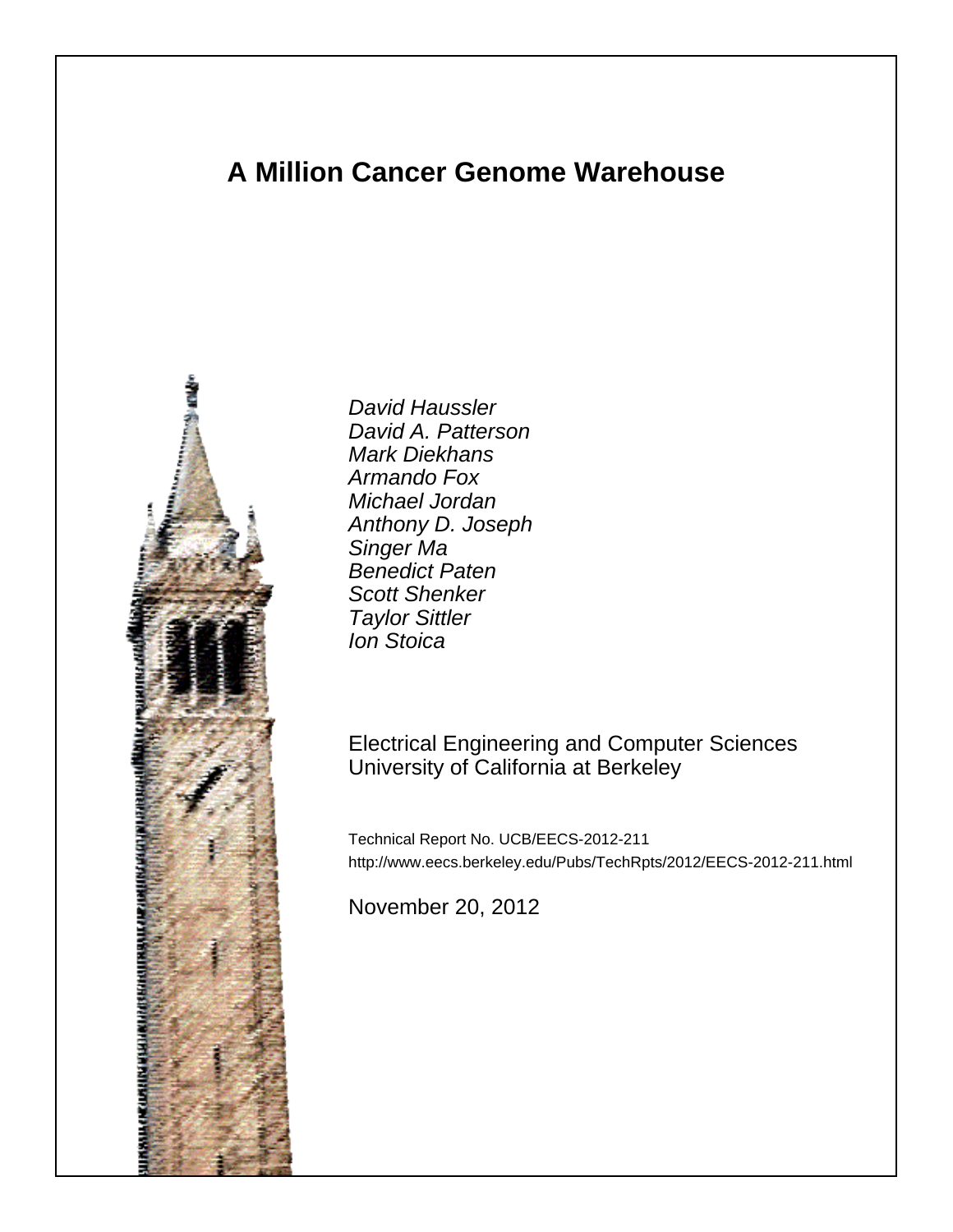Copyright © 2012, by the author(s). All rights reserved.

Permission to make digital or hard copies of all or part of this work for personal or classroom use is granted without fee provided that copies are not made or distributed for profit or commercial advantage and that copies bear this notice and the full citation on the first page. To copy otherwise, to republish, to post on servers or to redistribute to lists, requires prior specific permission.

## Acknowledgement

This research is supported in part by the sponsors of the UC Berkeley AMP Lab: NSF CISE Expeditions award CCF-1139158, gifts from Amazon Web Services, Google, SAP, Blue Goji, Cisco, Cloudera, Ericsson, General Electric, Hewlett Packard, Huawei, Intel, Microsoft, NetApp, Oracle, Quanta, Splunk, VMware and by DARPA (contract #FA8650-11-C-7136).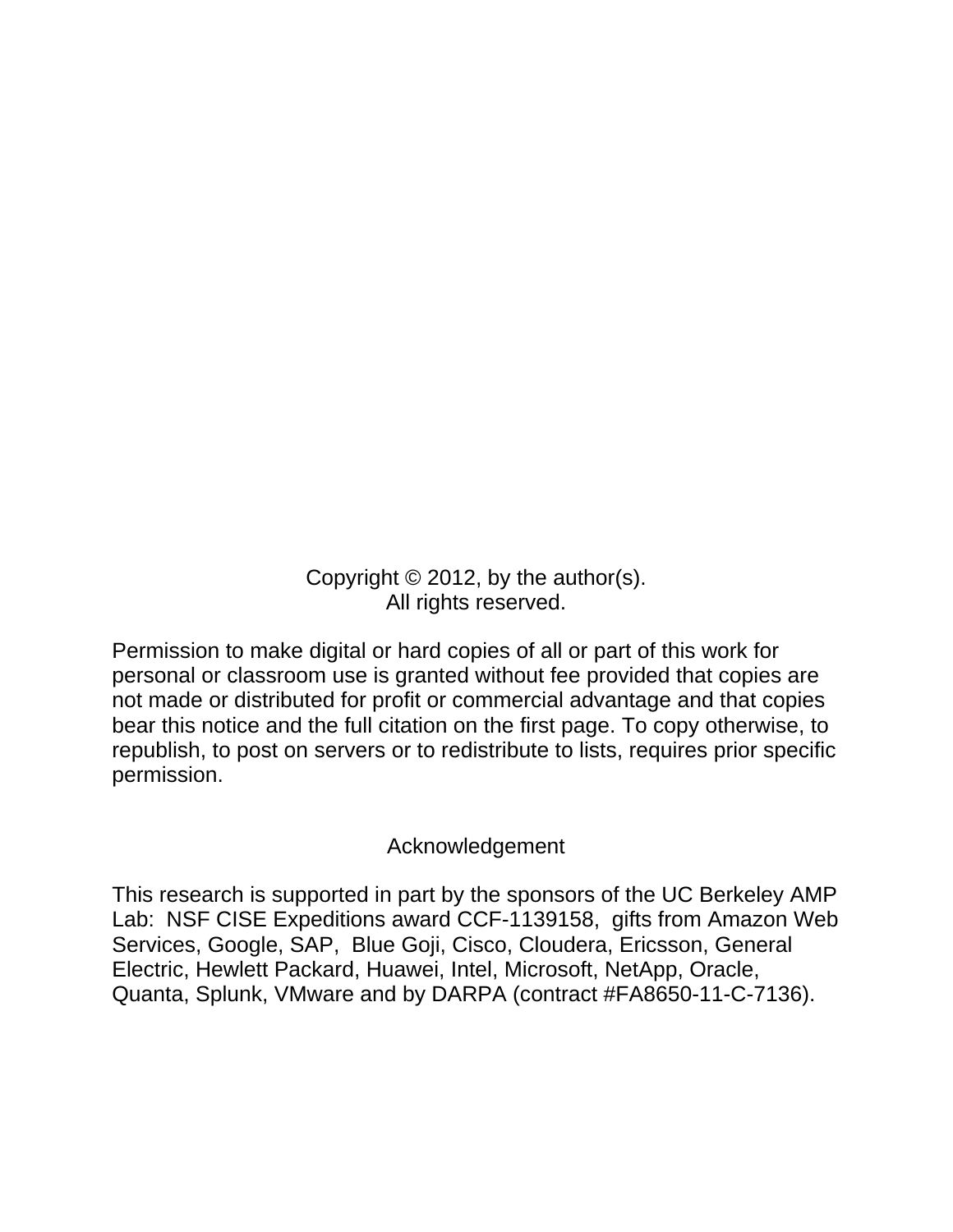# **A Million Cancer Genome Warehouse**

*David Haussler (UCSC), David Patterson (UCB), Mark Diekhans (UCSC), Armando Fox (UCB), Michael Jordan (UCB), Anthony Joseph (UCB), Singer Ma (UCSC), Benedict Paten (UCSC), Scott Shenker (UCB), Taylor Sittler (UCSF), and Ion Stoica (UCB)*

*UC Berkeley, UC San Francisco, and UC Santa Cruz*

#### *Draft 3.0 November 20, 2012*

| <b>Executive Summary</b>                                                  |
|---------------------------------------------------------------------------|
| <b>Introduction</b>                                                       |
| Problem Statement: Why a Million Cancer Genome Warehouse?                 |
| <b>How This Will Impact Patient Care</b>                                  |
| How it will Impact Science and Discovery of New Treatments                |
| <b>Current Repositories, Data Format, Data Size</b>                       |
| <b>Limitations of Data Compression</b>                                    |
| <b>API for Research at Different Data Summary Levels</b>                  |
| Need to Bring the Computation to the Data                                 |
| Queries of a Million Cancer Genome Warehouse                              |
| <b>Database Architecture</b>                                              |
| <b>Performance Demands for a Million Cancer Genome Warehouse</b>          |
| <b>Production Workload</b>                                                |
| <b>Clinical Trial Research and other Special Studies</b>                  |
| <b>Ad Hoc Research</b>                                                    |
| <b>Software Principles for a Million Cancer Genome Warehouse</b>          |
| <b>Regional Warehouses</b>                                                |
| Design and Cost to Build and Operate a Million Cancer Genome Warehouse    |
| <b>CAPEX/OPEX of a Proposed Platform</b>                                  |
| <b>Commercial Cloud Design</b>                                            |
| <b>Privacy Policies for a Million Cancer Genome Warehouse</b>             |
| <b>Structured vs. Unstructured Electronic Patient Records</b>             |
| Permission for Full Access to Data in the Million Cancer Genome Warehouse |
| <b>Potential Funding Models for a Million Cancer Genome Warehouse</b>     |
| <b>Storage Compression/Management</b>                                     |
| <b>Statistics/Accuracy Demands for a Million Cancer Genome Warehouse</b>  |
| Use of a Reference Genome                                                 |
| Why Uncertain Information Must be Tolerated and Stored                    |
| <b>Reasoning with Uncertain Information</b>                               |
| <b>Potential Paths to a Million Cancer Genome Warehouse</b>               |
| <b>Conclusion</b>                                                         |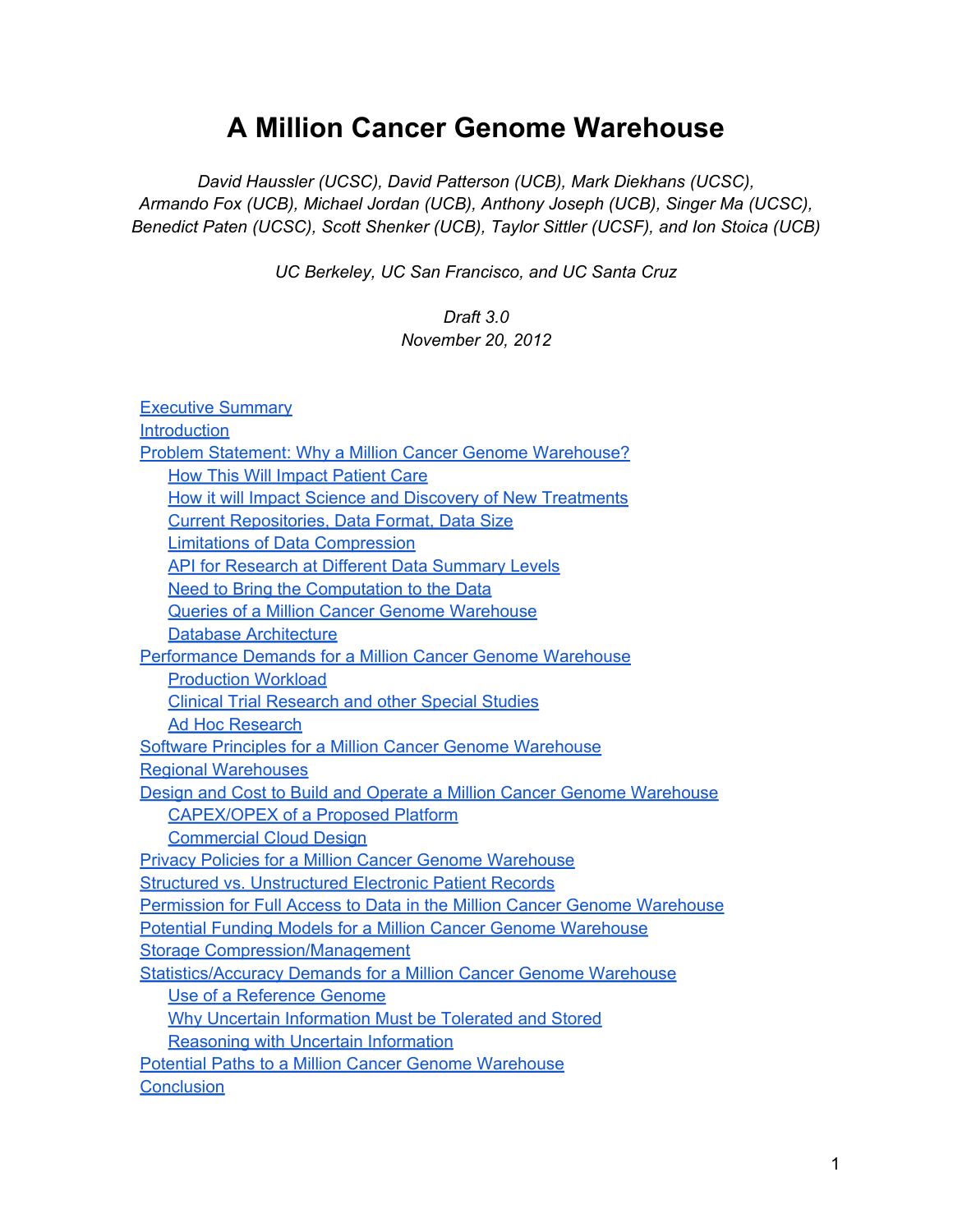[Appendix](#h.eq2h1fvb4gkt) [A: The](#h.eq2h1fvb4gkt) [Universal](#h.eq2h1fvb4gkt) [Human](#h.eq2h1fvb4gkt) [Reference](#h.eq2h1fvb4gkt) [and](#h.eq2h1fvb4gkt) [Representation](#h.eq2h1fvb4gkt) [of](#h.eq2h1fvb4gkt) [Genome](#h.eq2h1fvb4gkt) [Structural](#h.eq2h1fvb4gkt) **[Variation](#h.eq2h1fvb4gkt)** 

[Appendix](#page-48-0) [B: Expected](#page-48-0) [Number](#page-48-0) [of](#page-48-0) [False](#page-48-0) [Positives](#page-48-0) [Somatic](#page-48-0) [Mutation](#page-48-0) [Calls](#page-48-0) [Per](#page-48-0) [Position](#page-48-0) [in](#page-48-0) [the](#page-48-0) [Reference](#page-48-0) [Genome](#page-48-0) [Due](#page-48-0) [to](#page-48-0) [Sequencer](#page-48-0) [Read](#page-48-0) [Error, and](#page-48-0) [Its](#page-48-0) [Implications](#page-48-0)

[Appendix](#page-53-0) [C: Alternate](#page-53-0) [Design](#page-53-0) [of](#page-53-0) [Warehouse](#page-53-0) [Hardware](#page-53-0)

[Appendix](#page-54-0) [D. Technical](#page-54-0) [Approaches](#page-54-0) [to](#page-54-0) [Germline](#page-54-0) [DNA](#page-54-0) [Privacy](#page-54-0) [Concerns](#page-54-0) [Author](#page-56-0) [Bios](#page-56-0)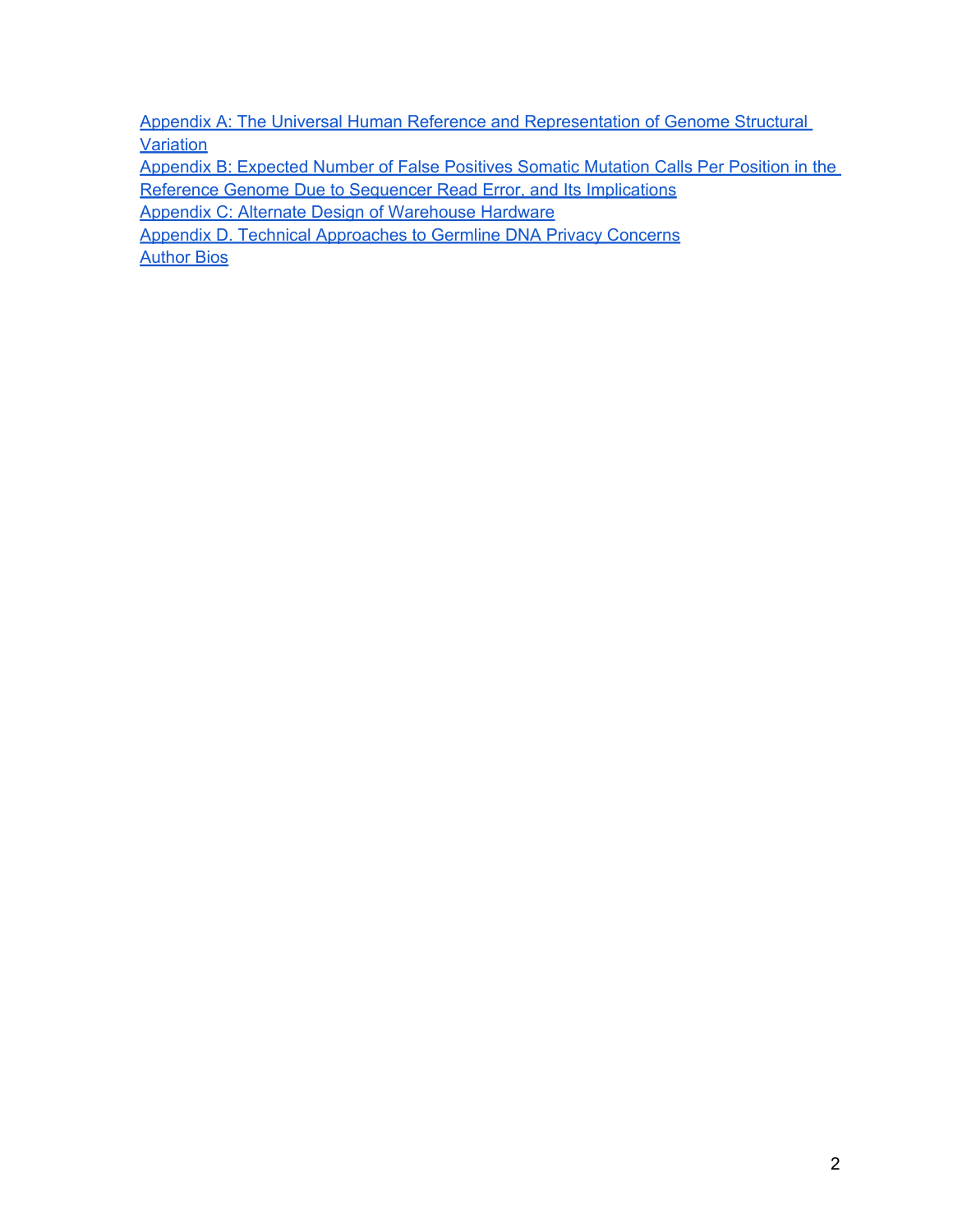## <span id="page-4-0"></span>**Executive Summary**

Technology advances will soon enable us to sequence a person's genome for less than \$1,000, which will lead to an exponential increase in the number of sequenced genomes. The potential of this advance is blunted unless this information is associated with patient clinical data, collected together, and made available in a form that researchers can use. Indeed, a recent US National Academy of Sciences study highlighted the creation of a large-scale information commons for biomedical research including DNA and related molecular information as a national priority in biomedicine, leading to a new era of "Precision Medicine." Based on the current trajectory, the genomic warehouse will be the heart of the information commons. To create it requires cooperation from a wide range of stakeholders and experts: patients, physicians, clinics, payers, biomedical researchers, computer scientists, and social scientists. Here we focus on the technological issues in building a genomic warehouse.

Genomic information is relevant to all aspects of medicine. To avoid a piecemeal approach, it makes sense to build a single database containing the inherited (germline) genome of millions of individuals that is used broadly and that is maintained throughout each individual's lifetime, rather than having a separate database of genomes for each specific project or disease, or for each specific disease episode in a patient's life. Further, in addition to a single germline genome, in cancer and immunology in particular, it is also essential to ascertain somatic mutations (disease causing mutations to DNA in cells that are not in the germline, and hence not passed on to children) to the genome that occur in particular cells during the lifetime of the patient. A cancer patient's data will soon include several full tumor genomes from biopsies at different sites and disease stages. This database would be augmented by RNA-sequencing data from specific tissues at specific times in a patient's life to capture gene expression, and by other molecular information, such as epigenetic changes (which do not swap DNA bases) and protein expression changes (modifications to the proteins that are produced from genes).

We focus on cancer in part because it is the most complex form of genetic data for a genome warehouse--setting a high water mark in terms of design requirements--but also because it represents the most acute need and opportunity in genome-based precision medicine today.

- It is widespread: one third of US women will face cancer in their lifetimes, one half of US men will also face cancer, and there 1.6M new cases in the US each year;
- Cancer is a disease that is clearly caused by changes to the genome;
- It is highly individualized, requiring precision medicine;
- Mortality is very high one quarter of US deaths are due to cancer; within the next few years cancer will surpass heart disease as the leading killer;
- Speed is required cancer patients have their genome(s) sequenced because they have a life-threatening disease and want genetic information that may inform treatment decisions that must be made in a matter of weeks, in contrast to individuals who are sequenced for the purposes of understanding long term predisposition to disease.
- There are an estimated 800 targeted therapies available or in the pipeline for cancer that may benefit from knowledge of the patient's tumor genome; and
- Its cost of care is much more than the \$1,000 to sequence a genome.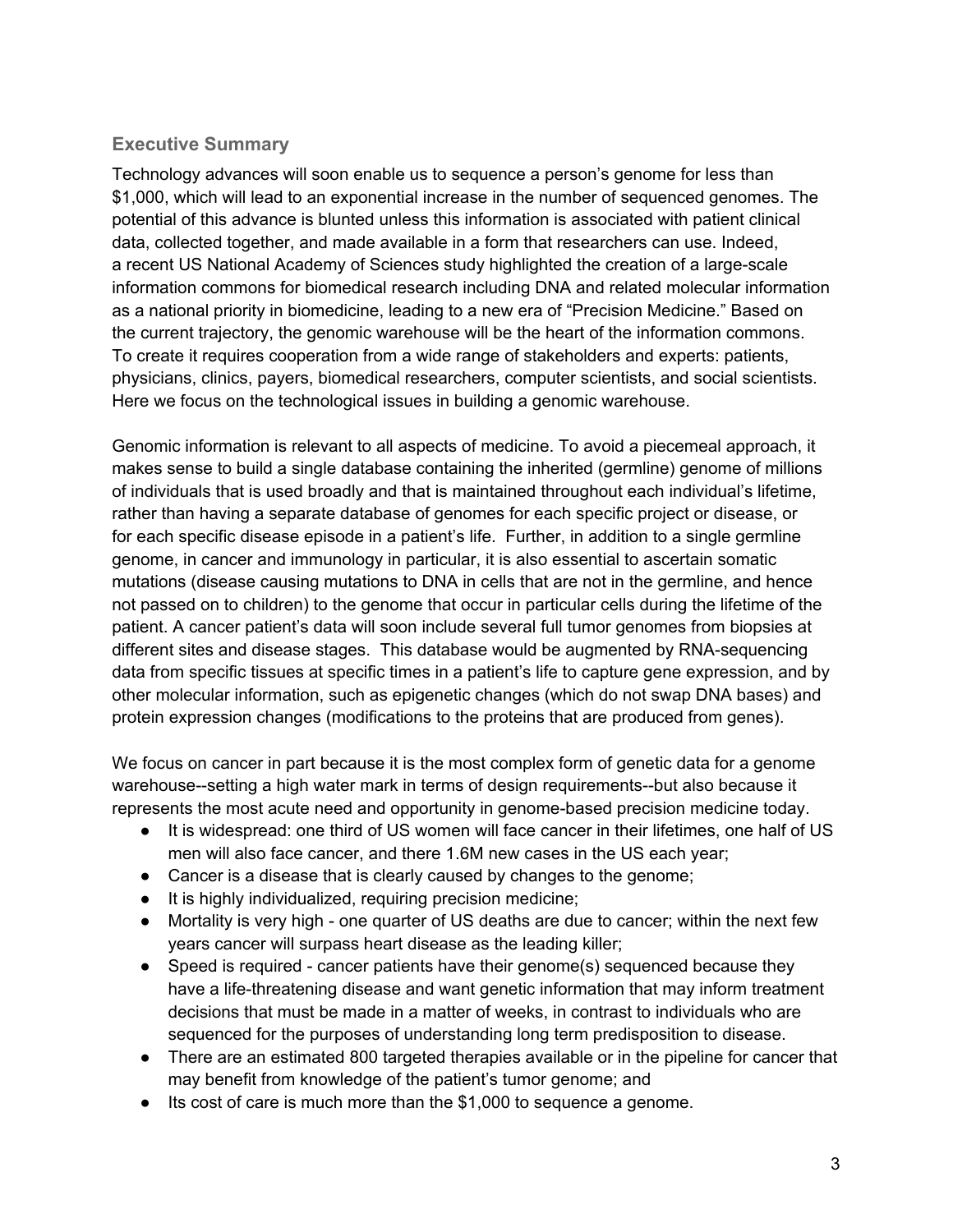As the Pulitzer Prize winning book *The Emperor of All Maladies* concludes, "The question is not if we will get this immortal disease, but when." Given the numbers above, accelerating progress to discover effective cancer treatments could literally save millions of lives. Thus, cancer by itself is a compelling justification for a genome warehouse.

Within five years the collection of substantial amounts of molecular information from cancer patients, especially DNA, will be a part of patient care. Assuming appropriate privacy/legal protections, given a choice, most patients will want their information to also be available for research. They will understand that only by contributing to a large-scale effort can enough cases be assembled for study that are similar enough to their own subtype to draw meaningful scientific and medical conclusions. What we learn from their cancer will help their children and future generations with similar cancers.

To maximize use and facilitate interaction between research and clinical practice, the bulk of the data should be mirrored for dependability, but act as a single research database under one access infrastructure and as a clinical decision support database under another. These databases will have distinct Application Programming Interfaces according to the different purpose and compliance requirements, so that third parties can build both compliant diagnostic tests and research-oriented analysis software on top of the basic information commons. We need to adopt the best practices from information technology to build dependable tools for genetic analysis and to benchmark results so as to make the most rapid progress.

Whole genome sequences are not too much data to store. We show that it is now technically possible to reliably store and analyze 1 million genomes and related clinical and pathological data, which would match the demand for 2014. Moreover, thanks to advances in cloud computing, it is surprisingly affordable: multiple estimates agree on a technology cost of about \$25 a year per genome. While the focus is on technology, to be thorough, this paper touches on high-level policy issues as well as low-level details about statistics and the price of computer memory to cover the scope of the issues that a million cancer genome warehouse raises.

There a number of concerns that this white paper addresses:

- 1. **Dual Use in the Clinic and in Research**  The only way to have a million genomes for research is to share data between research and clinical practice. We propose a single database with two different access structures and interfaces, one for clinical use and one for research. The database will provide one basic applications programming interface (API), and different third party entities will build either research or clinical service applications on top of that API on a competitive basis. A benefit of this is that sharing of clinical research data also facilitates the rapid deployment of research findings in the clinic.
- 2. **Unified Data and Computation**  Given that the cost-performance of network bandwidth inside a datacenter is about 100 times better than the Internet bandwidth outside the datacenter, it will be much more economical to compute within datacenters rather than across them. Moreover, cloud computing has demonstrated that purchasing,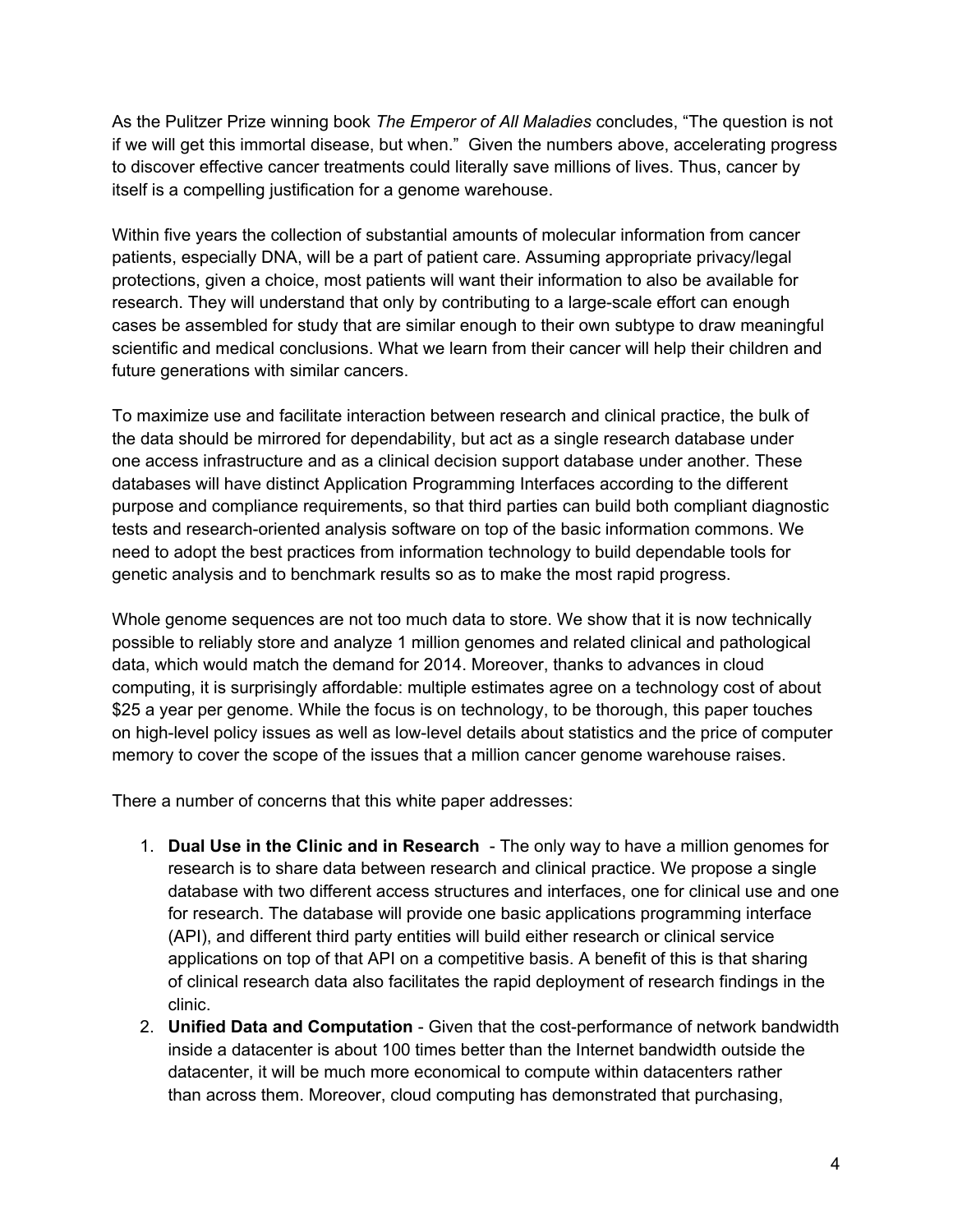housing, and operating tens of thousands of servers as a single "warehouse scale computer" yields economies of scale that offer a 5- to 10-fold reduction in the total cost of computation. To prevent data loss due to a catastrophe, we recommend two nearly identical datacenters in different geographic regions. While both will hold the same data, they could support different kinds of access, computation, or compliance infrastructure.

- 3. **Genomic analysis expense and accuracy** Current popular software pipelines take days to turn the output of sequencing machines into genomes and genome comparisons, and the accuracy and biomedical depth of the analysis may not be good enough to enable precision medicine. The data processing portion of sequencing a genome currently costs about \$1000, which is far too high. In addition, DNA of cancer tumors has much greater variation from standard reference sequences than the DNA of normal cells, which makes accurate analysis for cancer even more challenging. We need advances in algorithms and implementations to improve upon the current state-ofthe-art in performance, accuracy, biomedical depth, and software-engineering practices to match the demand from an exponentially increasing number of cancer genomes. Moreover, we need to agree upon analysis metrics and benchmarks so that we can measure progress and thereby accelerate it.
- 4. **Single common patient consent form** If every collection of 1000 genomes has its own consent form, which is the case today, then researchers would need to get permission from 1000 data access committee to use the 1M genome warehouse. Obviously, such an impediment would render the warehouse unusable. Aggregated cancer genomic data collected under a single consent form will be extraordinarily more valuable than data collected under many different consents.
- 5. **Need to further isolate some datasets**  Some data require special isolation. For example, data from patients in clinical trials must be tightly controlled until the study is complete. To handle this, we propose that a virtual cluster within the cloud computing facility, accessible only to those involved in the trial, be allocated to each ongoing trial that elects to use the genomics services provided by the database. In exchange for services, it would be expected that a significant portion of the data be opened up for general research after the trial is complete. A similar approach could be taken to some other types of studies, However, if researchers must get permission from an endless set of panels to access all the data, it will both slow progress and discourage those who could otherwise work on different data sets with fewer roadblocks. It is critical that we streamline and shorten the path from collection of data to research analysis on aggregated datasets in order that the discoveries made from this repository rapidly benefit the patients who need them.
- 6. **Regional warehouses and Application Programming Interfaces**  Many countries will not feel comfortable putting their citizens' health information into a single worldwide system that may be housed in and subject to the laws of a single nation. Hence, there will likely be multiple genomic warehouses, at minimum of one per continent. Third parties writing software for either clinical or research applications will need standards. Without planning, the likely outcome would be multiple incompatible systems. Following the successful tradition in the IT industry, we recommend identifying and embracing application programming interfaces early that will allow researchers and developers to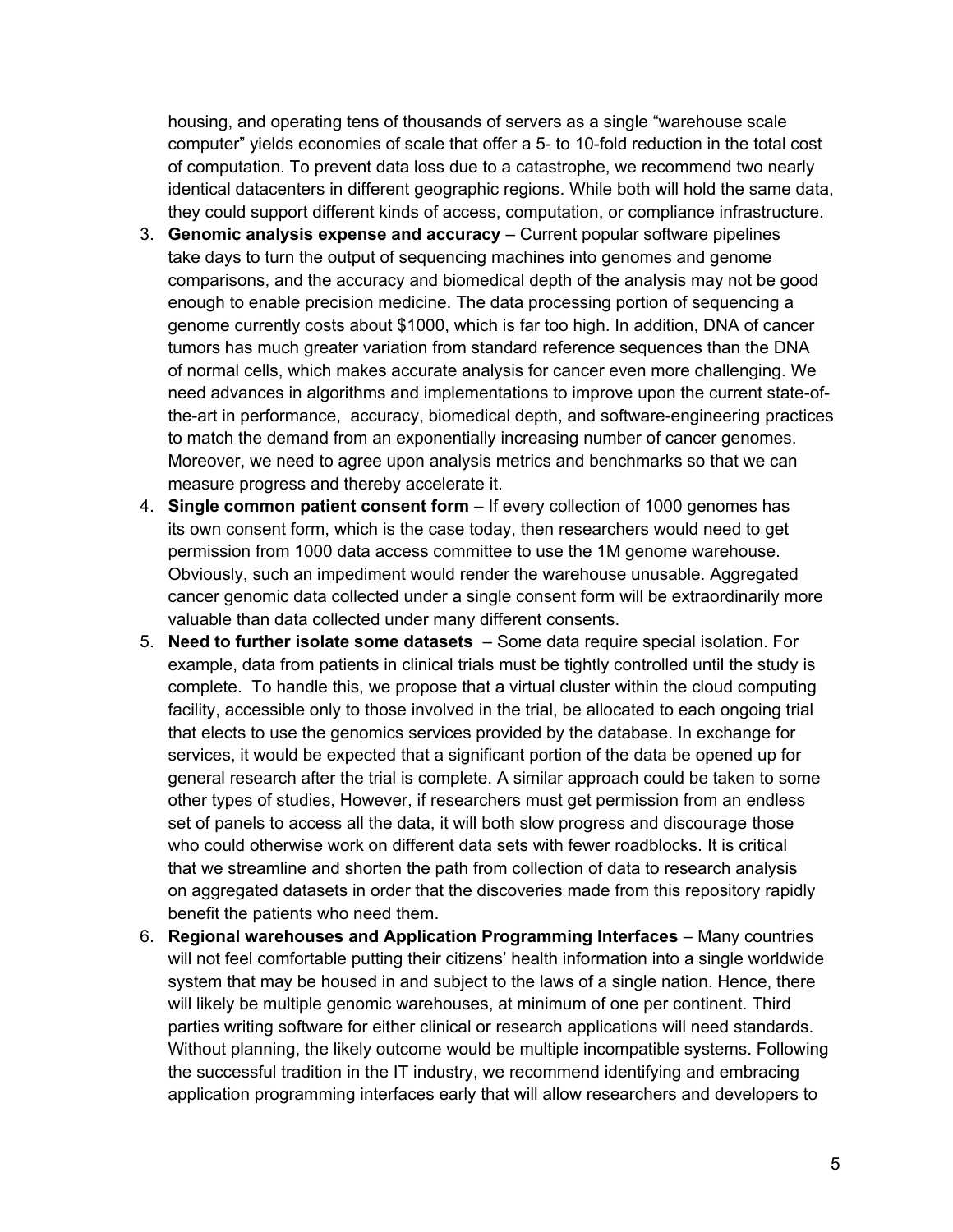access to information in a more controlled manner.

- 7. **Privacy/use concerns** While nearly everyone recognizes the desire for and importance of patient anonymity and/or appropriate limitations on data use, heavyhanded restrictions could slow progress and make it an unattractive set of data for researchers to work on. As long we follow common sense approaches to patient privacy, we can still help cancer patients in a timely manner. For example, within the US the HIPAA (Health Insurance Portability and Accountability Act) restrictions are routinely met for several cloud-housed datasets, so these potential obstacles are not as imposing as they might appear to outsiders. Getting the privacy and data use issue right is essential and requires a national dialogue. The National Cancer Institute (NCI) has suggested the possibility of a national program for Cancer Information Donors, the American Society for Clinical Oncology (ASCO) has proposed a rapid learning system for better clinical outcomes, and the American Association for Cancer Research (AACR) has provided a variety of information and communication resources for cancer researchers. These institutions, with input from patient advocates, could support a dialogue to address privacy and data use concerns, as well as help rapidly populate a 1M genomic repository.
- 8. **Data compression and statistical validity**  The purpose of building a genome warehouse is not just to store genomes, but also to enable a wide range of biological and medical inferences. Our calculations suggest that storing 100 gigabytes of compressed data per genome (100 petabytes for 1 million genomes) is the right compromise between cost and loss of information. As sequencing becomes cheaper and machines produce more data per genome, more aggressive data compression will be required to hold to the 100 gigabyte per genome upper limit. The consequence is that the data we keep will necessarily be incomplete and imperfect. Inference from cancer genome data will necessarily take place in a low signal/high noise regime, and it is essential to take this fact into account in designing data analysis pipelines. Building a statistically-aware genome warehouse raises a number of challenges. First, there are computational challenges involved in computing and propagating error bars on uncertain quantities. Second, database operations in the genomic warehouse need to be statistically grounded. Finally, to establish causality, the statistical underpinnings of causal inference (distinctions between experimental and observational data, attention to sampling frames, and so on) need to be provided in the genome warehouse.
- 9. **Embracing Technological Advances** The dramatic reduction in sequencing costs is due in part to rapid innovation in sequencing equipment. The third generation of sequencing is currently being deployed, and the fourth generation is just around the corner. Thus, a repository must be neutral to the technology (and the manufacturer) that produces the sequencing information. It will be vital to the acceptance and success of a genome warehouse that it easily include all information sources. Whereas today some centers use custom assays of subsets of genes, with the dropping cost we suggest the minimum today should be whole exomes, and soon should be whole genomes. Moore's Law continues on the information technology side as well, so both the warehouse-scale computer design and the funding model must include a plan to refresh the IT equipment every few years, in part to grow the capacity of the warehouse.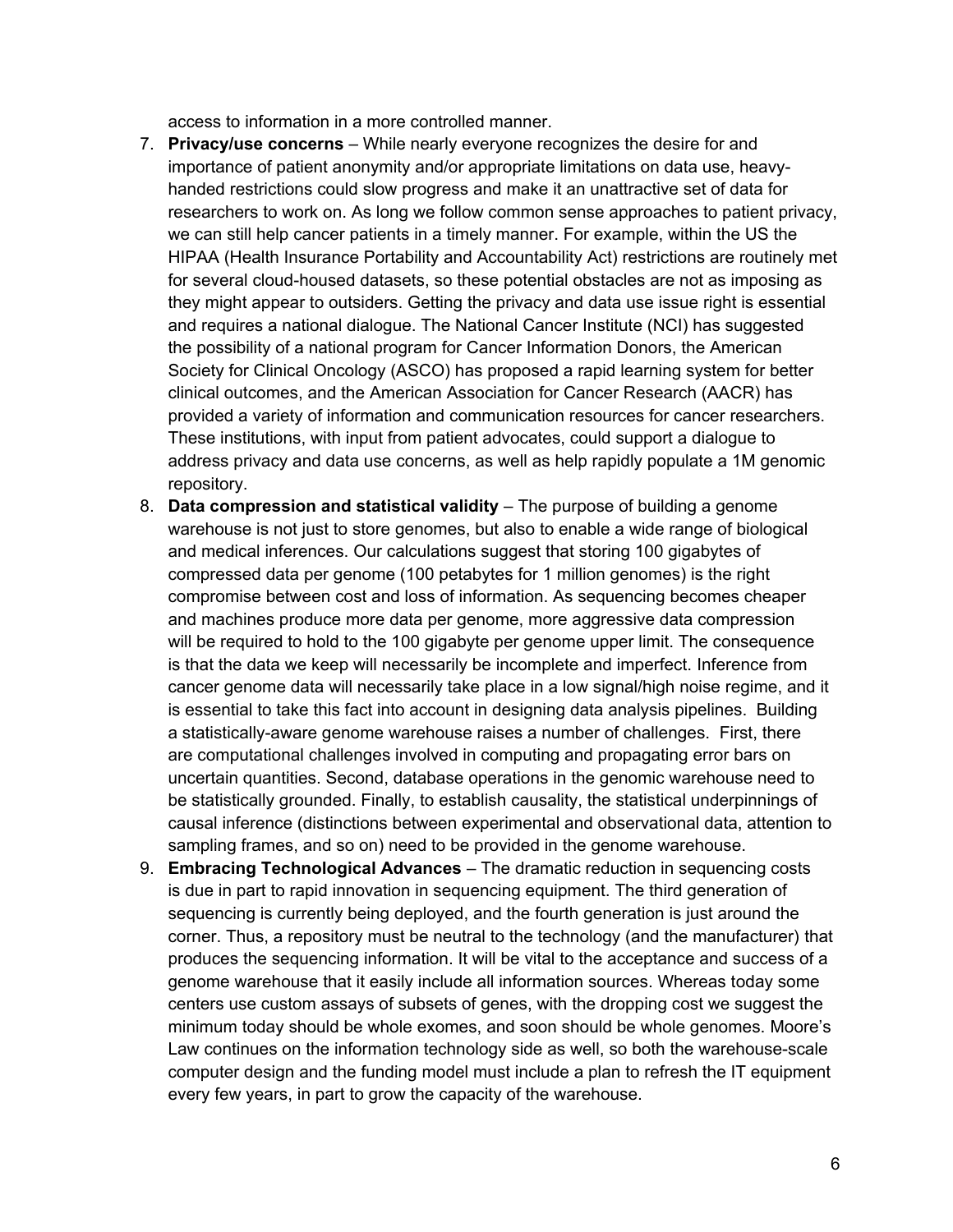- 10. **Potential Candidates** We believe the first serious prototypes must be designed to scale quickly to many genomes, include patient records, and address privacy concerns. While a daunting combination, these necessary ingredients can be assembled. For example, some countries with national healthcare systems, such as Denmark (6M citizens), are already discussing plans to record germline genetic information of their citizens. For countries without national healthcare systems, like the US, we recommend pursuing multiple paths that collectively can develop the technology and make the case for the a single cancer repository:
	- a. A *Top-Down* path via a large government run clinical trial to collect structured patient medical and genetic data.
	- b. A *Patient-Push* path via a national organization that collects genetic and medical records directly from patients by leveraging patient advocacy groups.
	- c. A *Center-Push* path forming a consortium of enlightened cancer centers to combine full cancer genomes and unstructured electronic medical records.
- 11. **Finding Seed Funding** If a cancer genome warehouse proves to be as valuable in fighting cancer as we hope, its health benefits will be unquestioned. At these prices, we believe healthcare systems can easily pay its ongoing costs as it will save money and save lives. However, we need to find a path to bootstrap the funding for the first several years to give the genomic warehouse the chance to prove its worth. We make no recommendation as to whether the source should be government funds, philanthropic foundations, or industrial support. However, we strongly recommend that seed funds be found *soon* so that we can accelerate discovery of effective treatments and thereby more rapidly reduce the mortality of this voracious disease.

In establishing that it is technically and economically feasible to construct a million cancer genome warehouse, and describing the key characteristics that it must have, we hope to provide additional impetus for the many pioneers in biomedicine, both nationally and internationally, who are currently advocating such repositories. Like many other computer scientists, we are inventing new algorithms and building new tools that could help fulfill the vision of precision medicine, but we cannot make serious progress on them without access to real data at large scale. A team approach can change that. It is time to invest, and unleash the combined power of genomics and large-scale computation in medicine.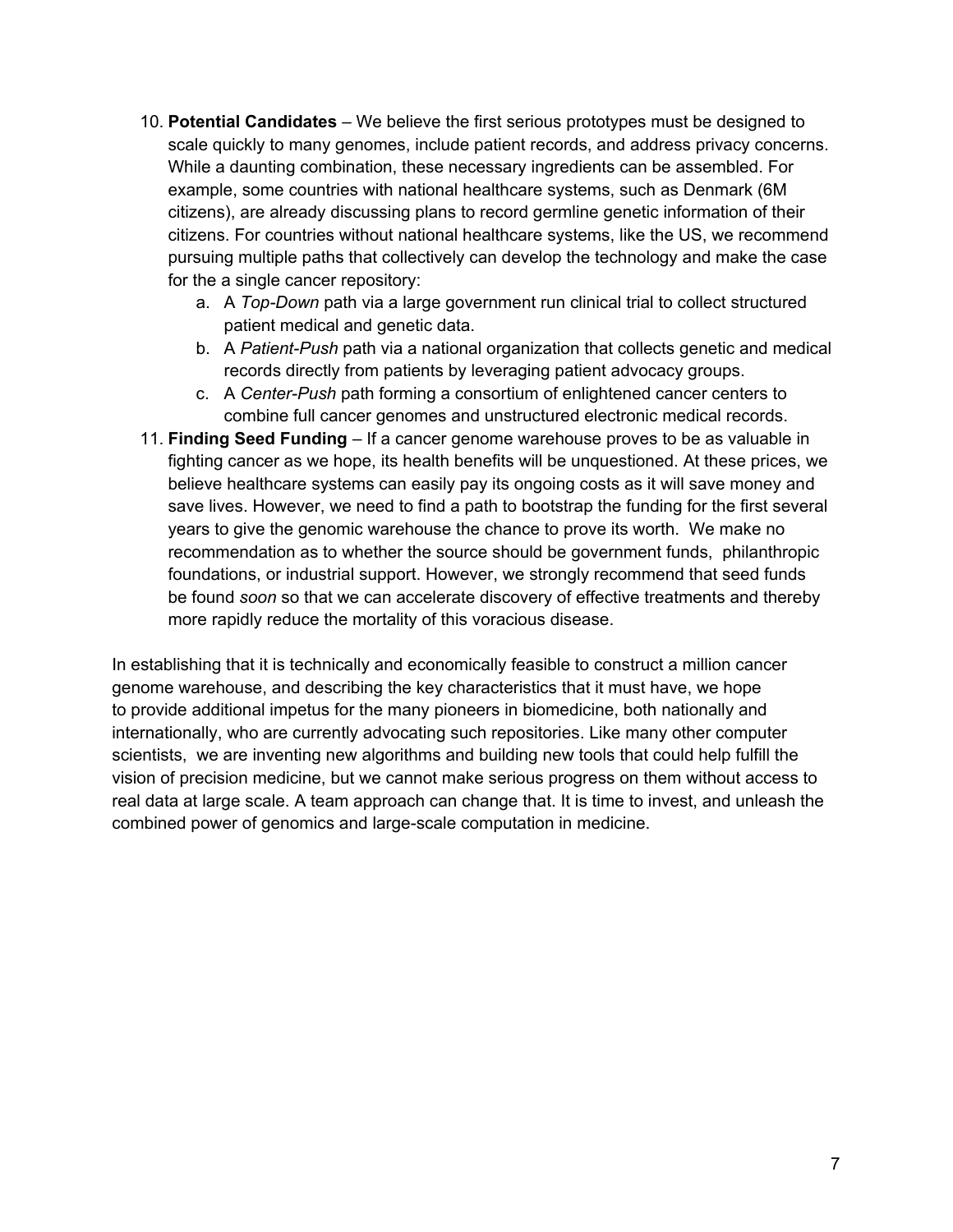## <span id="page-9-0"></span>**Introduction**

This white paper discusses the motivation and issues surrounding the development of a repository and associated computational infrastructure to house and process a million genomes to help battle cancer, which we call the *Million Cancer Genome Warehouse*. It is proposed as an example of an information commons and a computing system that will bring about "precision medicine," coupling established clinical–pathological indexes with state-of-the-art molecular profiling to create diagnostic, prognostic, and therapeutic strategies precisely tailored to each patient's individual requirements<sup>1</sup>.

The goal of the white paper is to stimulate discussion so as to help reach consensus about the need to construct a Million Cancer Genome Warehouse and what its nature should be. To try to anticipate concerns, including thorough cost estimates, it covers topics as varied as high-level health policy issues to low-level details about statistical analysis, data formats and structures, software design, and hardware construction and cost.

## **Problem Statement: Why a Million Cancer Genome Warehouse?**

Cancer is a disease caused by combinations of mutations that occasionally accumulate in some cells in our bodies over our lifetime, and cause these cells to grow and divide in an uncontrolled fashion, often invading other tissues. In the United States, there are approximately 1.6 million new cases of cancer each year, 0.6 million die of cancer each year, and 13 million people live with cancer (about 4%) <sup>2</sup>. Although of enormous value to science<sup>3</sup>,<sup>4</sup> and often relevant to treatment<sup>5</sup>, the mutations that occur in newly diagnosed tumors are not being systematically assayed at this time. The cost of DNA sequencing is one impediment. However, this cost has dropped approximately 10,000-fold over the last 8 years, and in a year or so it will cost less than \$1000 to sequence a human genome, making this assay feasible for routine clinical use.

Another impediment is our current difficulty in interpreting the DNA mutations we find. The only solution to improve the quality of these interpretations is more research, which requires a large dataset of human cancer genetic data. We believe we need a minimum of 1 million cancer genomes because smaller repositories will not have a sufficient number of samples for specific cancer subtypes to discover meaningful patterns. Without a large, aggregated database we lack statistical power.

International network of cancer genome projects. *Nature*, *464*(7291), 993-998.

<sup>1</sup> Mirnezami, R., Nicholson, J., & Darzi, A. (2012). Preparing for Precision Medicine. *New England Journal of Medicine*.

<sup>&</sup>lt;sup>2</sup> (2012). Cancer Facts & Figures - 2012 - A[m](http://www.cancer.org/Research/CancerFactsFigures/ACSPC-031941)erican Cancer Society. Retrieved July 22, 2012, from [http://](http://www.cancer.org/Research/CancerFactsFigures/ACSPC-031941) [www.cancer.org/Research/CancerFactsFigures/ACSPC-031941](http://www.cancer.org/Research/CancerFactsFigures/ACSPC-031941).

<sup>&</sup>lt;sup>3</sup> Ley, T. J., Mardis, E. R., Ding, L., Fulton, B., McLellan, M. D., Chen, K., et al. (2008). DNA sequencing of a cytogenetically normal acute myeloid leukaemia genome. *Nature*, *456*(7218), 66-72.

<sup>4</sup> Hudson, T. J., Anderson, W., Aretz, A., Barker, A. D., Bell, C., Bernabé, R. R., et al. (2010).

<sup>5</sup> Ellis, M. J., Ding, L., Shen, D., Luo, J., Suman, V. J., Wallis, J. W., et al. (2012). Whole-genome analysis informs breast cancer response to aromatase inhibition. *Nature*, *486*(7403), 353-360.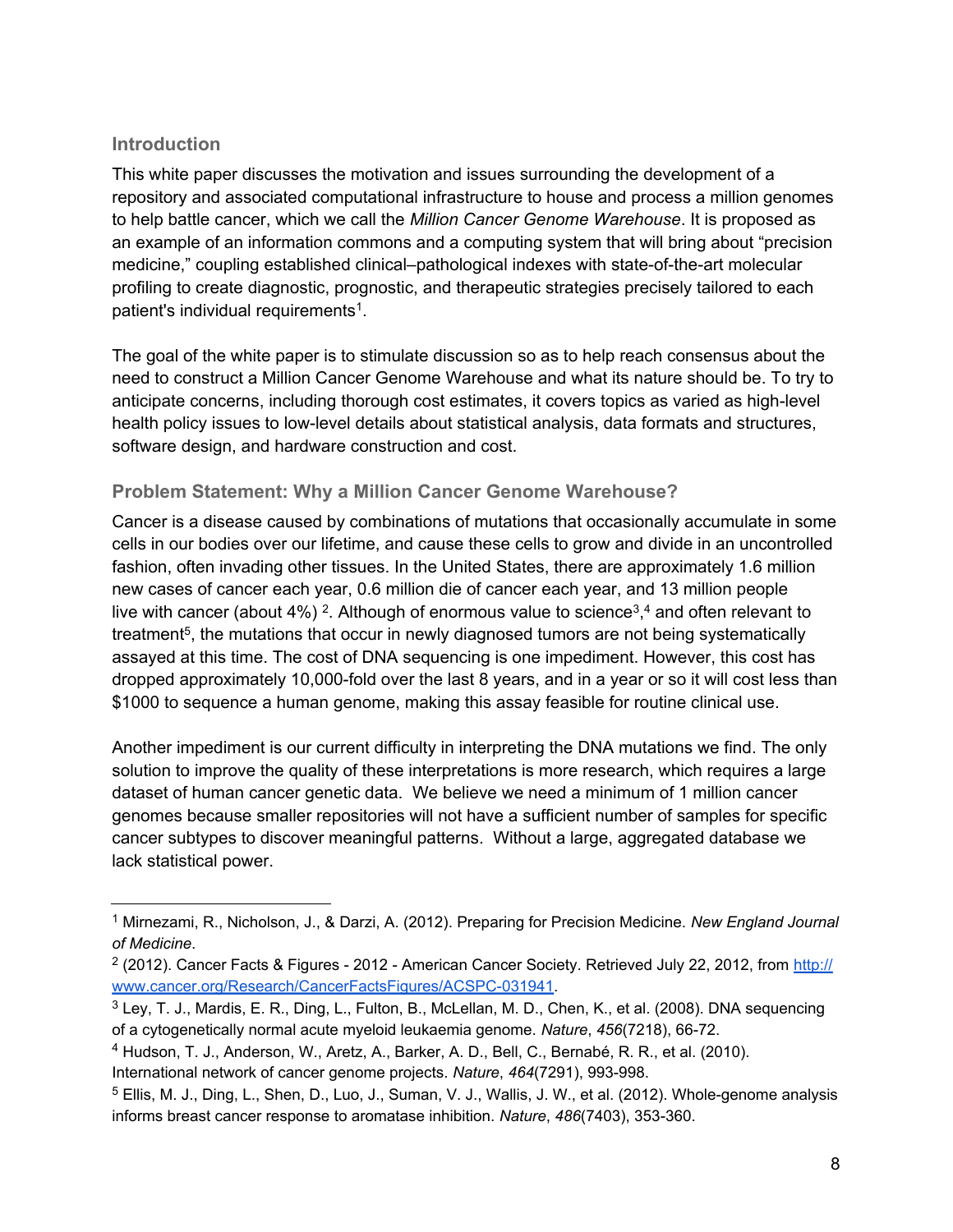Following a recent US National Academy of Sciences study calling for a large scale knowledge network for biomedical research<sup>6</sup>, Barbara Wold, former Director of Center for Cancer Genomics at the National Cancer Institute (NCI), suggested the possibility of a national program for Cancer Information Donors. These are cancer patients who elect to donate their cancer genomics data for research independently from their clinical treatment, much like making a blood donation. Such a program could enable the creation of a research database consisting of sequence data for 1 million cancer patients that could be coupled to a database for clinical use. It is one of several possible paths to this goal. Here we recommend a technical approach to building such a database. We hope that other authors will address the social and economic issues in creating such a database in greater depth in companion papers.

## *What data will be collected.*

The use of high throughput sequencing data in clinical care has begun. Where tests for sequence mutations within specific exons of one gene were the norm, now targeted panels of genes are being simultaneously assayed. In cancer diagnostics particularly, the past several years have witnessed the development of targeted panels consisting of all of the exons for 20- 300 genes<sup>7</sup>. Since the fundamental technique used to generate the sequence data is scalable (via use of additional PCR primers), the number and coverage of genes in these panels is expected to grow as the cost of sequencing continues to drop.

Although ultimately, all of these data will be collected systematically without specific targeting, there are several reasons why this has not yet happened:

- While the cost of sequencing continues to drop at an impressive rate, the cost of performing genome-wide sequence analysis in cancer is still too high for routine clinical use.
- Storing and interpreting smaller panels is a simpler and currently more tractable task.
- Since the fraction of the sample representing tumor can be small and the tumor population itself heterogeneous, it is desirable to sequence to a depth sufficient to accurately discern the sequence of a clone present in 1% of cells, in some cases less. Achieving this depth is much more tractable with targeted panels.
- Targeted panels include only sequence data from regions that can inform an immediate treatment decision.
- Development of targeted panels is in line with current practice of applying only CLIAapproved clinical tests evaluating a specific hypothesis or issue associated with a treatment decision in a situation where (1) the accuracy of the test is well-documented and (2) the proper use of the test results in making treatment decisions is welldocumented.
- Collecting untargeted data may pose a liability issue for medical institutions and related companies, since disease associations are still being discovered. This opens up the possibility of a successful lawsuit in situations where mutations are recorded and

<sup>6</sup> Mirnezami, R., Nicholson, J., & Darzi, A. (2012). Preparing for Precision Medicine. *NEJM.*

<sup>7</sup> Mamanova *et al* (2010). Target-enrichment strategies for next-generation sequencing. *Nature Methods*. 7(2):111-8.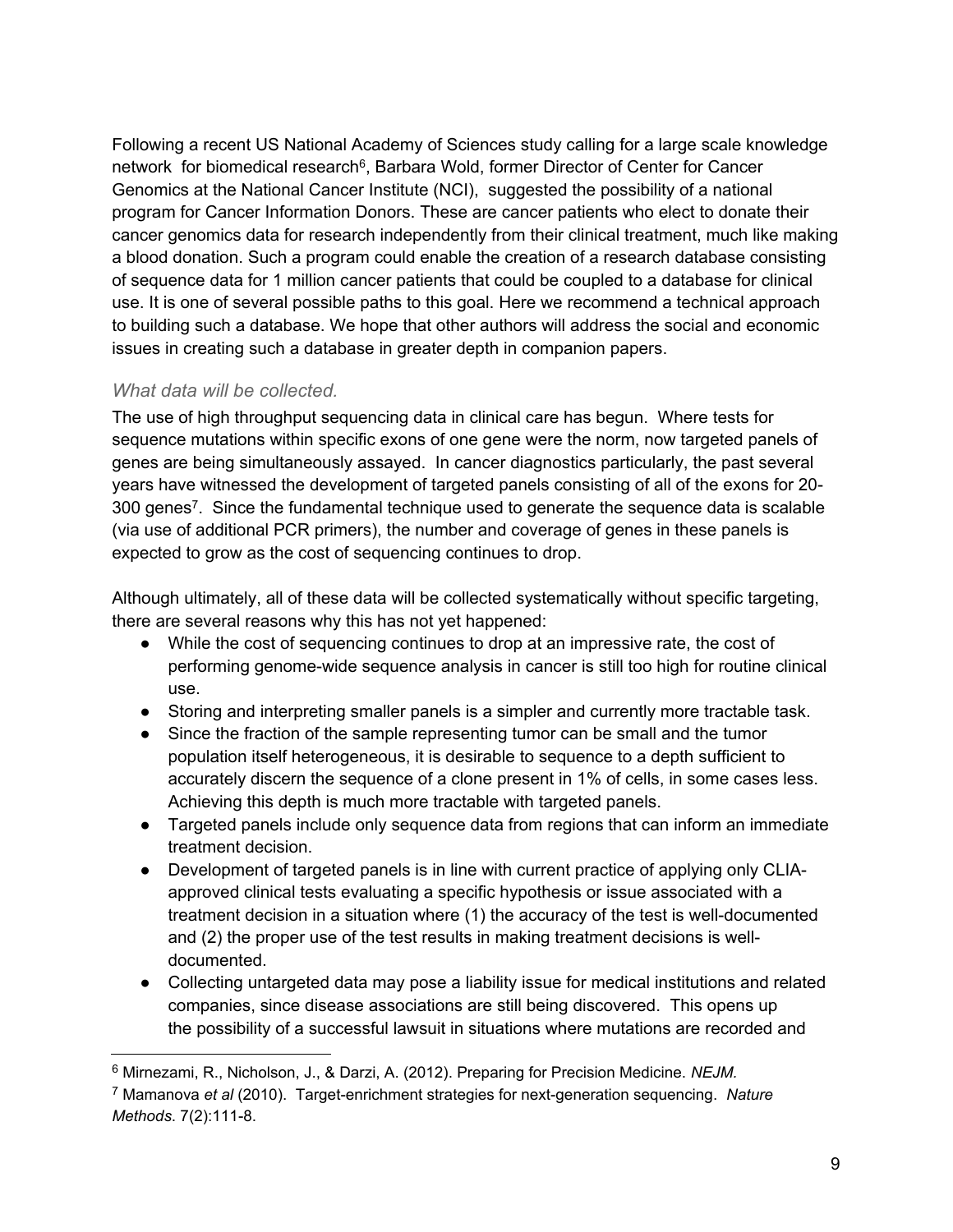<span id="page-11-0"></span>attributed to a specific patient even though they are not associated with a particular prognosis or treatment option at the time of diagnosis. This includes the majority of situations where the basis of the lawsuit may be an entirely unrelated act of claimed negligence.

A well designed patient consent form can and should help alleviate concerns about negligence. Additionally, there are distinct benefits to sequencing more broadly: namely the discovery of new disease associations and the ability to use new associations to help with existing clinical care and potentially help prevent recurrence or identify it early. These points are also addressed in several other sections of this paper.

The resource we propose within this paper will be designed to collect all types of data required to help diagnose cancer and guide its treatment, as well as information primarily useful for research. This repository can incorporate data commonly obtained today, such as array data from expression arrays or SNP chips and sequence from targeted panels of genes, but will be able to scale to RNA-seq and full genomic data, which is several orders of magnitude larger than these currently used datasets. Additional assays for epigenetic, non-coding RNA, metabolic, and protein expression data are providing important insights, will likely be used in clinical care, and are expected to be saved in this repository.

For the purposes of this paper, calculations will be performed using genomic data as an upper bound to the data storage requirements for each patient. We address the technical issues in scaling up. The policy, liability and other social issues mentioned above will have to be addressed separately.

#### *How This Will Impact Patient Care*

Despite the issues discussed above, several institutions have already adopted preliminary pipelines for interpretation of large genomic datasets within clinical oncology<sup>8</sup> and medical genetics<sup>9</sup>. The figure below shows an outline for a typical sequence of events following new clinical suspicion of neoplasm under the new molecular paradigm, drawn largely from existing processes published by these institutions. We expect the process to take roughly one week given a tumor board that meets biweekly, using a modern mutation calling pipeline and the genomic warehouse presented in this paper. The fourth step, "Automated upload to cancer genome warehouse and comparative analysis," is new to these processes.

<sup>&</sup>lt;sup>8</sup> Roychowdhury S, Iyer MK, Robinson DR, Lonigro RJ, Wu YM, et al. (2011) Personalized oncology through integrative high-throughput sequencing: a pilot study. *Science Translational Medicine*.

<sup>9</sup> Biesecker, Leslie G. (2010). Exome sequencing makes medical genomics a reality. *Nature Genetics*.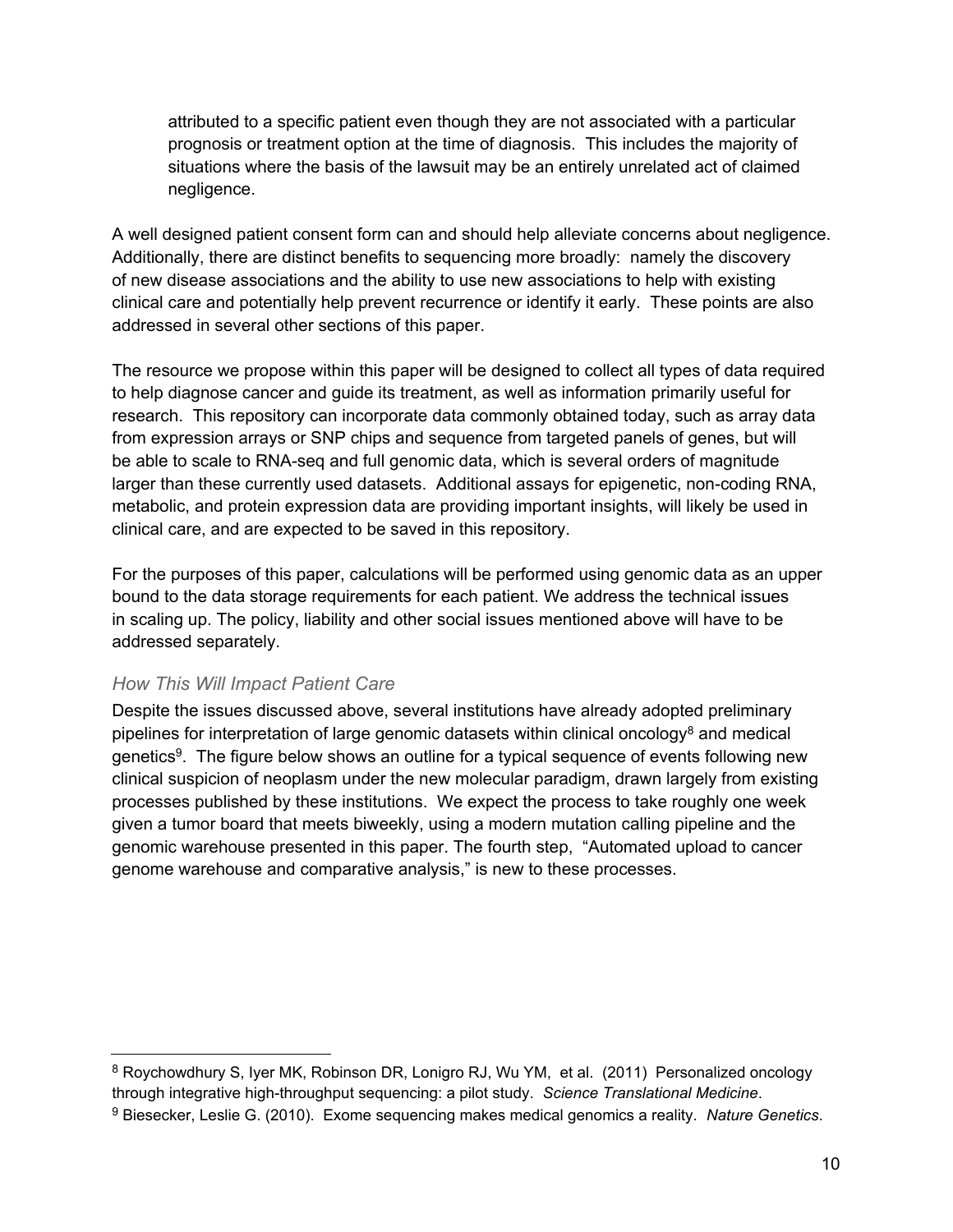

Current genomic testing strategies in oncology may combine tests for mutations in specific genes, low pass genome sequencing, exome sequencing (in which just the protein-coding regions are sequenced), RNA-seq and/or additional expression microarrays (in which RNA transcripts are sequenced or otherwise assayed to determine genes that are abnormally expressed), methylation/epigenetic analysis (in which modifications to chromatin by DNA methylation and other mechanisms are assayed by sequencing or microarrays) or SNP array testing (in which microarrays are used to initially determine tumor sample purity and to determine variations in the copy number of genes).

In the near future, as microarrays are replaced by sequencing and sequencing machines become network-attached devices, patient assays will be immediately and automatically streamed into large databases for storage and processing, either along with clinical information or accompanied by a URL indicating where clinical information can be retrieved. At this point, if a million cancer genome warehouse is created, patient data could be compared to a vast number of other cases that have been previously analyzed and contain treatment and outcome data associated with them. Such comparisons and analysis could provide the physician with valuable information about the specific mutations present in the patient's tumor that may be prognostic or suggest gene-targeted therapies, epigenetic changes and changes in gene expression and molecular pathway activity that define subtypes that are also prognostic or suggest particular therapies, and summary information about trials, studies and outcomes for similar cases found by matching patient data within the large repository.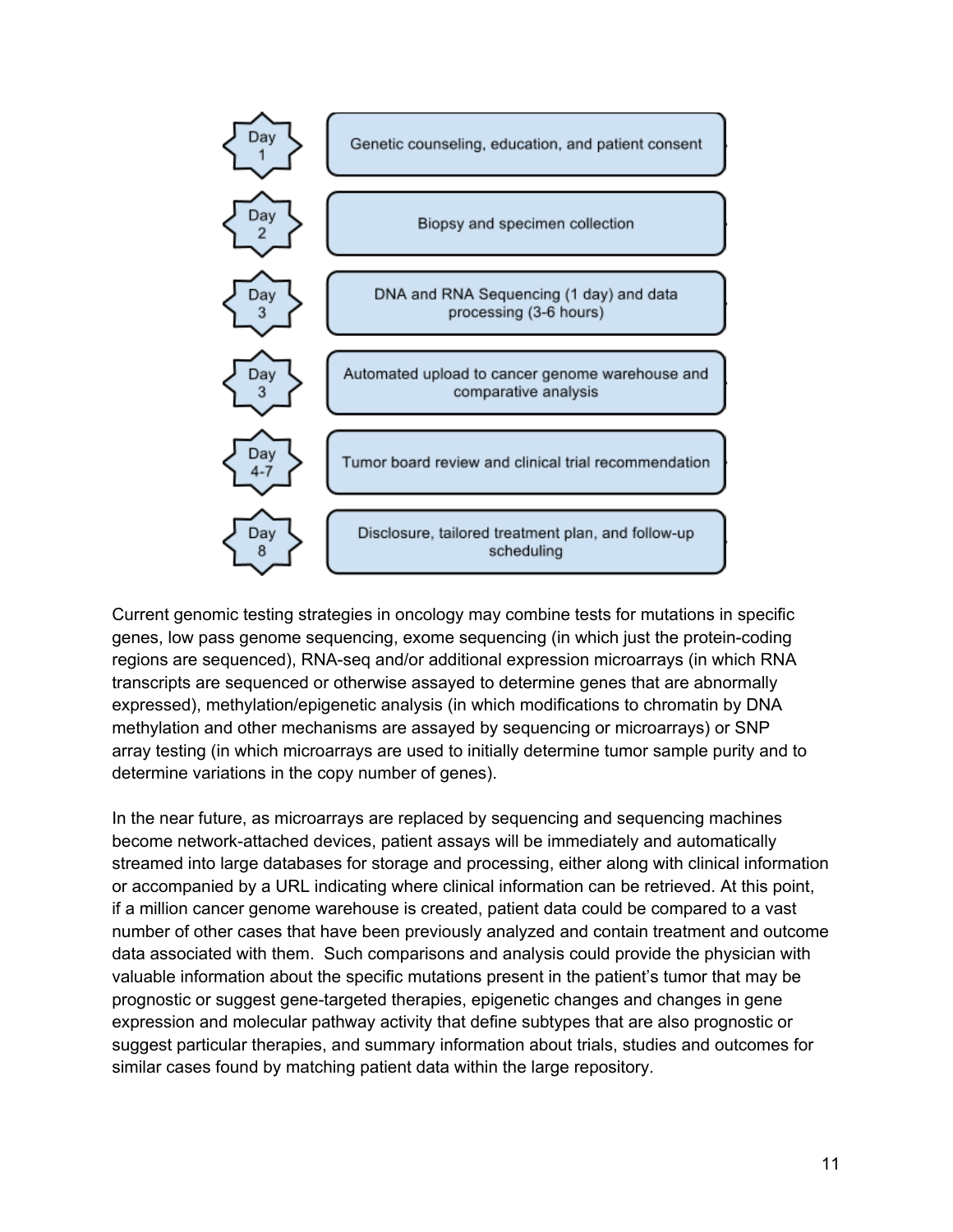Molecular analysis of cancer is vital to both clinical decision support and to research. Rendering this information into a form that is interpretable and actionable by physicians as well as researchers will be a very active area for third party software development and innovation. These third parties will rely on the Applications Development Interface and query platform provided by the centralized database. The section on "Performance Demands" addresses how a million cancer genome warehouse could achieve the speed and scale necessary to allow external programs to interpret genetic data for a patient within one day.

Most institutions engaged in clinical sequencing use tumor boards to review each case, to choose appropriate clinical trials for each patient, and to recommend tailored therapy. These boards generally have members from pathology, oncology, clinical genetics, and statistics or informatics. Additionally, some boards include ethics members; this can be particularly important when considering the implications of analysis and disclosure of such comprehensive genetic information. We envision that tumor boards will be the primary consumer of new molecular pathology information from the million cancer genome warehouse for clinical applications. By providing a single platform and standards on which third parties can build tools, interfaces and analysis pipelines for use by tumor boards across the country, the warehouse will foster a widespread use of molecular information in the treatment of cancer.

Tumor sequencing boards also play an important role in improving clinical care by identifying and incorporating new associations between genetic elements, therapies, and clinical outcomes generated in basic research. A dual-use million cancer genome warehouse could serve as a conduit between researchers and clinicians, helping translational researchers work with tumor boards to flag important new developments and decide when to incorporate them into patient care. This process has the potential to increase the pace at which scientific discoveries are translated into clinical practice. It will also accelerate changes expected in clinical trial design to meet the demands of personalized oncology<sup>10</sup>.

Since this warehouse would be continually updated, it could be used by clinicians to identify in their patients newly discovered clinical correlations from other studies. It would provide a single source for the myriad specialists involved in a patient's care to access relevant molecular data and to be alerted to potential new disease correlations or treatments involving these molecular data that are available to their existing patients. Given the complexities of today's cancer regimens and the number of clinicians involved, this continuously enhanced information could improve the quality and continuity of care<sup>11</sup>.

Indeed, this post hoc analysis of full genomes and resulting change to treatment is one argument why patients should have their full tumor genomes sequenced even though today we only a fraction of it to prescribe treatments. A patient who has their cancer genome sequenced today, even if it has no effect on their immediate treatment, will be in a better position if they recur 10 years from now because it will help doctors in the future to understand the origins and

<sup>10</sup> Maitland, Michael L. and Schilsky, Richard L. (2011) Clinical Trials in the Era of Personalized Oncology. *CA: A Cancer Journal for Clinicians*.

<sup>11</sup> [www.asco.org/CancerLinQ](http://www.asco.org/CancerLinQ)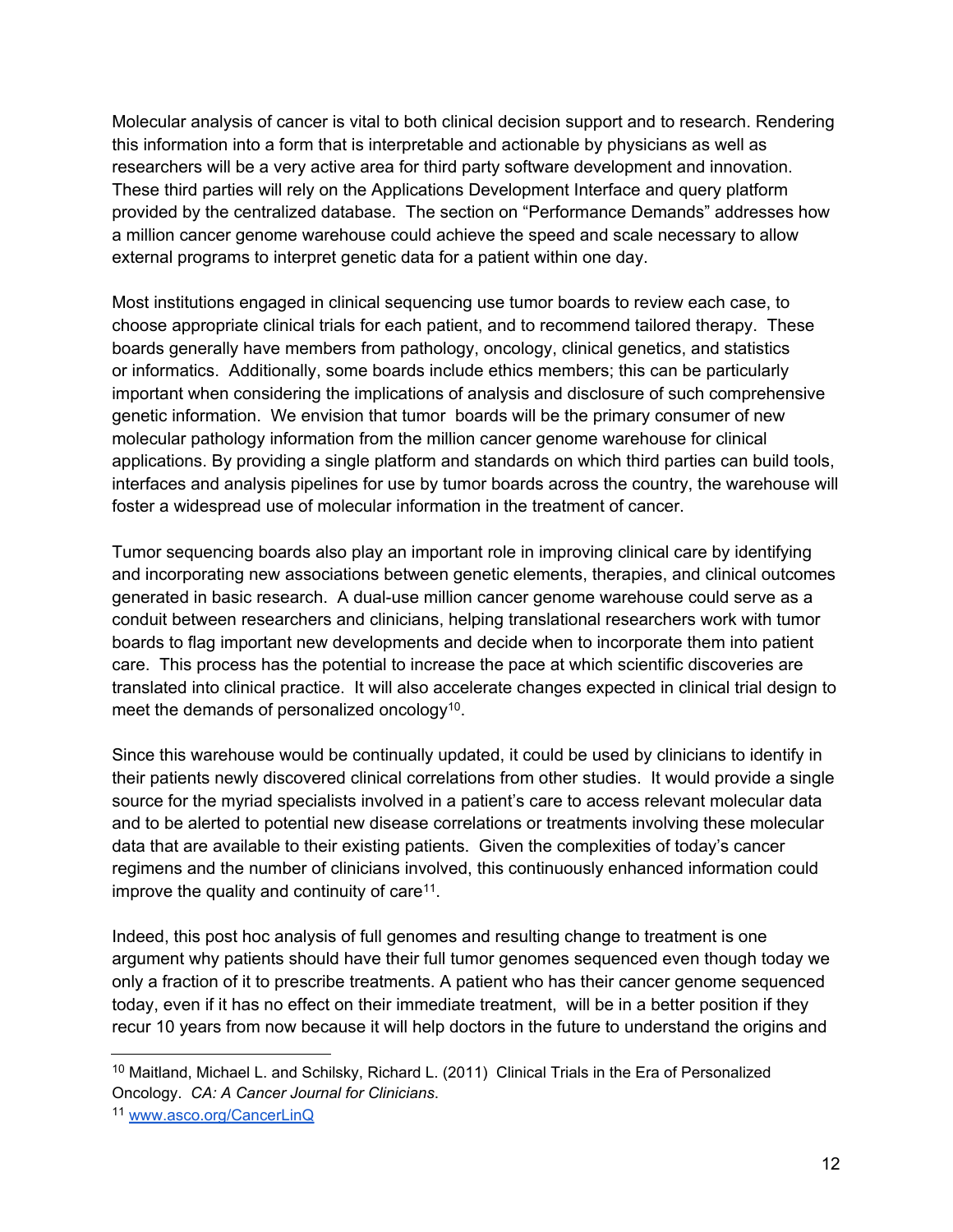long term progression of their disease.

## *How it will Impact Science and Discovery of New Treatments*

Even though they were running blind with respect to the full spectrum of cancer mutations, cancer researchers over the last 40 years have made remarkable progress in understanding the disease, and along the way have revolutionized our basic understanding of the signaling and other molecular pathways of the cell<sup>12</sup>. This advance occurred through intensive experimental investigation comparing different kinds of cancer-mutated cells to normal cells. The models that have been built are greatly oversimplified, but with a million genome database, and computerenabled deeper and more comprehensive models<sup>13</sup>,<sup>14</sup>,<sup>15</sup> the scientific community would now be in a dramatically better position to begin to tackle the actual complexity of the cellular processes that drive life.

As the most powerful and prolific source of naturally mutated human cells for study *in vitro*, via xenograft and *in vivo* within patients, cancer studies will continue to play a key role in advancing basic molecular, cell and developmental biology. A one million cancer genome repository with an effective API will provide an essential support structure for this work, akin to the way Google's search engine and the World Wide Web support so many other critical aspects of society today.

The science that results from a deeper molecular understanding of normal and cancer cells has already had a profound impact on cancer treatment. New targeted therapies include imatinib<sup>16</sup> (Gleevec) inhibiting the receptor tyrosine kinase ABL, trastuzumab<sup>17</sup> (Herceptin) against

<sup>12</sup> Hanahan, D., & Weinberg, R. A. (2011). Hallmarks of cancer: the next generation. *Cell*, *144*(5), 646- 674.

<sup>13</sup> Vaske, C. J., Benz, S. C., Sanborn, J. Z., Earl, D., Szeto, C., Zhu, J., et al. (2010). Inference of patient-specific pathway activities from multi-dimensional cancer genomics data using PARADIGM. *Bioinformatics*, *26*(12), i237-i245.

<sup>14</sup> Basso, K., Margolin, A. A., Stolovitzky, G., Klein, U., Dalla-Favera, R., & Califano, A. (2005). Reverse engineering of regulatory networks in human B cells. *Nature genetics*, *37*(4), 382-390.

<sup>15</sup> Chuang, H., Lee, E., Liu, Y., Lee, D., & Ideker, T. (2007). Network-based classification of breast cancer metastasis. *Molecular systems biology*, *3*(1).

<sup>16</sup> Druker, B. J., Guilhot, F., O'Brien, S. G., Gathmann, I., Kantarjian, H., Gattermann, N., et al. (2006). Five-year follow-up of patients receiving imatinib for chronic myeloid leukemia. *New England Journal of Medicine*, *355*(23), 2408-2417.

<sup>17</sup> Slamon, D., Leyland-Jones, B., Shak, S., Paton, V., Bajamonde, A., Fleming, T., et al. (1998). Addition of Herceptin [TM](humanized anti-HER2 antibody) to first line chemotherapy for HER2 overexpressing metastatic breast cancer (HER2+/MBC) markedly increases anticancer activity: a randomized, multinational controlled phase III trial. *Proc.Annual Meeting-American Society Of Clinical Oncology. American Society Of Clinical Oncology*.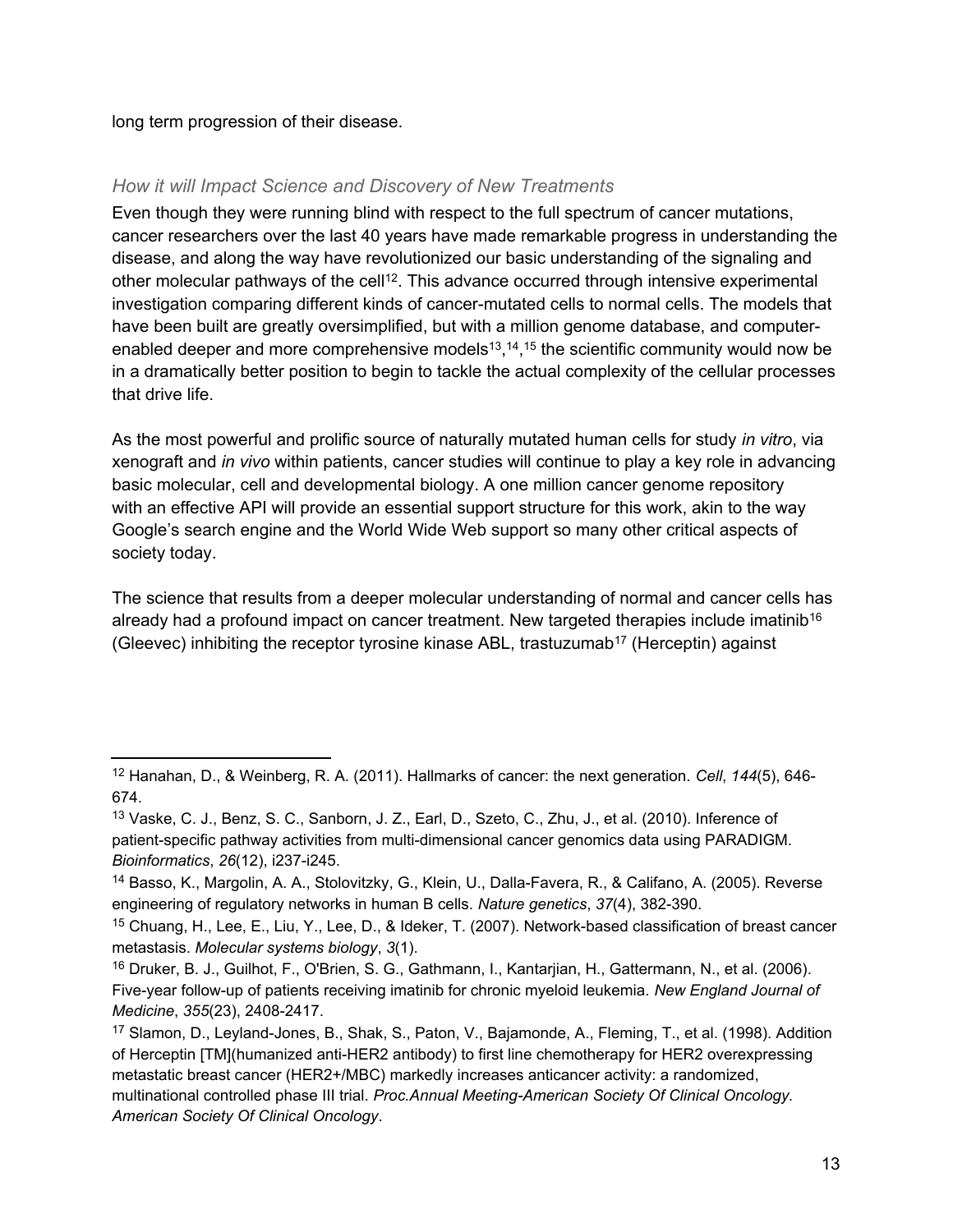ERBB2, gefitinib<sup>18</sup> and erlotinib<sup>19</sup> against EGFR, crizotinib<sup>20</sup> against ALK, vemurafenib<sup>21</sup> against BRAF, as well as various inhibitors of genes in the PI3K/AKT/mTOR pathway and other key cancer drivers. These drugs show dramatic results when the mutations they target are present in the tumor, with vastly more precision than standard chemo- or radiation therapy. Genomics analysis is also emerging as a key player in understanding differential patient responses to both targeted and standard therapies, and emergence of resistance.

Cancer genomics studies are now pushing discovery at a greatly accelerated rate. New processes have been implicated in tumorigenesis such as mutations in splicing factors<sup>22 23</sup>, and in HLA genes<sup>24</sup>, as well as translocations in epithelial tumors<sup>25</sup>. New aberrant metabolic processes have been linked to glioblastoma and other cancers via the discovery of mutations of genes such as IDH1<sup>26</sup>. Mutations found in chromatin modifying genes have revealed the key role of epigenetics in many cancers, including childhood neuroblastoma<sup>27</sup>, renal carcinoma<sup>28</sup>, multiple myeloma<sup>29</sup>, AML<sup>30</sup> and many others. (IDH1 mutation in fact has a dual

<sup>18</sup> Lynch, T. J., Bell, D. W., Sordella, R., Gurubhagavatula, S., Okimoto, R. A., Brannigan, B. W., et al. (2004). Activating mutations in the epidermal growth factor receptor underlying responsiveness of non– small-cell lung cancer to gefitinib. *New England Journal of Medicine*, *350*(21), 2129-2139.

<sup>19</sup> Shepherd, F. A., Rodrigues Pereira, J., Ciuleanu, T., Tan, E. H., Hirsh, V., Thongprasert, S., et al. (2005). Erlotinib in previously treated non–small-cell lung cancer. *New England Journal of Medicine*, *353*(2), 123-132.

<sup>&</sup>lt;sup>20</sup> Gandhi, L., & Jänne, P. A. (2012). Crizotinib for ALK-Rearranged Non–Small Cell Lung Cancer: A New Targeted Therapy for a New Target. *Clinical Cancer Research*, *18*(14), 3737-3742.

<sup>21</sup> Chapman, P. B., Hauschild, A., Robert, C., Haanen, J. B., Ascierto, P., Larkin, J., et al. (2011). Improved survival with vemurafenib in melanoma with BRAF V600E mutation. *New England Journal of Medicine*.

<sup>22</sup> Yoshida, Kenichi et al. "Frequent pathway mutations of splicing machinery in myelodysplasia." *Nature* 478.7367 (2011): 64-69.

 $23$  Graubert, Timothy A et al. "Recurrent mutations in the U2AF1 splicing factor in myelodysplastic syndromes." *Nature genetics* (2011).

<sup>&</sup>lt;sup>24</sup> Comprehensive genomic characterization of squamous cell lung cancers, The Cancer Genome Atlas Research Network, *Nature*, in press.

<sup>&</sup>lt;sup>25</sup> Tomlins, Scott A et al. "Recurrent fusion of TMPRSS2 and ETS transcription factor genes in prostate cancer." *Science* 310.5748 (2005): 644-648.

<sup>&</sup>lt;sup>26</sup> Parsons, D Williams et al. "An integrated genomic analysis of human glioblastoma multiforme." *Science's STKE* 321.5897 (2008): 1807.

 $27$  Cheung, Nai-Kong V et al. "Association of age at diagnosis and genetic mutations in patients with neuroblastoma." *JAMA: the journal of the American Medical Association* 307.10 (2012): 1062-1071.

<sup>&</sup>lt;sup>28</sup> Varela, Ignacio et al. "Exome sequencing identifies frequent mutation of the SWI/SNF complex gene PBRM1 in renal carcinoma." *Nature* 469.7331 (2011): 539-542.

<sup>&</sup>lt;sup>29</sup> Van Haaften, Gijs et al. "Somatic mutations of the histone H3K27 demethylase gene UTX in human cancer." *Nature genetics* 41.5 (2009): 521-523.

<sup>30</sup> Ley, Timothy J et al. "DNMT3A mutations in acute myeloid leukemia." *New England Journal of Medicine* 363.25 (2010): 2424-2433.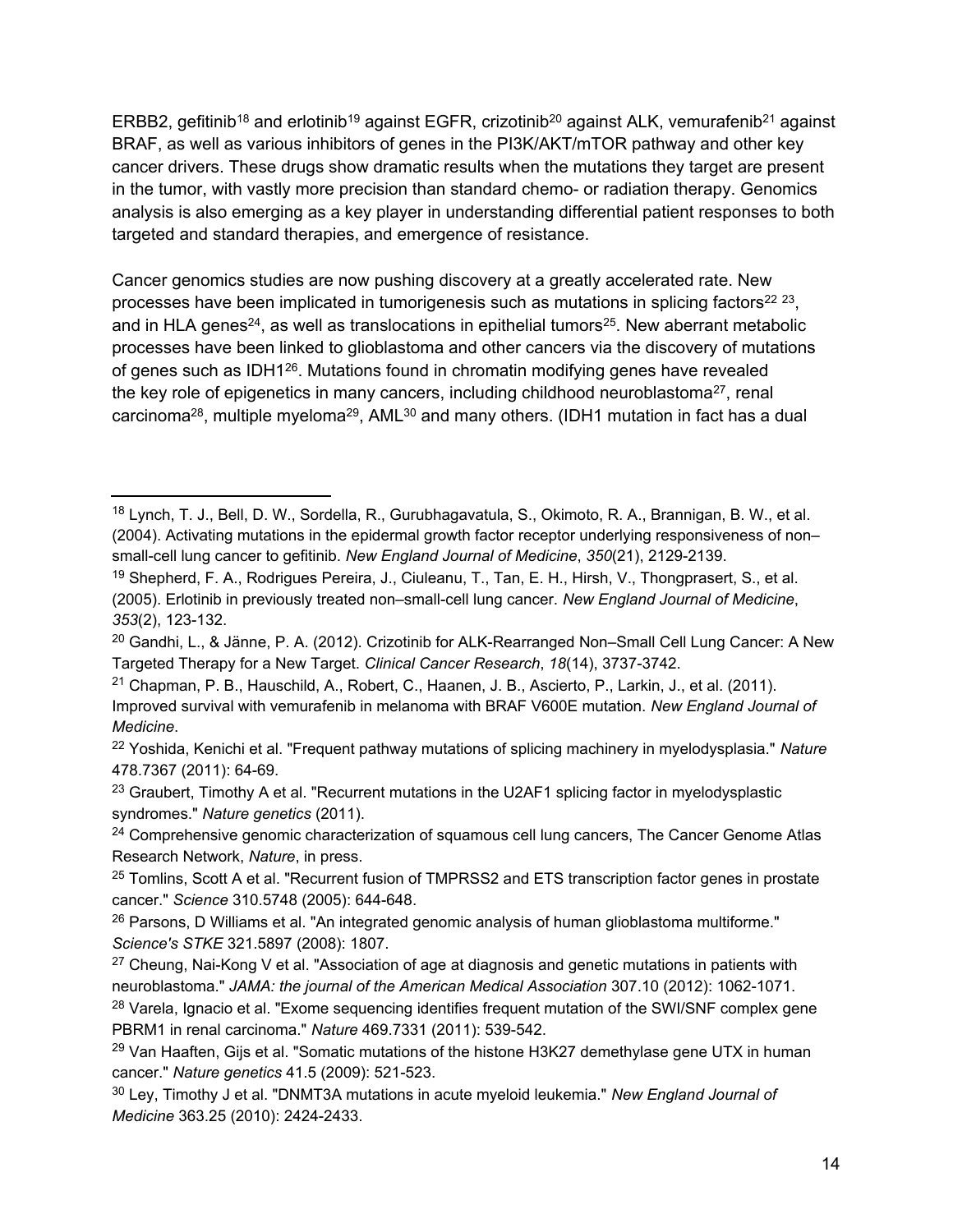<span id="page-16-0"></span>and perhaps more important role in epigenetics<sup>31</sup>). New cancer mutational mechanisms such as chromothripsis<sup>32</sup> and kataegis<sup>33</sup> have been discovered, along with hypermutated subtypes of colorectal and endometrial cancers with distinct clinical features. Researchers have found striking, extensive subclonal evolution<sup>34</sup> and mutational heterogeneity in breast<sup>35</sup>, kidney<sup>36</sup> and other cancers.

About 800 drugs are targeted at about 300 different genes relevant to cancer are either available or in development<sup>37</sup>. We desperately need better molecular characterization of patients and better tracking of outcomes in order to target these therapies appropriately. Thus, the genome warehouse will not only be an engine of discovery for targeted therapies, but a vital part of clinical translation, validation, and refinement of the cancer pathway knowledge it fosters.

Beyond single-agent therapeutics lies the new horizon of combination therapies<sup>38</sup>, synthetic lethal and passenger mutation-based strategies<sup>39</sup>, immunotherapies<sup>40</sup>, and other molecular strategies. The need for a comprehensive molecular and clinical database will only increase as the science of cancer pushes forward, and as precision treatments that anticipate and adapt to mutational and epigenetic moves made by the cancer become the new standard of care.

#### *Current Repositories, Data Format, Data Size*

Repositories that currently hold personal genome sequences include the dbGaP database of genomes at the US National Center for Biotechnology Information (NCBI), the European Genome-phenome Archive (EGA), the DNA Databank of Japan (DDBJ), and the NCI Cancer Genomics Hub (CGHub). Reference genomes and other genome datasets are also available from the Beijing Genomics Institute (BGI) and its journal GigaScience. Each of these centers makes the genomes they contain available for research.

 $31$  Figueroa, Maria E et al. "Leukemic IDH1 and IDH2 mutations result in a hypermethylation phenotype, disrupt TET2 function, and impair hematopoietic differentiation." *Cancer cell* 18.6 (2010): 553-567.

<sup>32</sup> Stephens, Philip J et al. "Massive genomic rearrangement acquired in a single catastrophic event during cancer development." *Cell* 144.1 (2011): 27-40.

<sup>33</sup> Nik-Zainal, Serena et al. "Mutational processes molding the genomes of 21 breast cancers." *Cell* (2012).

<sup>34</sup> Shah, Sohrab P et al. "The clonal and mutational evolution spectrum of primary triple-negative breast cancers." *Nature* 486.7403 (2012): 395-399.

<sup>&</sup>lt;sup>35</sup> The genetic determinants of the molecula portraitrs of human breast tumors, The Cancer Genome Atlas Network, to appear.

<sup>36</sup> TCGA, in preparation.

<sup>37</sup> http://www.businessweek.com/magazine/content/11\_26/b4234024330707.htm

<sup>38</sup> Al-Lazikani, B., Banerji, U., & Workman, P. (2012). Combinatorial drug therapy for cancer in the postgenomic era. *Nature Biotechnology*, *30*(7), 679-692.

<sup>39</sup> Muller, F. L., Colla, S., Aquilanti, E., Manzo, V. E., Genovese, G., Lee, J., et al. (2012). Passenger deletions generate therapeutic vulnerabilities in cancer. *Nature*, *488*(7411), 337-342.

<sup>40</sup> Rosenberg, S. A. (2005). Cancer immunotherapy comes of age. *Nature clinical practice. Oncology*, *2*(3), 115.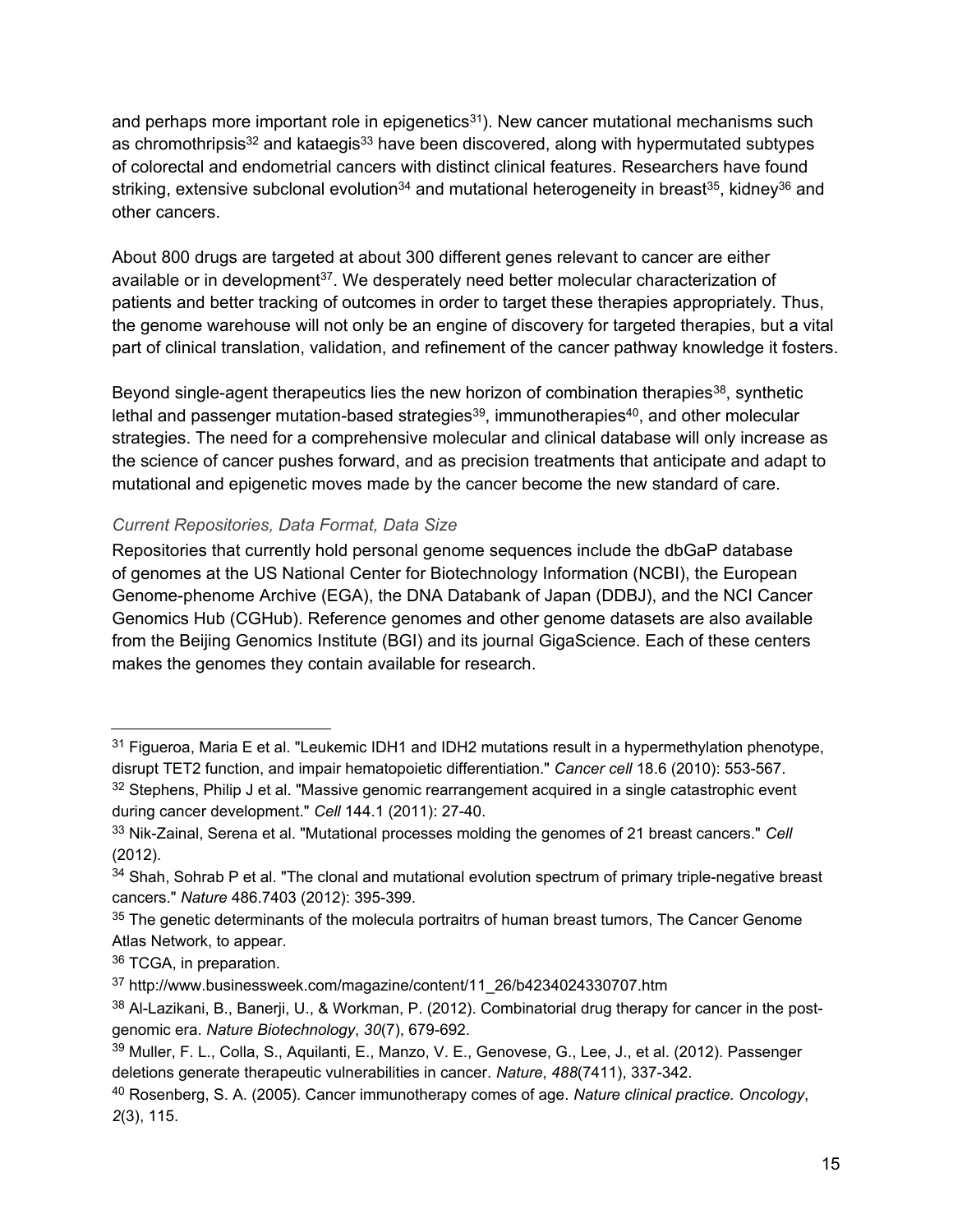<span id="page-17-0"></span>A common data format for DNA sequences is used by all centers: the BAM format pioneered by the international 1000 Genomes Project<sup>41</sup>. A BAM file stores individual snippets of DNA a few hundred DNA bases in length, read from random positions in the genomes of the cells from the tissue sample<sup>42</sup>. To get sufficiently accurate information, each position in the tumor genome may be read on average 30 or more times<sup>43</sup>. For cancer, a minimum of two BAM files are obtained for each patient, one for the DNA of the normal cells (representing the germline genome of the patient), and one for DNA of the cells of the tumor tissue. In practice, RNA is often read as well, and provides valuable information on which genes in the tumor are abnormally expressed. RNA information is also stored in the BAM format.

BAM is also used for "exome" sequencing files, which only cover the protein coding region of the genome and a few other selected regions. For reasons given above, today many centers assay a subset of genes needed for treatment of a particular cancer. As costs drop, the number of genes is expanded. Given the rapid change in costs and that it takes time to agree on which subset of genes to sequence, we think today it makes more sense that the absolute minimum sequencing should be whole exome. Similarly, because the price of whole genome sequencing is dropping faster than that of special preparations used in exome sequencing, it is likely that most assays will move to cover whole genomes.

The total size of the BAM files of a single patient may approach 1 terabyte (TB) or 1 million TB for 1 million patients. As of July 2012, there were approximately 1400 TB of raw BAM data in NCBI, 1100 TB in EGA, 312 TB in CGHub, and approximately 35 TB of research data at BGI/ GigaScience. These numbers do not include RAID replication or backup copies. DDBJ has an exchange agreement with NCBI and EGA for unrestricted data and thus will have a similar set of BAM files. One million TB is considerably larger than current databases.

A million TB is 1,000 petabytes (PB), which is roughly the size of all the videos in YouTube. One can expect in the near future to gain a factor of approximately 10 from future BAM compression technologies such as CRAM<sup>44</sup> or cSRA<sup>45</sup>, with very little loss of medically or scientifically relevant information. Therefore we discuss the design of a 100 petabyte database to hold genomics data for 1 million cancer cases.

#### *Limitations of Data Compression*

Considerable research has gone into video compression, while BAM compression is currently in its infancy. One might argue that it would be wiser to spend money on better compression

<sup>41</sup> Altshuler, D. M., Lander, E. S., Ambrogio, L., Bloom, T., Cibulskis, K., Fennell, T. J., et al. (2010). A map of human genome variation from population scale sequencing. *Nature*, *467*(7319), 1061-1073. <sup>42</sup> Li, H., Handsaker, B., Wysoker, A., Fennell, T., Ruan, J., Homer, N., et al. (2009). The sequence alignment/map format and SAMtools. *Bioinformatics*, *25*(16), 2078-2079.

<sup>43</sup> Meyerson, M., Gabriel, S., & Getz, G. (2010). Advances in understanding cancer genomes through second-generation sequencing. *Nature Reviews Genetics*, *11*(10), 685-696.

<sup>44</sup> Fritz, M. H., Leinonen, R., Cochrane, G., & Birney, E. (2011). Efficient storage of high throughput DNA sequencing data using reference-based compression. *Genome research*, *21*(5), 734-740.

<sup>45</sup> http://www.ncbi.nlm.nih.gov/Traces/sra/sra.cgi?view=software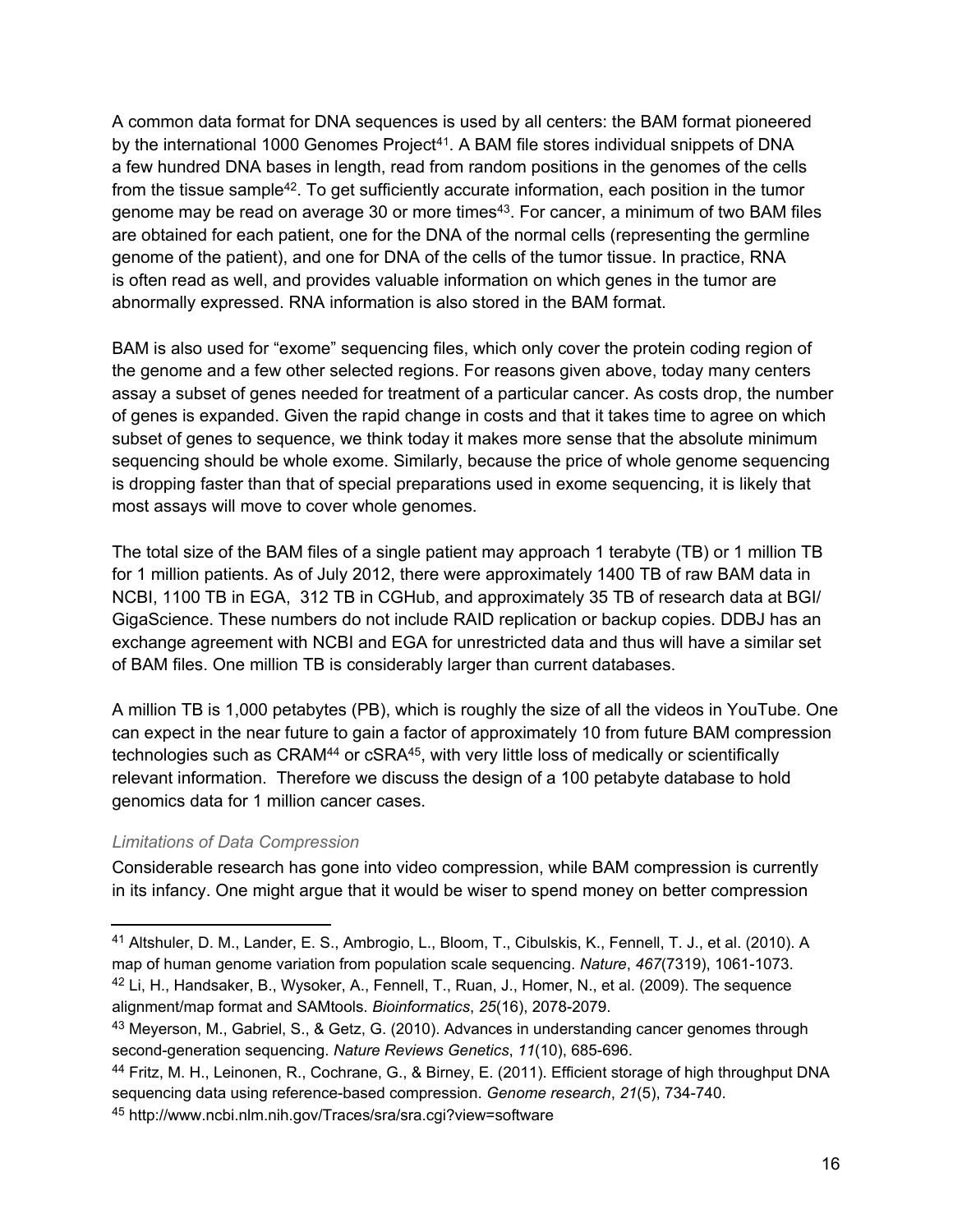<span id="page-18-0"></span>methods now rather than building a large genome warehouse. However, significant effort has gone into the CRAM and cSRA schemes as well, and while a factor of 10 is feasible it will not be possible to compress BAM format DNA sequence data by a factor of, say, 1,000 without losing very important information. The reason is rather subtle. Cancer tissues contain a population of cells with slightly different mutations, multiplying at different rates, and occupying different proportions of the tumor tissue<sup>46</sup>,<sup>47</sup>. Mutations that occur in 1% or fewer of the cells in the tumor tissue may be important in determining how the tumor will respond to therapy that destroys most of the other cells, as well as in predicting the future course of the tumor without treatment<sup>48</sup>,<sup>49</sup>. Yet even reading each position in the genome 100 times, a novel important mutation in 1% of the cells at a particular position in the genome cannot be distinguished with sufficiently high accuracy from the enormous pool of background noise within the reads of the BAM file (see the Error Characteristics Table).

Two years after a patient's tumor genome is sequenced, a pattern may be discovered that indicates the importance of a mutation at a particular location in the genome for a particular type of cancer. Only then can we go back and recognize that among the vast pool of randomly discordant reads, those few discordant reads in the original patient mapping to this position were indicating that important mutation in a small subset of the cells in his tumor. If we only keep a record of the obvious mutations supported by a large percentage of the reads, we can't go back to check. Thus, to retain all the medically and scientifically useful information from the sequencing of a tumor, we must retain all the essential information from each of the cancer DNA reads. Once again, if we do keep all the information, the patient who does full genome sequencing can benefit from later discoveries, as centers could contact the patient and treating physician about the impact of the discoveries on treatment.

#### *API for Research at Different Data Summary Levels*

Not all research requires the full 100 petabytes of DNA reads. Therefore, we propose a layered structure, in which the compressed BAM files are kept in the slowest and cheapest medium, while index, summary and interpretive information is kept on faster but more expensive media. In addition to basic biomedical research, we expect the database will be used by biotech and biopharmaceutical companies to help design new therapies, diagnostic companies to design new tests, epidemiologists to study mutation prevalence, and most importantly by physicians using third-party clinical decision support software. We must build an Applications Programming Interface (API) to the database that allows research scientists and engineers in both the public and private sector to build software tools that help interpret the data and translate it for use in research and in clinical practice. In typical operating mode, many of these tools will only

<sup>46</sup> Shah, S. P., Roth, A., Goya, R., Oloumi, A., Ha, G., Zhao, Y., et al. (2012). The clonal and mutational evolution spectrum of primary triple-negative breast cancers. *Nature*, *486*(7403), 395-399.

<sup>47</sup> Nik-Zainal, S., Van Loo, P., Wedge, D. C., Alexandrov, L. B., Greenman, C. D., Lau, K. W., et al. (2012). The Life History of 21 Breast Cancers. *Cell*.

<sup>48</sup> Ding, L., Ley, T. J., Larson, D. E., Miller, C. A., Koboldt, D. C., Welch, J. S., et al. (2012). Clonal evolution in relapsed acute myeloid leukaemia revealed by whole-genome sequencing. *Nature*. <sup>49</sup> Downing, J. R., Wilson, R. K., Zhang, J., Mardis, E. R., Pui, C., Ding, L., et al. (2012). The Pediatric Cancer Genome Project. *Nature Genetics*, *44*(6), 619-622.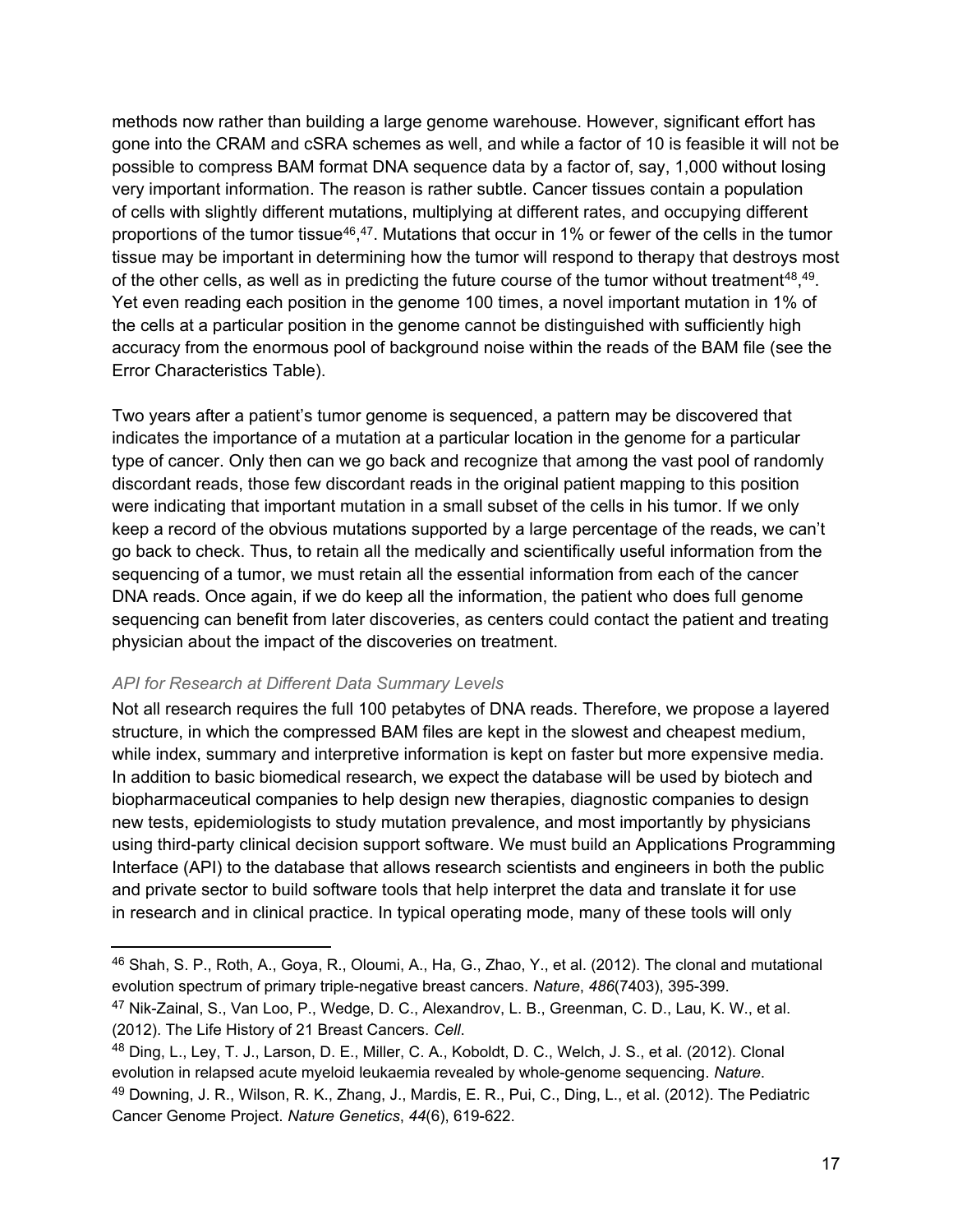<span id="page-19-0"></span>need access to intermediate interpretations or high-level summaries of the data, which are 10s to 1000s of times smaller than the compressed BAM files. The clinical data associated with each patient falls into this latter category of relatively small, high-level data. Uniformity and completeness of clinical information, however, remains a serious issue<sup>50</sup>,<sup>51</sup>. Current medical records in either structured form or as unstructured text are trivial in size when compared to the BAM data, but must be further regularized to allow effective large-scale computational analysis. As this effort cuts across all of medicine, we would hope that the cancer genome database effort could link-up with an even broader effort, rather than solve this problem in isolation.

## *Need to Bring the Computation to the Data*

It is not yet feasible to transmit petabytes of data over optical fiber from one datacenter to another in different parts of the country. Our national backbone fiber operates at 10 Gigabits per second, at most half of which would be available for any particular transfer, which translates into 50 terabytes per day, or 20 days per petabyte. CGHub, for example, has achieved these rates. Wider use will drive this rate down sharply, because no single user would get half of the capacity of the national backbone fiber all to themselves. Even after the data are successfully transferred, there are considerable costs associated with storage at the other end. Therefore, the only practical way forward for a database of this size is to bring the computation that needs to be done to the database, rather than transmitting the data to a remote site for computation. Computation involving in-depth comparison of large numbers of genomes cannot be done efficiently without transferring the data if genomes are spread over many sites. This means that to the greatest extent possible, the genome data should all be located in a single database and that attached to that database flexible "cloud" computing resources should be provided, which many laboratories can use either on a temporary or permanent basis. This is a key element of our design.

#### *Queries of a Million Cancer Genome Warehouse*

At a simplified level, mutations affect genes, genes are organized into pathways of molecular activity in the cell, and disruptions in these activities cause disease. Therefore, some of the questions that researchers and clinicians will be asking using information in the database are:

- For a given subtype of cancer:
	- What are the pathway disruptions that are characteristically present in the tumor cells?
	- Are there specific genes involved in those pathways that are recurrently mutated in this or other cancer subtypes to create these disruptions?
	- Are there specific mutations in these genes that recur in many cases and are common *driver mutations* for this or other subtypes of cancer?
	- Is there a genetic signature associated with prognosis, response to therapy, or drug efficacy and side effects for that subtype of cancer?

<sup>50</sup> Bennett, S. N., Caporaso, N., Fitzpatrick, A. L., Agrawal, A., Barnes, K., Boyd, H. A., et al. (2011). Phenotype harmonization and cross‐study collaboration in GWAS consortia: the GENEVA experience. *Genetic epidemiology*, *35*(3), 159-173.

<sup>51</sup> Covitz, P. (2004). National Cancer Institute External Data Standards Review.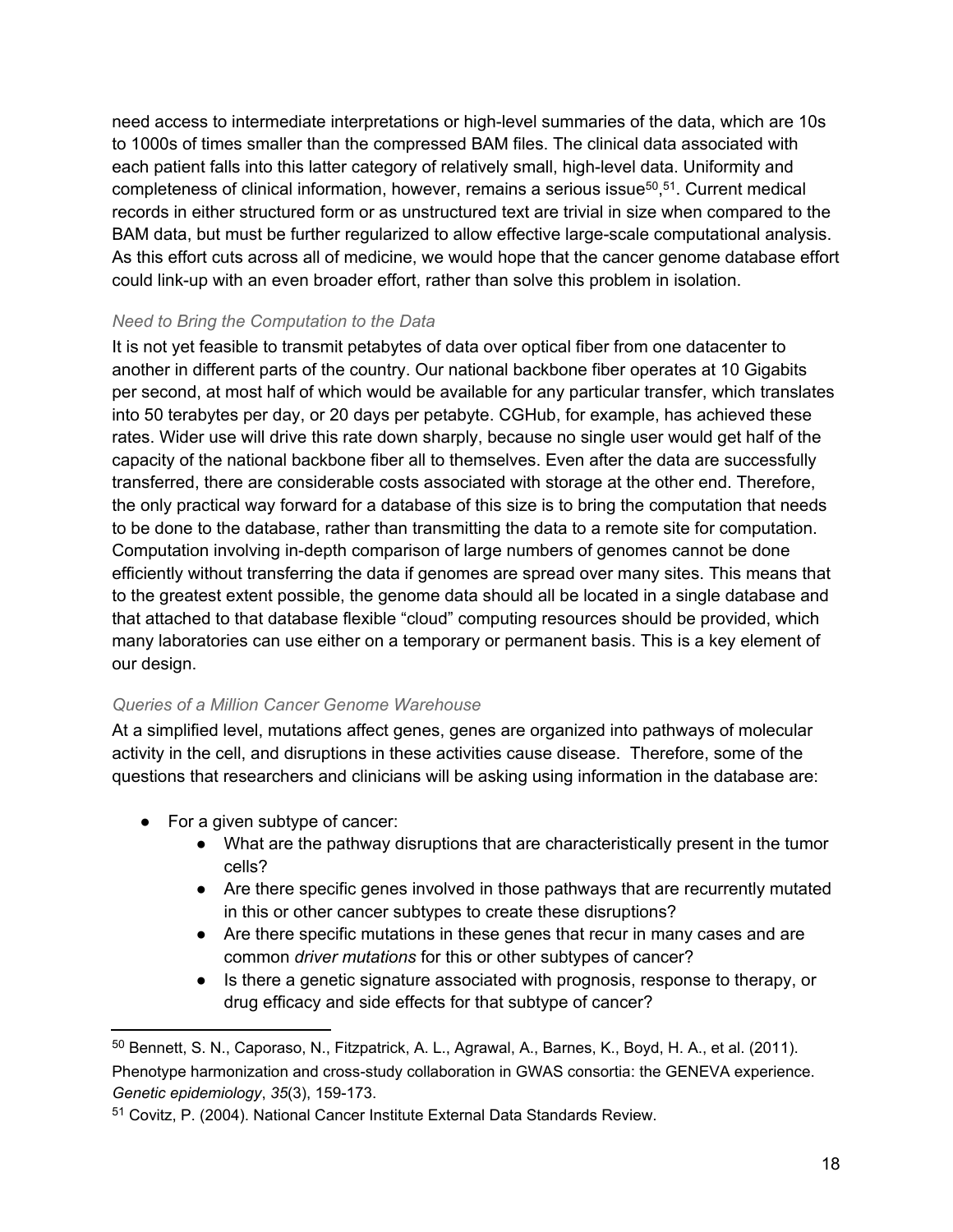- <span id="page-20-0"></span>● For a given type of pathway disruption:
	- In what subtypes of cancer does it often occur?
	- What are the phenotypic/clinical consequences and how are such disruptions assayed?
	- What genes in the pathway are typically disrupted?
	- What therapies are available to counteract or exploit this pathway disruption, e.g. by inhibiting the action of these genes?
- For a given gene:
	- In what pathways and cancer subtypes is it involved?
	- What biology is known about the gene, e.g. what is its normal variation within the human population and its role in specific pathways?
	- What are the differential effects of distinct mutations on this gene, e.g. loss-offunction mutations versus various types of gain-of-function mutations?
- For a tumor tissue sample from a given patient:
	- What are the specific mutations, gene changes, and pathway disruptions relative to other samples from that patient, i.e. relative to the patient's normal tissue sample or to other samples taken during the course of the diagnosis, treatment and recurrence?
	- How common are these mutations?
- For each individual cancer patient:
	- How does the set of mutations in a patient's genome compare to mutations observed in other similar patients? How were those patients treated and what was the outcome?
	- What genetic signatures can be identified for that patient that are statistically associated with prognosis, response to therapy, drug efficacy, or side effects?
	- What controlled studies relevant to the patient are discussed in the literature, and for what on-going clinical trials might the patient qualify?

The goal of the database is to provide a platform and an API upon which third-party groups could build software services that answer questions such as these. It is a non-trivial problem to organize 100 petabytes of personal DNA information to enable efficient and secure queries of these kinds.

#### *Database Architecture*

It is essential to have a layered architecture for a database of this size supporting a large variety of queries. Figure 1 shows the three-layered approach that we propose, where each level is optimized for the data attributes, size, and queries associated with the given data types.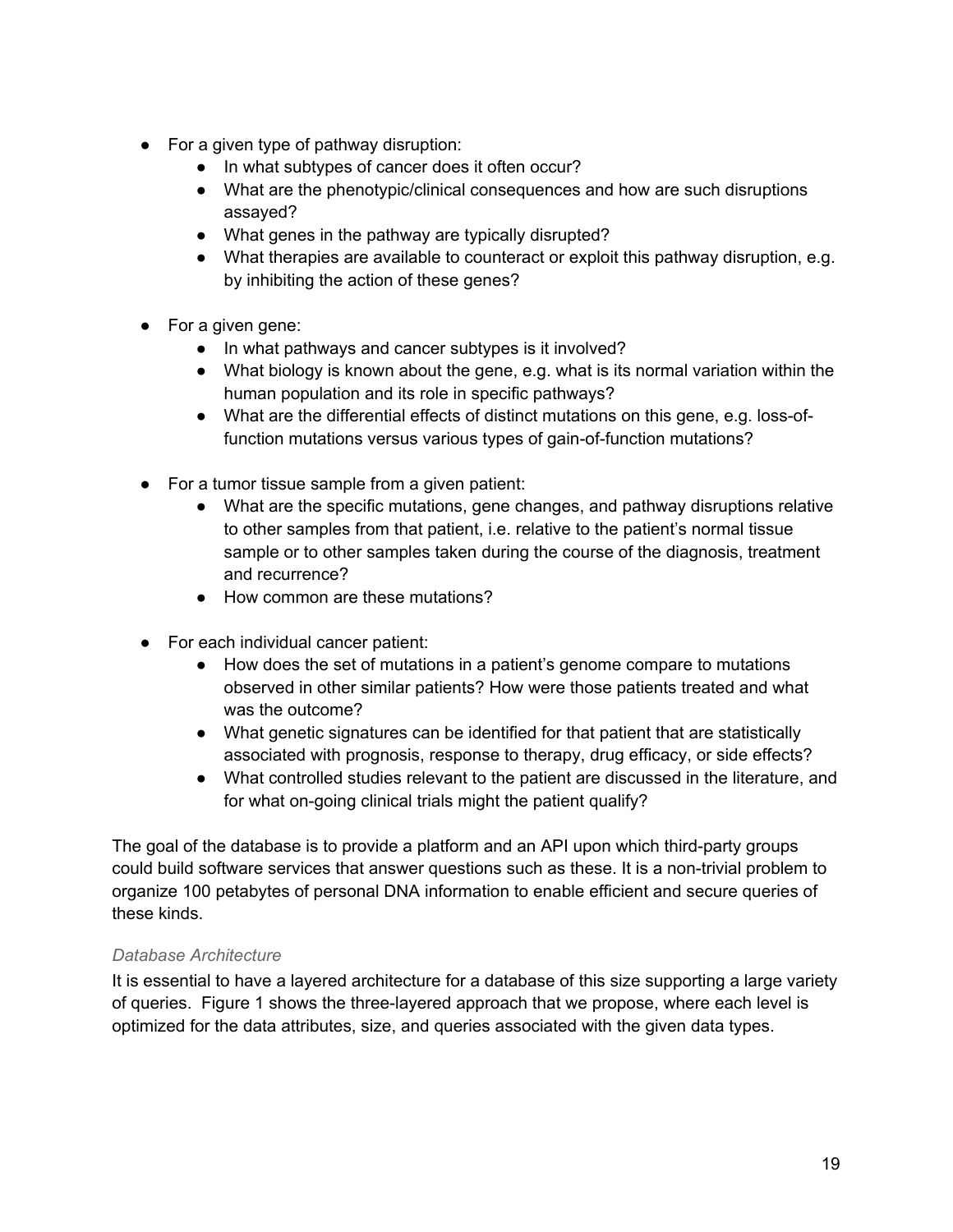

**Figure 1: Million Cancer Genomes Database Architecture**

Focusing on the DNA and RNA data only, for the moment, the lowest layer is the storage of the compressed BAM files. Bulk access to these will be less frequent than derived data. However, the database must support relatively rapid access to specific information in them. In particular, all DNA reads in a BAM file are mapped to specific coordinates in the current universal reference human genome determined by the Genome Reference Consortium<sup>52</sup> (see Appendix A). Rapid, random access queries of the form "give me all DNA reads for a given sample that map within a certain narrow range of locations in the reference genome" must be possible without downloading entire BAM files. This query is known as *BAM slicing*. At a deeper level, this layer should support compression and queries based on identity by descent of large segments of genomes referred to as *haplotypes* (Appendix A). Multiplexing accesses to the different types of data in BAM files (e.g. bases vs quality scores) will reduce access times, as discussed below. In addition to these optimizations for specific queries, it will still be necessary to be able to relatively rapidly stream all the data from 1000s of genomes into a research analysis pipeline running in the nearby servers for in-depth analysis.

<sup>52 (2008).</sup> Genome Reference Consortium (GRC) - NCBI - NIH. Retrieved July 22, 2012, from [http://](http://www.ncbi.nlm.nih.gov/projects/genome/assembly/grc/) [www.ncbi.nlm.nih.gov/projects/genome/assembly/grc/.](http://www.ncbi.nlm.nih.gov/projects/genome/assembly/grc/)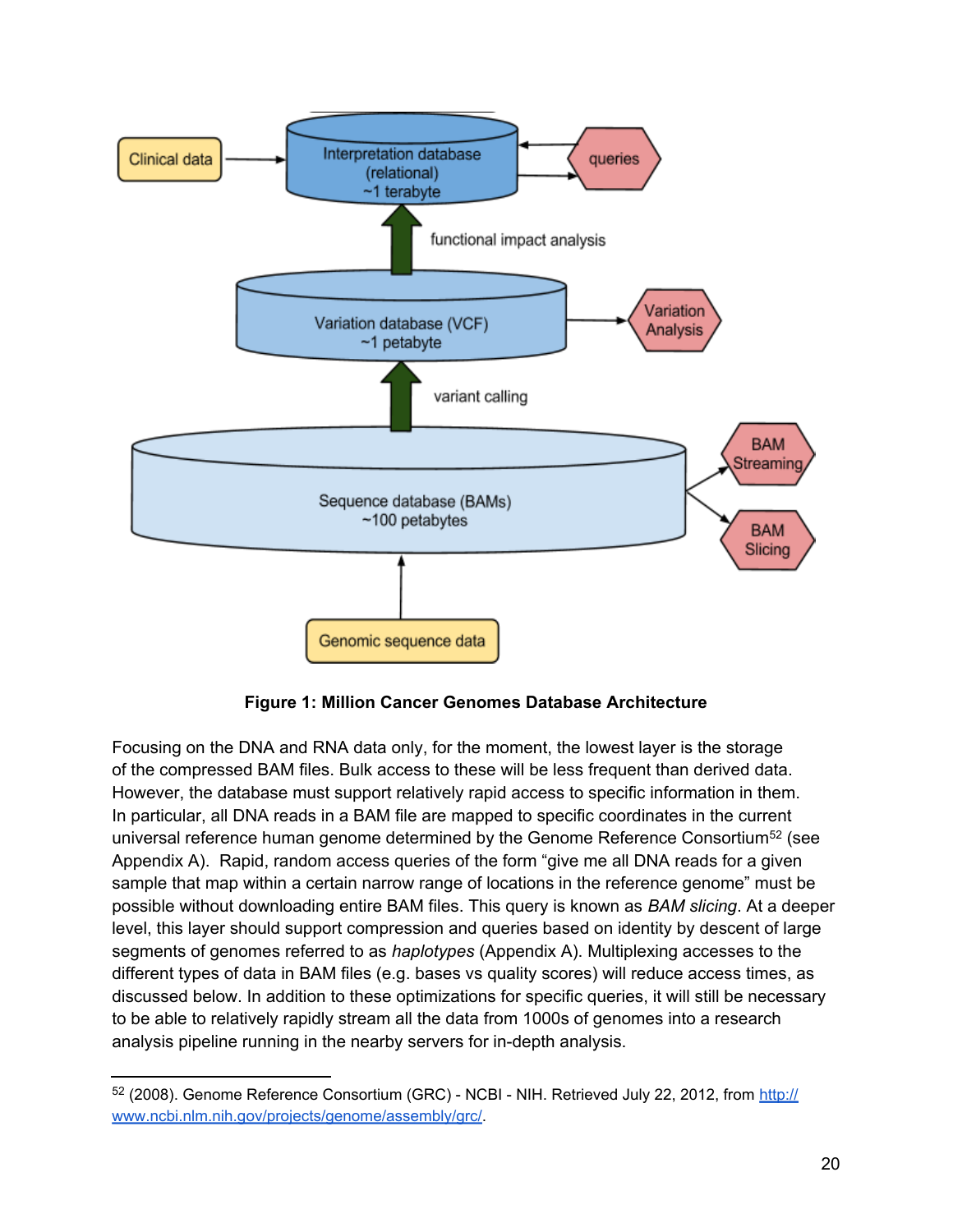The next layer is called the variation database or VCF layer after the increasingly popular Variant Call Format for genome data<sup>53</sup>,<sup>54</sup>,<sup>55</sup>. A VCF file for a patient is constructed from all of the BAM files for the DNA reads from the different tissue samples taken during the course of the patient's lifetime. Thus, in moving from the sequence database layer up to the variation database layer, the data are reorganized in a patient-centric manner, grouped according to longitudinal information about a single individual. The VCF file does not record the raw DNA reads, but only records what differences are inferred from the BAM files to be present in the genome(s) in each tissue sample relative to a standard genome. The standard is typically the universal reference human genome, but for cancer could in the future instead be the genome inferred to be present from birth in the patient's normal cells, called the patient's *germline genome*.

Because a VCF file records only the differences between closely related genomes, including *inherited variants* that distinguish the patient's germline genome from the universal reference genome and *somatic mutations* that distinguish the patient's tumor cells from his normal cells, it is typically more than 100 times smaller than the BAM files from which it is derived. The price of this compression is that some evidence for specific mutations that are present at a very low level is omitted from the VCF file. Currently, the optimal conversion of BAM to VCF is still a difficult data interpretation problem and is a very active area of research. However, we expect this process to be hardened by the time this database is built, with robust software in place that has well-defined statistical accuracy. Special data structures representing the tumor genomes at different times in the patient's life that interpret the single nucleotide inherited and somatic variants as well as the larger structural changes represented in a VCF file for an individual will also be an integral part of this layer (Appendix A). To obtain the maximal accuracy, all genomes obtained from an individual should be processed together. This means that we cannot just produce a new VCF file and freeze it each time a new BAM file for the patient arrives from the sequencing pipeline, but rather all previous VCF interpretations of the patient's past recorded mutations must be reevaluated, even though research has been conducted and medical actions may have already been taken in light of those previous interpretations.

Built upon the VCF layer is the interpretation database layer, which is the first layer in which phenotypic and clinical data are incorporated. As discussed in the NAS Precision Medicine Report<sup>56</sup>, the interpretation database must be primarily organized around the individual patient, with tables that can be joined using a unique patient identifier as a key. The database layer will take advantage of patient-centric organization already present in the VCF layer. Other joins

<sup>53</sup> Danecek, P., Auton, A., Abecasis, G., Albers, C. A., Banks, E., DePristo, M. A., et al. (2011). The variant call format and VCFtools. *Bioinformatics*, *27*(15), 2156-2158.

<sup>54 (2011).</sup> VCF (Variant Call For[m](http://www.1000genomes.org/wiki/Analysis/Variant%20Call%20Format/vcf-variant-call-format-version-41)at) version 4.1 | 1000 Genomes. Retrieved July 22, 2012, from [http://](http://www.1000genomes.org/wiki/Analysis/Variant%20Call%20Format/vcf-variant-call-format-version-41) [www.1000genomes.org/wiki/Analysis/Variant%20Call%20Format/vcf-variant-call-format-version-41.](http://www.1000genomes.org/wiki/Analysis/Variant%20Call%20Format/vcf-variant-call-format-version-41) 55 (2012). PyVCF Download - Softpedia. Retrieved July 22, 2012, from [http://linux.softpedia.com/](http://linux.softpedia.com/progDownload/PyVCF-Download-79117.html) [progDownload/PyVCF-Download-79117.html.](http://linux.softpedia.com/progDownload/PyVCF-Download-79117.html)

<sup>56</sup> Mirnezami, R., Nicholson, J., & Darzi, A. (2012). Preparing for Precision Medicine. *New England Journal of Medicine*.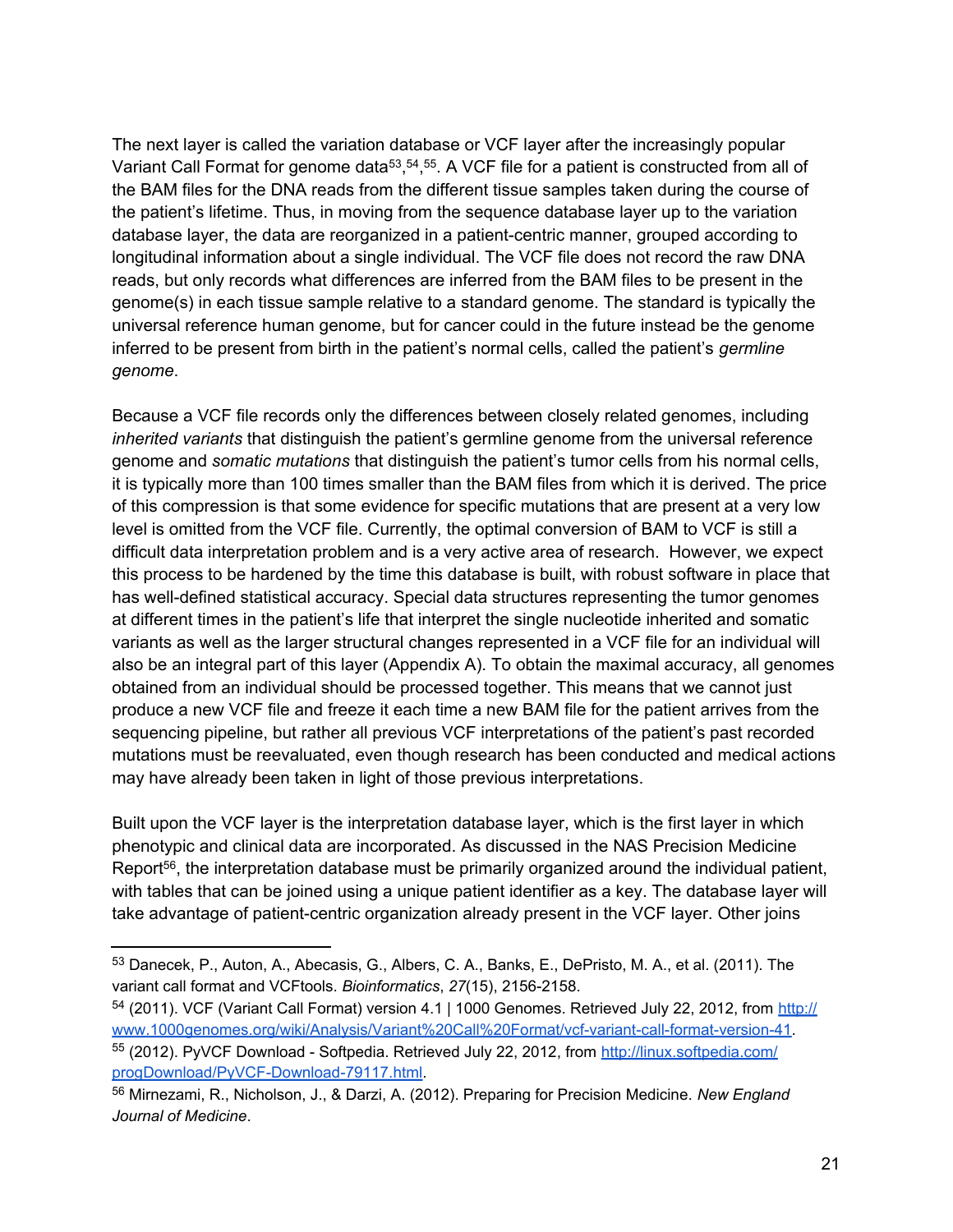<span id="page-23-0"></span>must be supported as well, such as based on sample ID within a patient, and by phenotypic/ clinical feature, reference genome location (and common ethnic variant haplotype for that location), mutation, gene, pathway, and disease. For efficiency, the interpretation database layer can only contain summaries of the data present at the lower levels. Mechanisms for data update, revision, retraction, versioning, etc. must be coordinated between the interpretation level and the lower levels. Finally, the database layer must contain reasonably complete provenance information on how the data in the lower layers were obtained, including details of experimental protocols and algorithms used.

The interpretation data layer is the most heterogeneous from a software design perspective, and because our understanding of cancer is evolving quickly, it must be designed such that third parties can both contribute to it and build on top of it. Reasoning about the biology of cancer and its clinical outcomes involves sophisticated models of disparate phenomena ranging from molecular signalling pathways within the cell to global physiological response. The database must provide the tools that the research community needs to build and deploy such models, including or in close collaboration with a platform by which such models can be deployed in research and clinical decision making. The process of building the models themselves that answer the user questions listed above must not be dominated by the operators of the database. Rather, it must engage the widest possible set of scientists and engineers.

## **Performance Demands for a Million Cancer Genome Warehouse**

Having covered the potential medical benefits of a warehouse, we need to learn its cost. Hence, we next dive down into the details of the computing needed to analyze the such data. (Readers less concerned with such low-level details may want to skip to the next section.)

Given the projected uses of this system, we expect a mix of production and research workloads. The production queries will be run for every patient at the time of diagnosis and then at follow up sequencing appointments as the patient's status is monitored. The research queries will be much more ad hoc, designed to support researchers in their exploration of these large datasets. The content of the research queries could vary widely. We expect research projects will probably require their own dedicated compute and block storage resources which will be provisioned by the sponsoring party.

| Query Type                     | <b>Query Size</b>                                                     | <b>Query Frequency</b>                                                                                   |
|--------------------------------|-----------------------------------------------------------------------|----------------------------------------------------------------------------------------------------------|
| <b>Production Diagnosis</b>    | < 1PB                                                                 | 1.6M / year                                                                                              |
| <b>Production Check-up</b>     | < 1PB                                                                 | 13M / 6 mo = $26M$ / year                                                                                |
| <b>Clinical Trial Research</b> | 10 TB - 1 PB<br>(10 - 300 patients per trial<br>with contextual info) | $\sim$ 8000 possible trials<br>* 5 researchers / trial<br>* 10 queries/researcher/day<br>$= 400K / year$ |
| Ad hoc research                | variable (up to 100 PB)                                               | 100 simultaneous                                                                                         |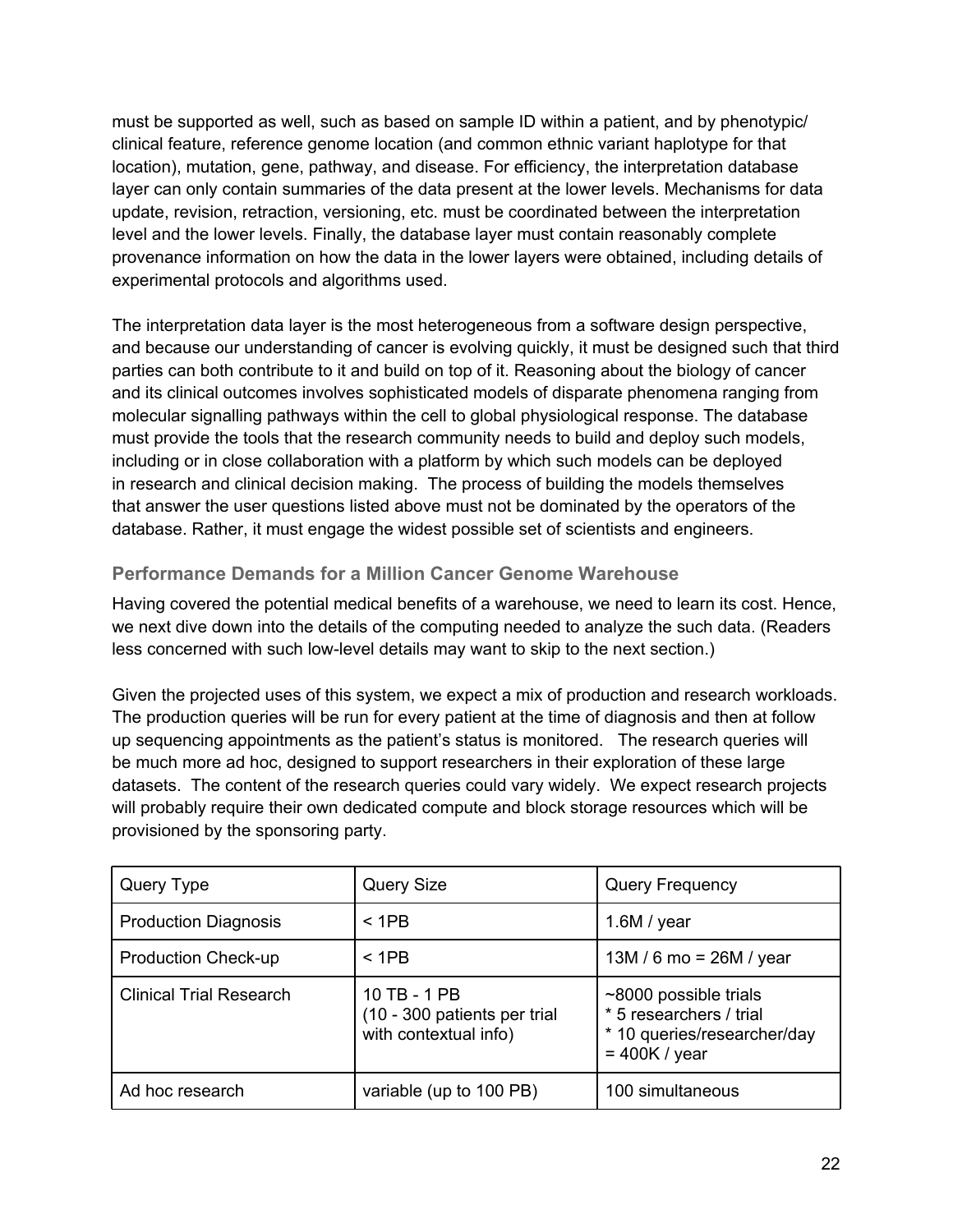#### <span id="page-24-0"></span>*Production Workload*

Production workload will consist of a set of predefined queries. This workload will be generated by physicians for each new and existing cancer patient. Given that there are roughly 1.6M people diagnosed each year<sup>57</sup>, we should plan for an average daily production load of 4,500 queries of this type. Additionally, there are roughly 13M people living with cancer and we will periodically want to perform a checkup every six months, meaning we will have to run on average 70,000 times daily. Rounding up, let us assume that we need to run 80,000 queries per day, or 1 query per second. To achieve such throughput we would likely need to store the query input data in fast storage (e.g., DRAM) and replicate it.

Assuming a query takes 30 seconds on average, we need to execute roughly 30 queries in parallel. Furthermore, assume that the input of each query is 1 petabyte and that each query executes in parallel on 1,000 cores, and the data is partitioned so that each core reads roughly 1 terabyte of data. Next, assume that each server has at least 16 cores, and that the level of parallelism on each server is 10x (we assume that the loss of 4x accounts for other tasks and overhead). In other words, every byte of input can be shared by 10 queries. If each query's input is 1 PB, we will need to replicate the input 3 times (as each 10 queries can share the same input). As a result, we need 3 PB DRAM and 30,000 cores to run 80,000 queries/day with an average query response time of 30 sec. Note that assuming 16-32 cores per server we need 1000-2000 servers to satisfy the computation demands. However, even assuming each server had 512 GB DRAM, we need as many as 6000 servers to satisfy the memory demands!

If the DRAM requirements are too expensive, another option would be to group (batch) all queries in a given time interval and run them together. By streaming the input data through all queries in the group, we need to read the input only *once* per batch of queries. Similarly, assume each batch of queries runs on 1000 cores, and that the input is on the disk. Since each core needs to read 1 TB, it will take a batch 5.6 hours to read the entire input in parallel, assuming that the disk throughput is 50 TB/sec. Accounting for contention and other overheads, let us assume that it takes 12 hours to read 1TB of data from a single disk. If we assume that the computation time of a query is still 1min, then we can batch 720 queries together. As a result, by trading the latency and waiting 12 hours we can achieve the query throughput target of 50K queries/year without requiring large amounts of DRAM.

#### *Clinical Trial Research and other Special Studies*

Part of the research workload is generated by large research institutes and hospitals (e.g., clinical trials). Ideally, the research workload should not interfere with production workload. The research workload is more explorative (ad hoc) in nature and will typically process significantly more data. Furthermore, some workloads will process the original BAM files. A likely approach to achieve isolation would be to allocate virtual clusters for each project. Let's assume that a special study may operate on ~100 TB of data, that is 1,000 patients at 100 GB/patient or 100 patients at 1 TB/patient. To initiate a research project we would dynamically spin off a virtual

<sup>57 (2012).</sup> Cancer Facts & Figures - 2012 - A[m](http://www.cancer.org/Research/CancerFactsFigures/ACSPC-031941)erican Cancer Society. Retrieved July 22, 2012, from [http://](http://www.cancer.org/Research/CancerFactsFigures/ACSPC-031941) [www.cancer.org/Research/CancerFactsFigures/ACSPC-031941](http://www.cancer.org/Research/CancerFactsFigures/ACSPC-031941).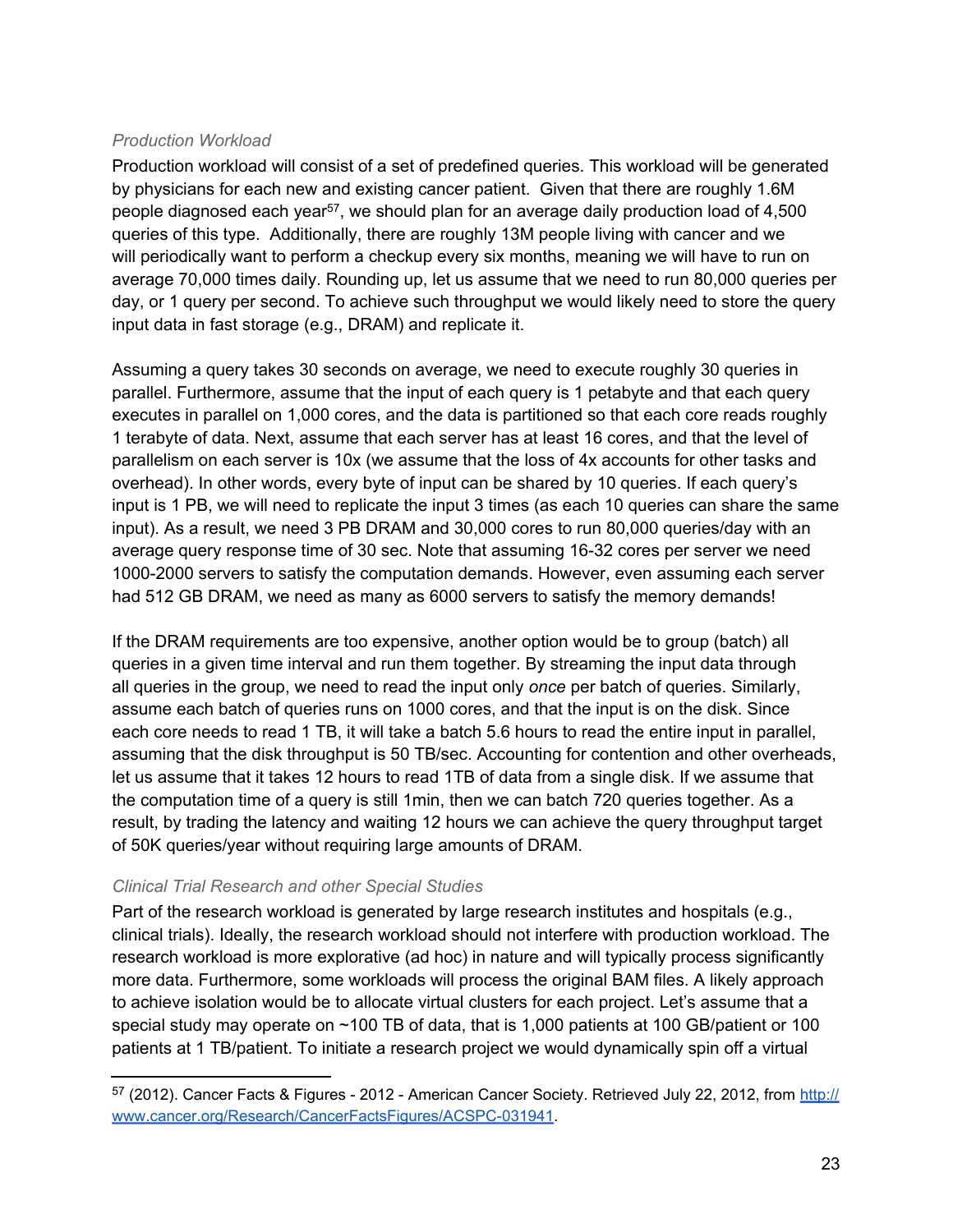<span id="page-25-0"></span>cluster and then copy the dataset to the virtual cluster. Assuming we stripe data over 100 disks, it will take around 6 hours to copy 100 TB of data, if each disk can sustain a throughput of 50 MB/second. Assuming 10 disks per server, we would need around 10 servers for each research project. In other words, we allocate 1 server per 10 TB of dataset. Note that we assume that these research projects will be long lived--days or even months--so that the time it takes to spin out a virtual cluster and copy the dataset is relatively small.

One important aspect of clinical trial research is the calculation of efficacy of treatment or identification of biomarkers predicting outcomes. These are highly statistical processes, generally requiring iterative processing steps most efficiently performed in DRAM. Since each trial will have a virtual cluster with DRAM and compute apportioned for the endeavor, these resources will be constantly available to perform these operations and allow trial researchers to monitor the progress and potential discoveries arising from their trial on a continuous basis. For a 100 patient trial, each of 10 servers contains 192-512GB DRAM, or about 20-50GB DRAM per patient.

#### *Ad Hoc Research*

Finally, we expect researchers will want to run queries on the raw data (i.e., BAM files). Most of the time, researchers will be interested in identifying either frequency of specific sequences within the data (looking for novel sequence, pathogens, frequency of a defined sequence, copy number variation, tumor or allele fraction, and so on) or recalculating occurrence of sequence variants either on an individual or population basis. The main challenge with these queries will be the disk bottleneck as the raw data is stored on the disk. Assuming the BAM files are stored on 5TB drives, and assuming again that the disk sequential read throughput is 50 MB/second it will take 28 hours just to read the data from the disk! Thus, the only realistic way to run adhoc queries that each require a large fraction of the raw data is to batch them. Assuming that a response time of one week is acceptable, we can answer virtually any ad hoc query by using 17% (= 28h/7days\*24h) of the disk I/O. Similarly, we assume that these queries will also use up to 15-20% of the CPU resources. We believe this is a conservative assumption as we expect these queries to be I/O bounded.

This contrasts with ad hoc queries that require only a small fraction of the reads in the database, such as a BAM slicing query that pulls from multiple BAMs only the reads that map to a specific location in the reference genome. These types of queries will be frequent. For them, fast indexing by location in the reference genome and/or by specific DNA sequence can be used to avoid the I/O bottleneck described above.

Finally, since raw reads and quality scores are expected to make up the bulk of the data stored on the system, while many of the downstream analysis will be interested only in frequency or variant data, routine batching should occur in one coordinated, weekly update to compute and store this summary information. Caching this data could tremendously reduce the size of most queries if it eliminates loading of the raw data.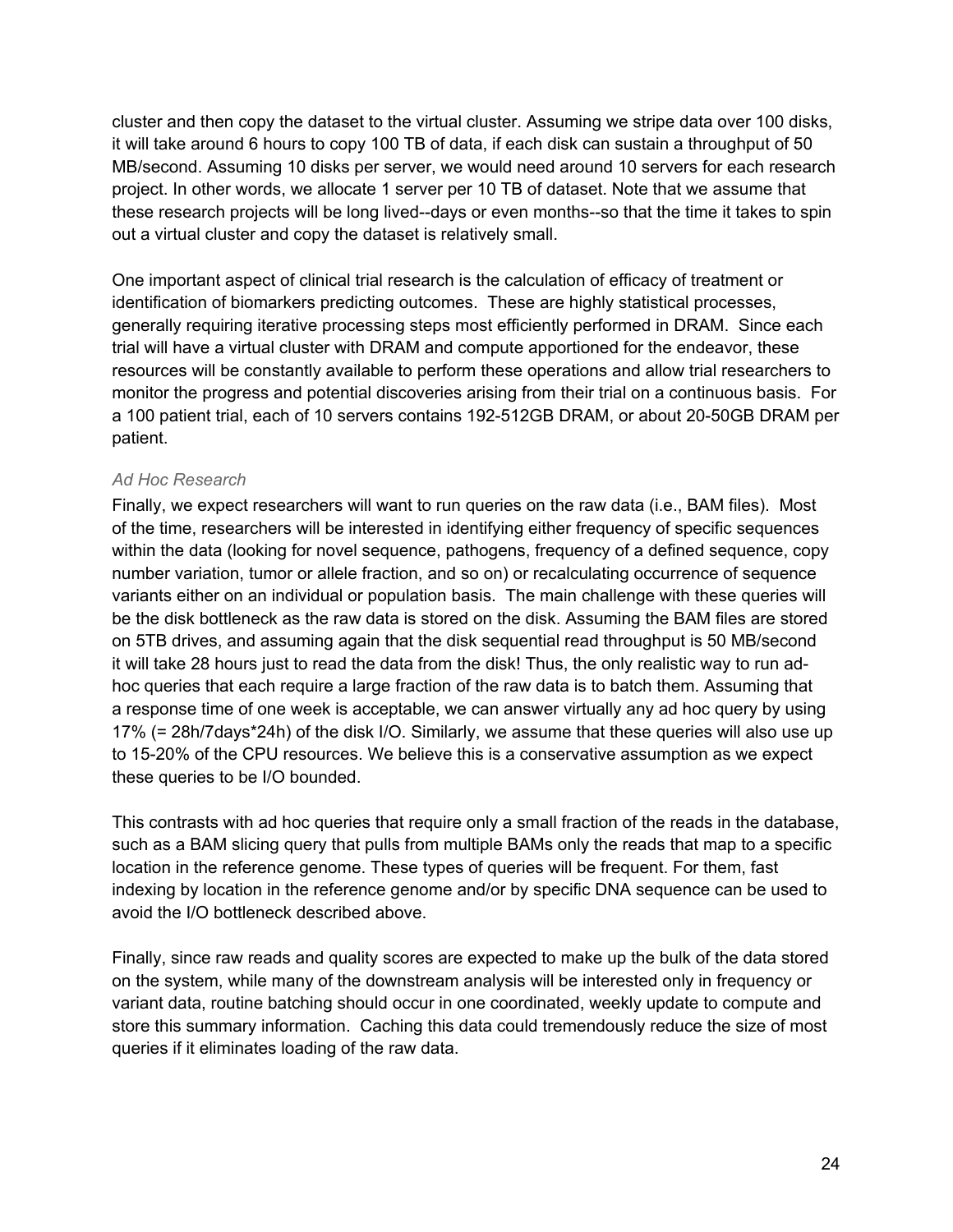<span id="page-26-0"></span>The following table summarizes the resource requirements and the response times for various query types.

| Query Type                                                  | <b>Query Size</b><br>Load |                       | <b>Resources</b>                                                                     | Response Time                                                  |  |
|-------------------------------------------------------------|---------------------------|-----------------------|--------------------------------------------------------------------------------------|----------------------------------------------------------------|--|
| Production<br>(diagnosis &<br>checkup)                      | 1 PB                      | 27.5M<br>queries/year | 30K cores (1000 -<br>2000 servers);<br>3PB DRAM (6000<br>servers @ 512GB/<br>server) | 30s with 3 PB<br>DRAM,<br>12h otherwise<br>(reading from disk) |  |
| <b>Clinical Trial</b><br>Research /<br><b>Special Study</b> | 10TB - 10PB               | N/A                   | 1-100 servers $/$<br>study                                                           | N/A                                                            |  |
| Ad hoc<br>research                                          | variable (up<br>to 100PB) | 100<br>simultaneous   | 15-20% of entire<br>cluster                                                          | 1 week                                                         |  |

## **Software Principles for a Million Cancer Genome Warehouse**

The hardware described above is a necessary condition to build a warehouse, but its usefulness is limited by the quality and extensibility of the software that runs in the warehouse. Hence, it is vital that such software be built using the best practices from the information technology industry. Moreover, to ensure that the efforts in inventing new software algorithms for genetic analysis are headed in the right direction, we need to agree on benchmarks to measure progress.

## *Service Oriented Architecture*

A major element of the success of "Web 2.0" has been a strong and rapid trend towards *service-oriented architecture (SOA)*<sup>58</sup>. In this design stance, an application is structured as a collection of independent but cooperating services, and access to data and functionality occurs exclusively through each service's Application Programming Interface (API). The distinction is subtle but important: if service A needs data from service B, it *must* call an existing API on B to get that data, because no other access is provided to access B's database directly. Applications are then constructed by composing the desired services. For example, the retail site Amazon.com composes standalone services for retail catalog search, recommendations, order fulfillment, creating product reviews, and integrating third-party marketplaces.

The advantages of SOA have established it as the de facto architecture for network-enabled applications:

● APIs tend to be narrow interfaces, so services can be evolved independently as long as the APIs remain stable. Services can be reengineered at the software level or moved to different hardware, perhaps radically so; for example, algorithms can be reimplemented to take advantage of emerging compute architectures such as Graphics Processing

<sup>58</sup> Fox, A. and Patterson, D. *Engineering Long-Lasting Software*, Strawberry Canyon, 2012.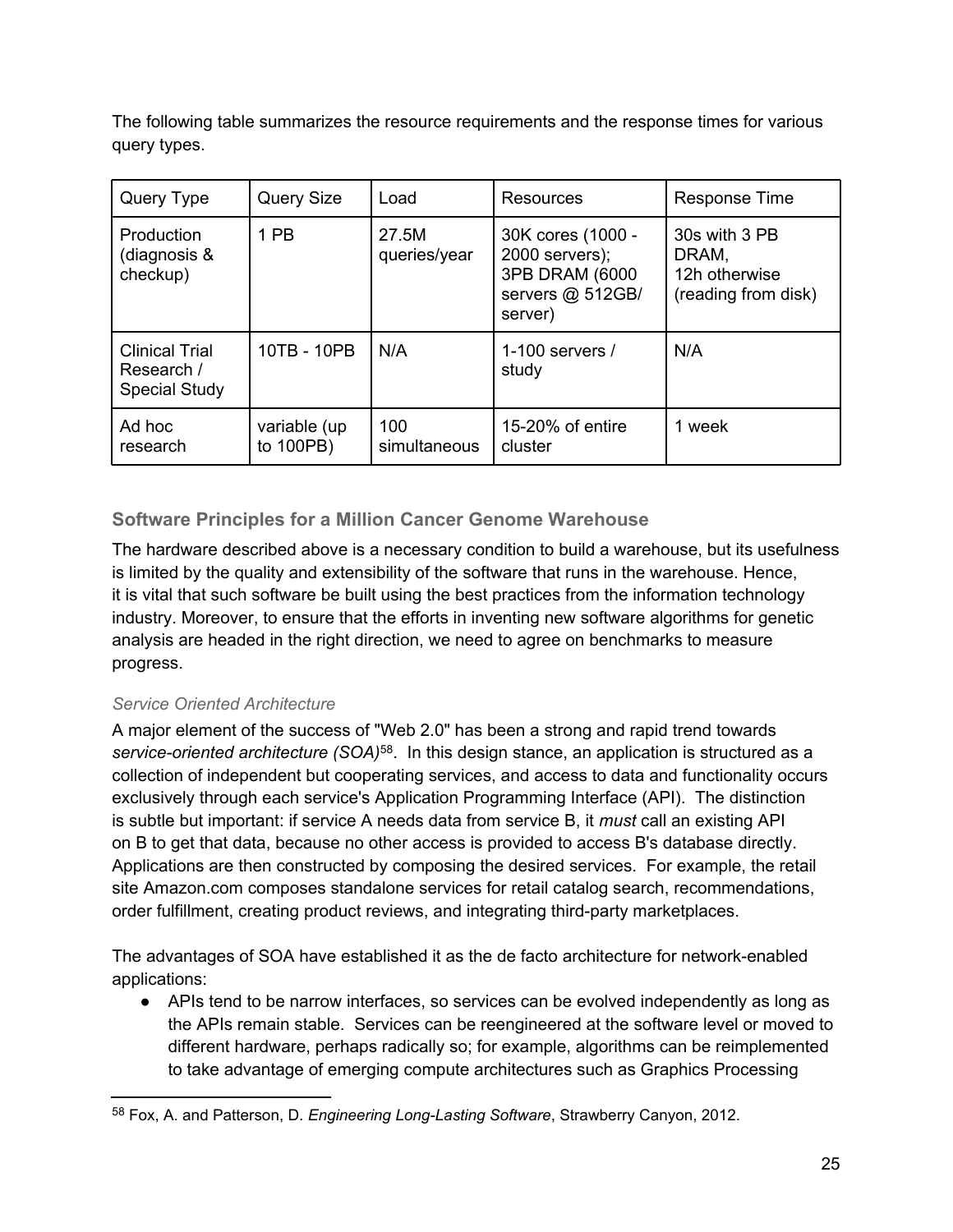Units (GPUs) without any changes needed to the client applications.

- Service-level APIs are designed to operate over a wide-area network protocol. While in practice the cooperating services may be physically co-located, APIs designed this way are necessarily language-neutral and language-independent. The rapid rate of progress in programming tools is a strong motivator to avoid creating a system that is heavily dependent on the use of any one language, however popular.
- When an application is composed of independent services, each service's resource needs can be addressed separately, with more resources being dedicated to computeintensive or storage-intensive tasks in order to "balance the pipeline".
- As new algorithms and techniques are developed, in a SOA new applications can be created to use them by recomposition.
- The software infrastructure building blocks needed to create SOA—Web servers, network-based programming frameworks, testing frameworks, and so on—are not only mature but the focus of constant ongoing attention because of the move to SOA in the ecosystem of "commodity" Internet services.
- If a hardware or software "appliance" approach is desired, it is straightforward to create user interfaces in front of a composition of services. Indeed, some of the highest-volume Web services such as Twitter are architected just this way, so that the Twitter.com site is actually a relatively simple User Interface (UI) in front of a set of independent services.
- If new data formats emerge that are better suited for particular tasks within the research agenda, they can be transparently deployed as long as the APIs for working with the data remain stable.

All of these advantages argue for an SOA-based rather than full-application-based or appliancebased approach.

#### *API Design Principles*

Some design principles for these APIs include:

- APIs should be language-neutral, as we expect that software writers will use many different tools for the job. An easy way to achieve language-neutrality is to adopt widelyused SOA conventions such as REST (Representational State Transfer) for establishing the set of operations, HTTP (Hypertext Transfer Protocol) as the medium over which service calls occur, URLs (Universal Resource Locators) or UUIDs (Universally Unique Identifiers) for referring to data items, and simple intermediate representations such as XML (eXtensible Markup Language) and JSON (JavaScript Object Notation) for representing the calls to a service and the responses.
- APIs must be designed around the reality that the computation should be near the data. In general, API calls will name a set of data items, an operation to be performed, and a place to put the result. For example, Amazon's Elastic MapReduce API names datasets stored in an HDFS file system, which uses URLs as its naming scheme.
- Any specialized hardware (wet lab or otherwise) should be virtualized behind an appropriate API. It is less important to obtain wide agreement on how a particular class of device should be represented, as long as the API documentation and communication standards are open.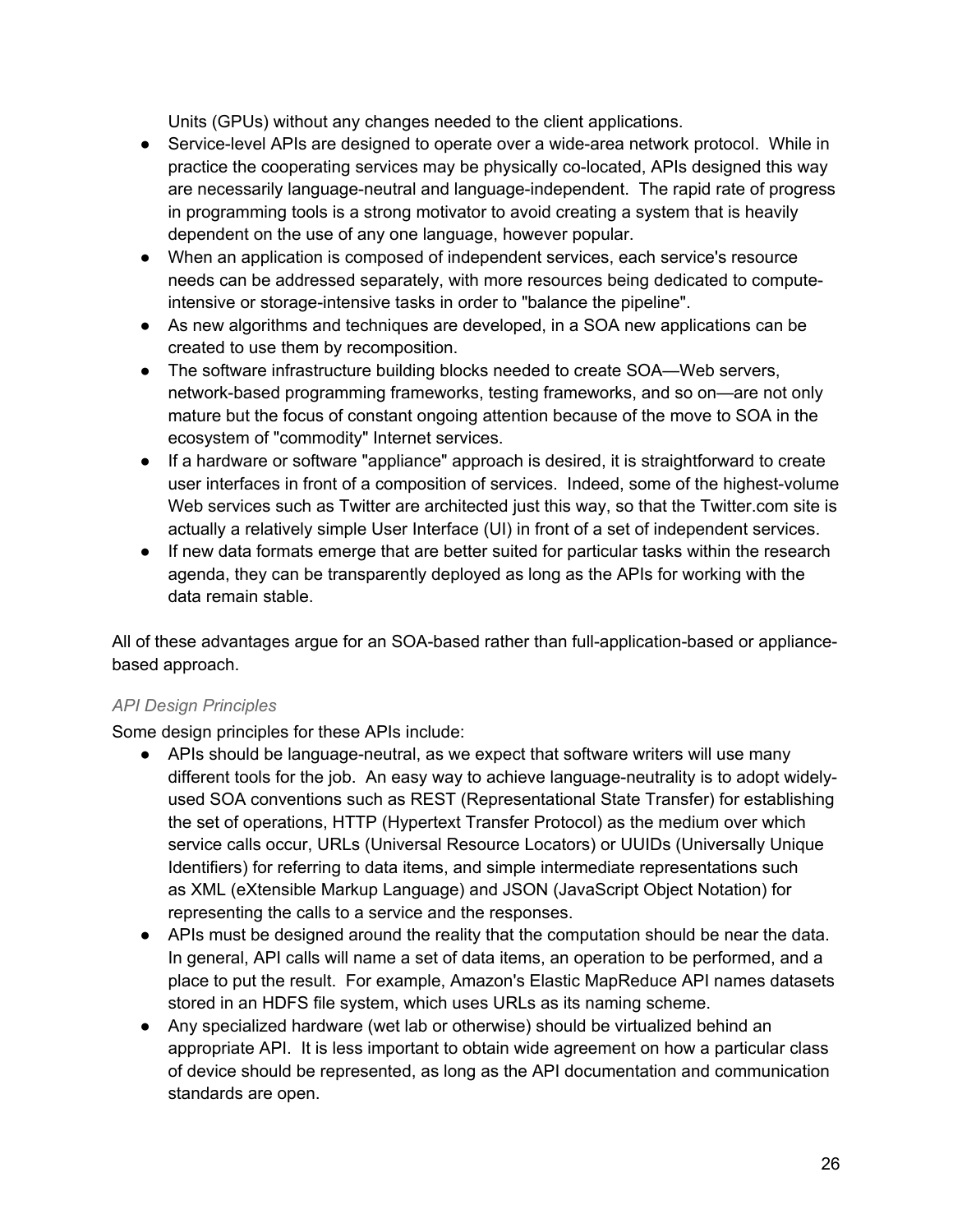#### *Scientific Software Engineering*

Another software issue is the quality of the data analysis software itself. A 2008 survey of 2000 scientists found that most are most are self-taught in programming, that only a third think formal training in software engineering is important and, perhaps as a result, less than half have a good understanding of software testing.<sup>59</sup> Merali chronicles the widespread concern about the quality of scientific software, and reports of a case where a bug in a program supplied by another research lab forced a "structural-biology group led by Geoffrey Chang of the Scripps Research Institute … to retract five papers published in *Science*, the *Journal of Molecular Biology* and P*roceedings of the National Academy of Sciences*."<sup>60</sup>

Through trial and error, the IT industry has developed software development practices that make it easier to build dependable software that is easy to use and easy to install.<sup>61</sup> Best practices include using source code control systems; test driven development where the tests are written *before* the code; highly productive modern programming environments such as Ruby on Rails or Scala and Spark; "scrum" organization of small programming teams; calculating "velocity" to predict time to develop new features; and Agile software development lifecycle that involves rapid iterations of working prototypes and close interaction with end users for feedback.

#### *Benchmarks*

Finally, the IT industry made rapid progress in improving performance not only because of the additional hardware resources provided by Moore's Law, but also because the industry agreed on what were the proper metrics to measure performance and in particular what were the best benchmarks to run to have a fair comparison between competing systems.<sup>62</sup> Before that agreement, each company invented its own metrics and ran its own set of programs as benchmarks, making the results incomparable and customers suspicious of them. Even worse, engineers at competing companies couldn't tell whether innovations at their competitors were useful or not, so the competition occurred only *within* companies rather than between them. Once the IT industry agreed on a fair playing field, progress accelerated as engineers could see which ideas worked well and which didn't.<sup>63</sup>

Rapid progress in genomics will be problematic without proper metrics and benchmarks for alignment, assembly, SNP and structural variant calling, gene expression level and isoform interpretation from RNA-seq data, pathway analysis, and clinical outcome prediction.

<sup>59</sup> Hannay, J. E. *et al.* How do scientists develop and use scientific software? *Proc. 2nd Int. Workshop on Software Engineering for Computational Science and Engineering* (2009).

<sup>60</sup> Merali, Z. Computational science: ...Error Why scientific programming does not compute. *Nature* 467(2010), pp. 775-777.

<sup>61</sup> Fox, A. and Patterson, D. *Engineering Long-Lasting Software*, Strawberry Canyon, 2012.

<sup>62</sup> Patterson, D. For better or worse, benchmarks shape a field: technical perspective, *Communications of the ACM*, v.55 n.7, July 2012.

<sup>63</sup> Hennessy, J. and Patterson, D. *Computer Architecture: A Quantitative Approach*, 5th edition, Morgan Kaufmann Publisher, 2011.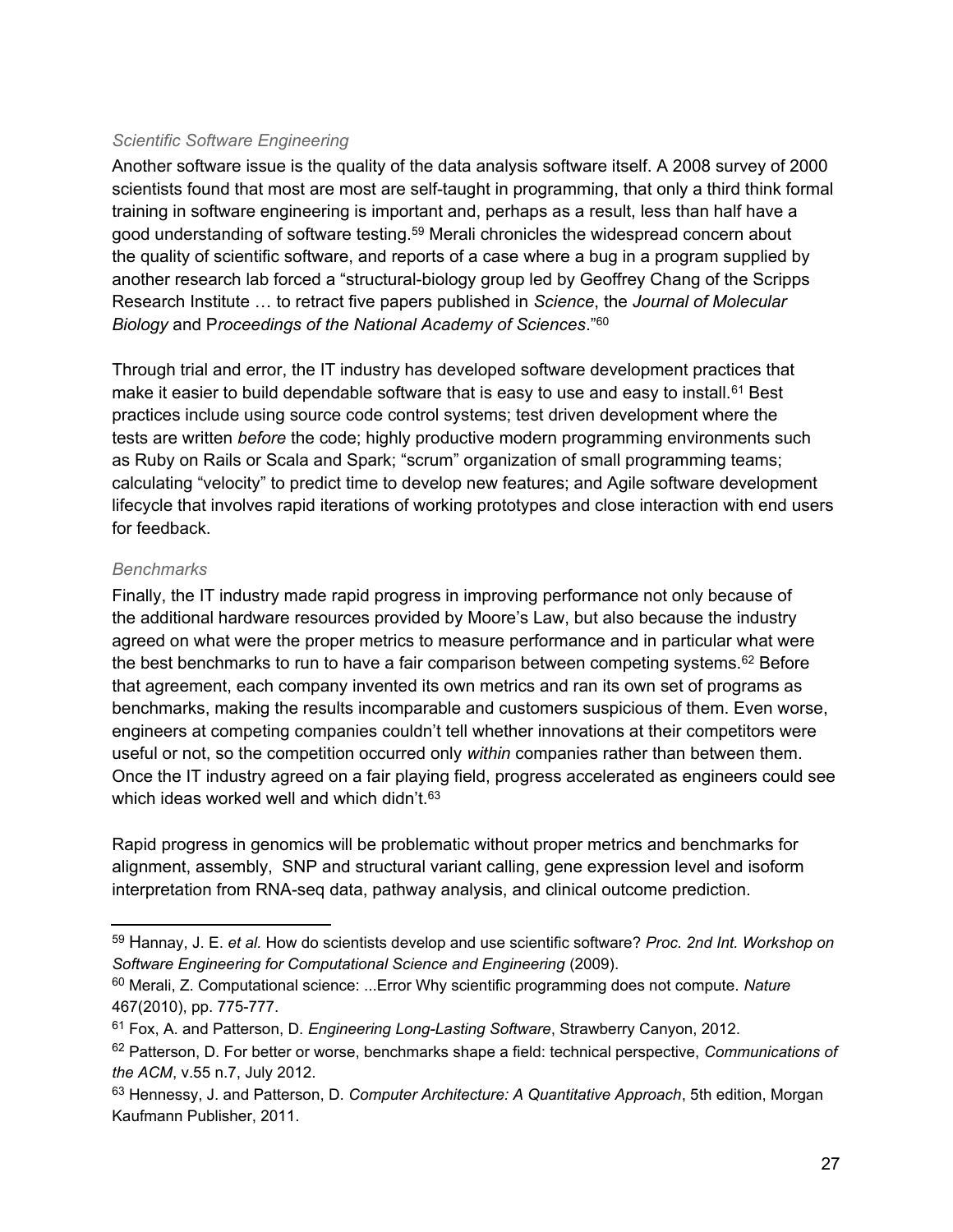<span id="page-29-0"></span>In summary, open and language-neutral APIs using existing technologies will not only allow different applications to be created through the composition of services, but will prevent data format heterogeneity, hardware heterogeneity and software (language) heterogeneity from becoming obstacles to software progress. Even with good APIs, however, if analysis software development does not follow best development methodologies, it will take longer to build and be more difficult to use, which will slow progress.That is, the software engineering practices of genomic tool developers affect the speed that we can address the looming data analysis bottleneck. Finally, even if we agree on APIs and adopt the best software engineering practices, if we cannot agree on how to evaluate results, advances in data analysis software will not come as fast as we need; it is hard to make progress when you can't measure it.

## **Regional Warehouses and APIs**

The laws that protect the privacy of citizens of a country where the warehouse is located normally do not protect the citizens of other countries. For example, US terrorism laws explicitly give US agencies the right to uncover private information about potential suspects in other countries. Thus, there will likely be at minimum of one warehouse per continent. Given this political reality, we imagine that researchers will first develop and validate hypotheses within their closest repository, and subsequently will want to test it in the others, and developers will first bring products to market in their own country, and subsequently want to adapt them for use in other countries. APIs that allow researchers to access to information in a more controlled manner will greatly facilitate the globalization of the new molecular approach to cancer.

#### **Design and Cost to Build and Operate a Million Cancer Genome Warehouse**

While we have covered the hardware requirements to analyze the data and offered guidelines on how to build useful software for the warehouse, to complete the cost estimate we need to expand the design to include the cost of reliably storing the genomes as well as the operational costs of a Million Cancer Genome Warehouse. (We again dive down into low-level details for technology aficianados, and readers with other interests may want to skip ahead.)

The Open Compute Project (OCP) developed standard designs for compute servers and storage servers to be used in datacenters. Initiated by Facebook in 2011, the goal is to reduce costs and improve energy efficiency by utilizing "vanity free" servers. The project now includes more than a dozen companies--including AMD, Dell, HP, Intel, and Quanta--and it recently released the second generation of designs. We expect to see new designs each year.

The OCP philosophy is to separate functions rather than have everything integrated into a single box that acts as a common building block. Hence

- There is both a storage-oriented server design and a compute-oriented server design, rather than have the same amount of processors, DRAM, and disks in every server.
- Power supplies are included in the cabinet, rather than included in each server.
- Batteries are in a separate rack, rather than in every rack.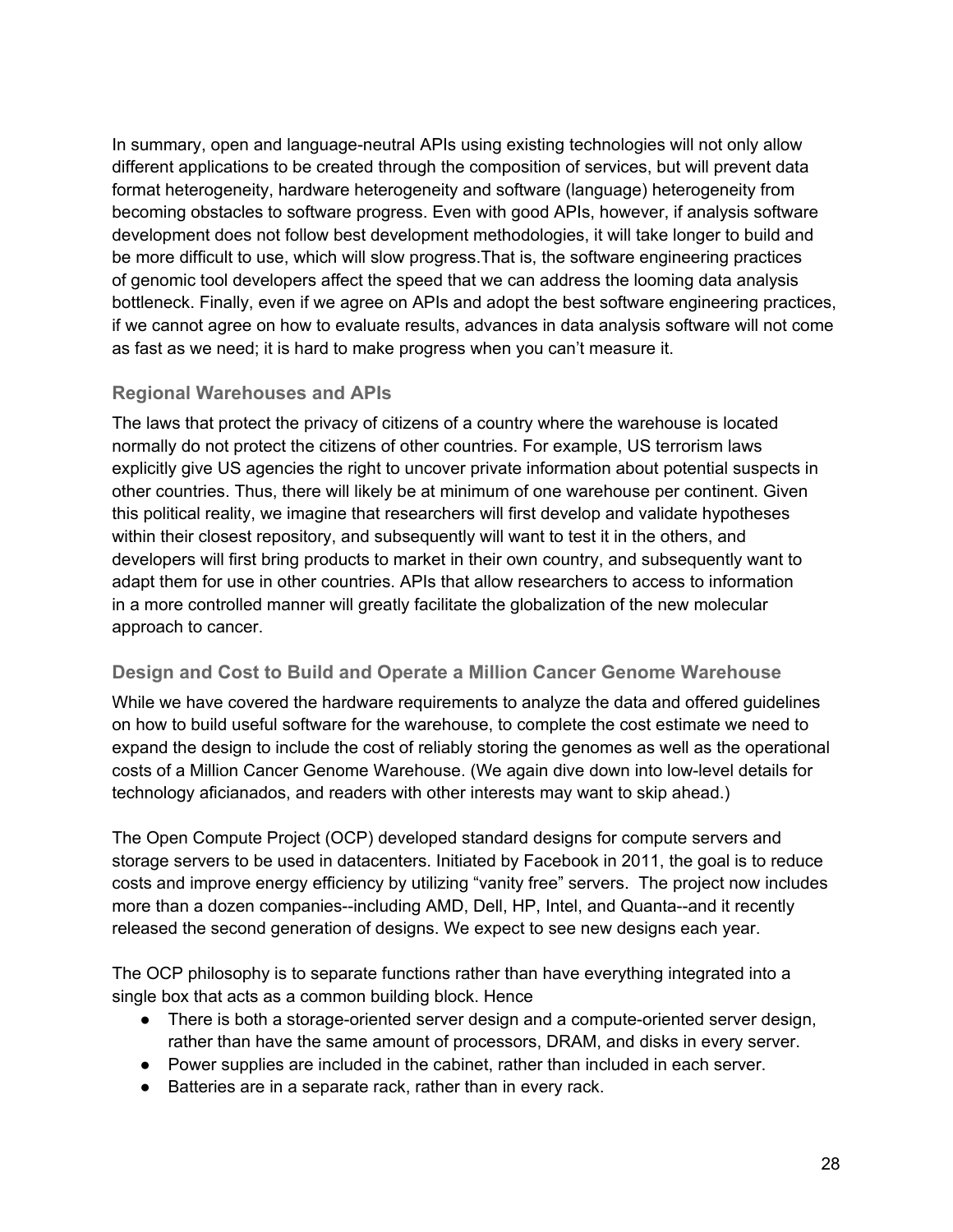<span id="page-30-0"></span>To deliver 100 PB, we need 125 PB of raw storage capacity to handle multiple disk failures safely (RAID 7 with 3 check disks per 12 data disks). As we project 5 TB per 3.5 inch SATA disk in 2014, we need 25,000 disks. The storage-oriented OCP server, called Open Vault, contains 30 disks. A single "Open Rack" can contain 18 Open Vaults, yielding 540 disks or 2.7 PB per rack in 2014 (Each rack is approximately 21 inches wide and 90 inches tall.) Thus, we need about 45 racks for 125 PB.

For the compute server, we selected the Intel v2.0 motherboard, which uses 2 Intel® Xeon® E5-2600 processors, has 16 DIMM slots per board, and 4 PCIe slots (from x16 to x4). In 2014 we could build 192 GB per board and 10 cores per processor. Two motherboards fit in a chassis, with three chassis per tray, and 24 trays per Open Rack. Thus, one rack contains 144 compute-servers, of 288 processors, 2880 cores, and 27 TB of DRAM. If we went with 35 racks for computation to match the 35 racks for storage, the total would be approximately 10,000 processors, 100,000 cores, and 1 PB of DRAM.

In addition to single Open Racks, OCP offers a triple rack that has room for 3 Ethernet switches along with space for 24 compute-nodes or storage-nodes. If we add racks for batteries and datacenter switches, the total is about 85 racks of equipment.

#### *CAPEX/OPEX of a Proposed Platform*

The raw computer equipment cost in 2014 is roughly \$2M for processors, \$4M for disks, \$5M for DRAM, \$2M for networking equipment, and \$1M for power supplies, chassis, racks, cabling, assembly, testing, and so on. Hence, the computing equipment capital expenditure (CAPEX) is approximately \$14M per datacenter. With a second datacenter to prevent against data loss due to catastrophes, the total computing equipment CAPEX would be \$28M.

(While this estimate may be missing some items, we don't include volume discounts nor buying over time as demand merits, which would surely save money at this scale of purchase.<sup>64</sup>)

If we use the UC San Diego Supercomputing Center as a reference as an example colocation site, leaving it up to the facility to recover the costs for space, and cooling for 85 racks of equipment, charging scheme for rack space and cooling at \$14k per rack, we would expect an annual OPEX of about \$1.25M per datacenter.

The peak power demand for the equipment would be roughly 1 megawatt for processors and 1 megawatt for DRAM, disks, switches, inefficiencies due to power supplies, and so on. If the datacenter runs at a Power Usage Effectiveness<sup>65</sup> of 1.25, that would yield a peak demand of 2.5 megawatts. At \$0.08 per kilowatt hour (in San Diego) and if we assume it operates on

<sup>64</sup>Armbrust, M., Fox, A., Griffith, R., Joseph, A.D., Katz, R., Konwinski, A., Lee, G., Patterson, D., Rabkin, A., Stoica, I., Zaharia, M. A view of cloud computing, *Communications of the ACM*, v.53 n.4, April 2010. <sup>65</sup> Hoelzle, U., Barroso, L.A. *The Datacenter as a Computer: An Introduction to the Design of Warehouse-Scale Machines*, Morgan and Claypool Publishers, 2009.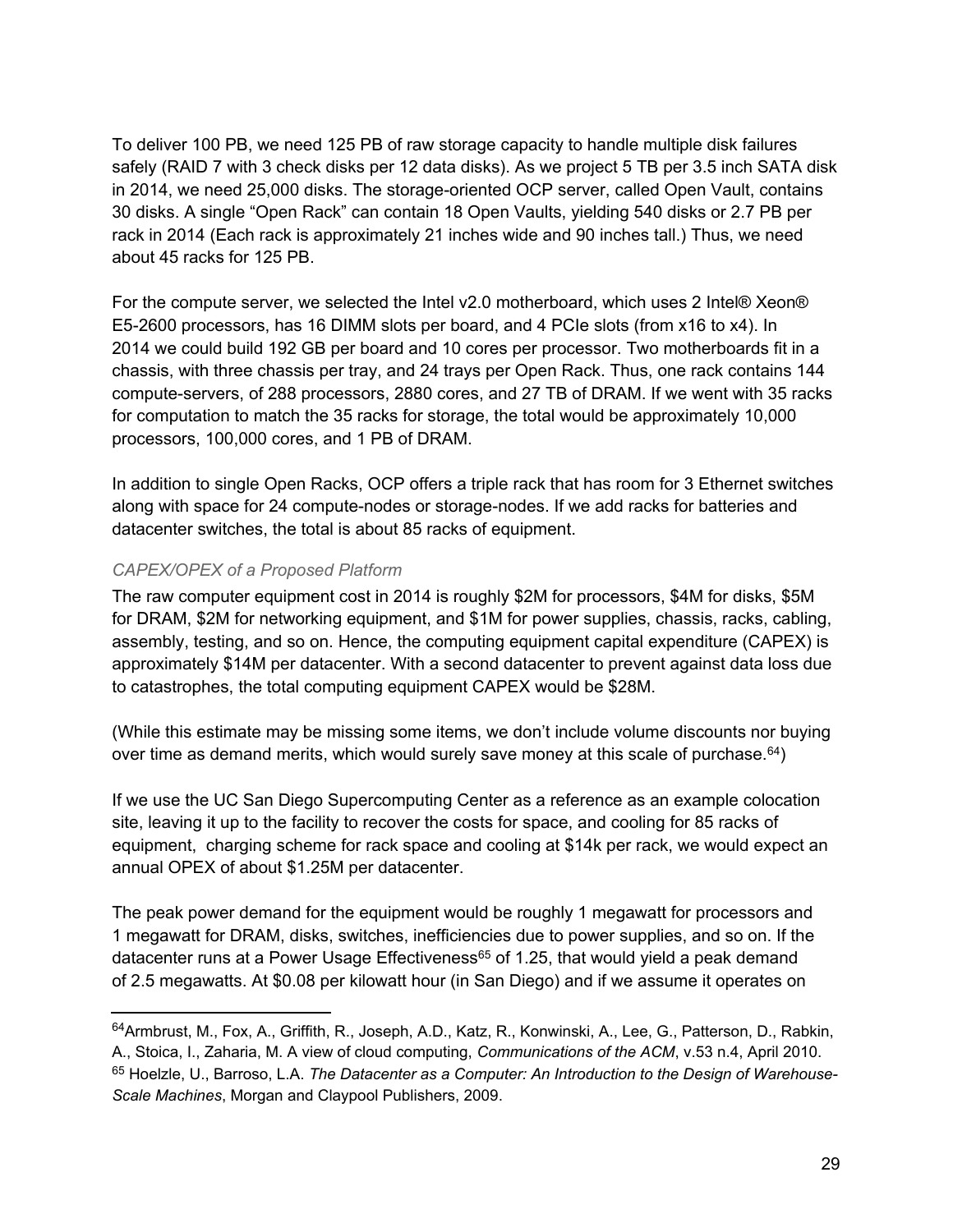<span id="page-31-0"></span>average of 70% of peak load, the annual electricity cost would be about \$1.25M per datacenter.

The number of administrators to monitor and replace broken equipment would for such a facility typically be 6 to 12, so let us add another \$2.5M for personnel (including benefits) per datacenter.

(While we could be missing some costs, note that it might well be possible to locate the datacenters in locations that would be cheaper than San Diego.)

The annual networking costs can be separated into costs for uploading data to the database and costs for downloading data from the database. The download depends on the demand, but we could expect the costs to be \$5,000 per gigabit/second per month, and if most computation is done at the database, the average demand to be less than 4 gigabit/second. At \$5K per Gbps/month, this costs \$0.25M/year.

We expect an upload model similar to that used today by storage companies like Amazon, which involves direct upload of data via the network for the vast majority of clients, and physical shipping of disks for a select few extremely large producers. One such large producer might be a company that may emerge which specializes in fast and inexpensive whole genome sequencing for research purposes, and when approved as a clinical test, as a clinical service. The roadmap for improved network speeds calls for increase from 10 gigabit/s to 100 gigabits/ s in the next few years, with projections for 100-400 gigabits/s by 2015 and 400-1,000 gigabits/s by 2020<sup>66</sup>. Therefore we do not see upload speed as a major limitation for the majority of lower volume upload clients. We allocate another \$2M for networking costs for data upload.

Thus, our estimate for the two datacenters is roughly an initial \$28M CAPEX and an initial annual OPEX of \$8M. If we round up to account for omissions in these rough calculations, we end up with a \$30M CAPEX and a \$15M annual OPEX. If we upgrade all the computers, disks, and networking switches every 3 years, we could spread the CAPEX over 3 years (\$10M per year), so the continuous OPEX would be roughly \$25M for the hardware for both datacenters. Appendix C has an alternative design that reaches the same cost estimate.

#### *Commercial Cloud Design*

Another potentially interesting calculation is using the storage system of Amazon Web Services, called S3 for Simple Storage Service, to estimate costs. The current standard price for a small amount data is \$125 per terabyte (TB) per month. The standard discounted price for at least 5000 TB or 5 petabytes (PB) is \$55 per TB per month, or \$55,000 per PB per month.

Since S3 storage is replicated internally, there is no need to account for additional redundant storage. Amazon S3 redundantly stores your objects on multiple devices across multiple facilities. For example, Amazon S3 is designed to sustain the concurrent loss of data in two facilities. Amazon claims that the chances of losing data are remote.

<sup>66</sup> [http://www.ieee802.org/3/ad\\_hoc/bwa/BWA\\_Report.pdf](http://www.ieee802.org/3/ad_hoc/bwa/BWA_Report.pdf)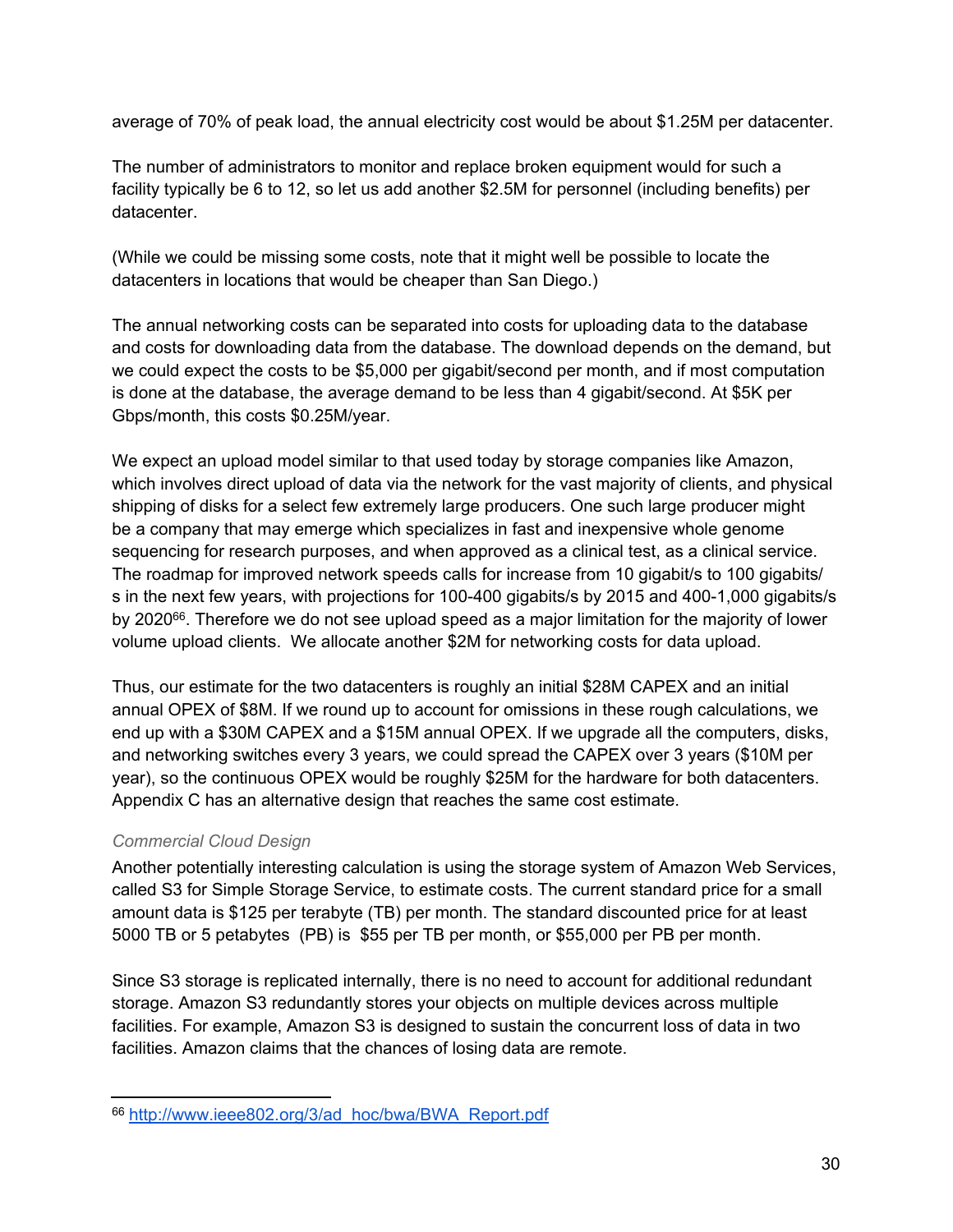<span id="page-32-0"></span>Suppose we could shrink the storage requirements from 2\*125 PB as assumed above to "just" 40 PB. The cost would be \$55,000/PB/month \* 12 months \* 40 PB = \$26,400,000, or about \$25 per genome per year. While this estimate is just the storage cost and does not include the computing costs:

- This estimate is based on 2012 prices, which are likely to drop by 2014.
- We only need pay for storage *occupied* versus storage *reserved* (as in the earlier estimates), so the average storage costs may be lower.

Such a design would also give the greatest flexibility in storage and computation, as there would be no fixed maximum or minimum computation or storage as in the prior designs. As discussed further in the section on data compression below, it may be challenging to achieve compression to 40 PB, but even at 80 PB, the proportional costs of \$50 per genome per year may still be attractive given the other advantages of this approach, and the scale and social importance of this project may merit further discounts that would be negotiated with commercial cloud provider like Amazon Web Services.

## **Privacy Policies for a Million Cancer Genome Warehouse**

The privacy of patient information in the context of healthcare and clinical research has traditionally been protected by two major federal laws: the Health Insurance Portability and Accountability Act (HIPAA) and the federal "Common Law" which outlines protection for human subjects involved in research. Over the past 10 years, "genetic privacy" policies for the specific protection of genetic information have been implemented in most states, in federal law (e.g. GINA), and in policies written by several of the National Institutes of Health. There are two primary - and often contentious - mandates that are addressed by these policies

- The protection of personal genetic information which can be used to identify an individual, his or her origin, family lineage or race, and personal traits or disease susceptibilities he or she or immediate family members may have
- The promotion of research involving genetic information to improve human health

There is an important balance between respect for individual privacy and access to specific data required for research to progress. Because of the personal and predictive nature of genetic information, its disclosure could influence an employer or potential insurer, or could otherwise divulge specific information an individual might not want to share. Conversely, access to large corpuses of such information unquestionably lends the statistical power required to make important disease associations. Particularly in the field of cancer, where alteration of genetic information is synonymous with disease, access to large and specific bodies of this data is necessary to identify trends or mechanisms of disease which lead to new therapies and diagnostic tests.

These two mandates are not always in conflict, however. In fact, the nature of genetic alterations present in cancer expose a subtle but important point of agreement between these mandates. While the unique combination of genetic variation (germline mutation) encoded in a person's genome is private, the alteration in that genome (somatic mutation) due to a neoplastic process is not. Somatic mutations are not passed on, do not identify established traits, and do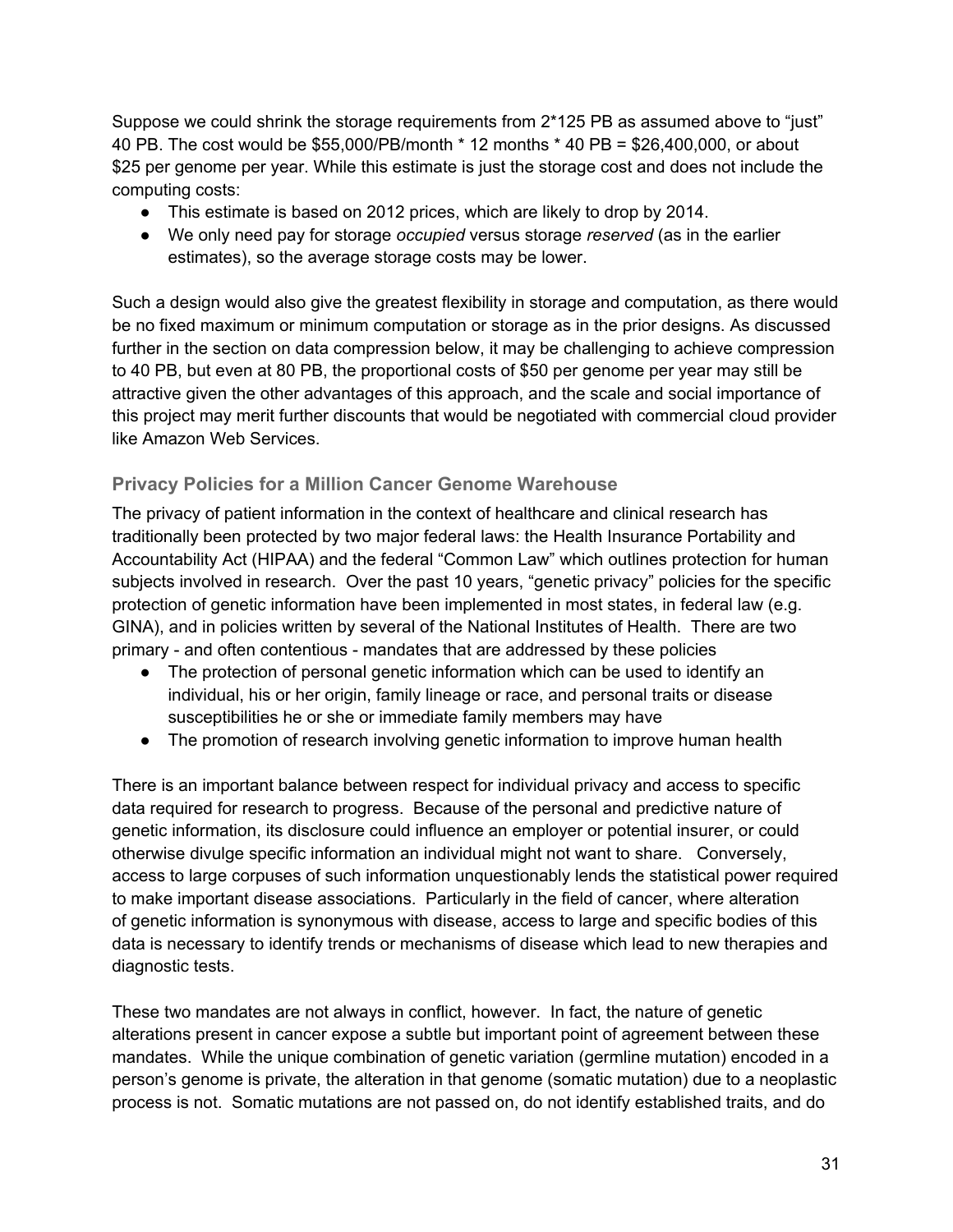not identify an individual in the same way germline mutations do. Much research also relies on identification, aggregation and evaluation of somatic mutations and their association with clinical outcomes. Disclosure of this information to cancer researchers is highly useful in research and it is much less private. Genetic privacy policies largely allow the sharing of somatic mutations from patient records that are otherwise de-identified.

There have been several different approaches to striking the balance between the mandate for privacy and that for research<sup>67</sup>. Some groups have argued for open consent<sup>68</sup>, the release of information by patients into the public domain for the study of cancer. This has been promoted by several groups, including the Personal Genome Project<sup>69</sup> and is starting to take hold. The concept of a "cancer information donor" introduced by the NCI recently is more conservative in that patient data would still remain under restricted access only to qualified researchers. A similar consent is contemplated by the "Portable Legal Consent"<sup>70</sup> used by SAGE Bionetworks<sup>71</sup> a non-profit organization promoting data intensive research and models in biomedicine. How to best manage consent remains an active topic of discussion<sup>72</sup>.

One of the most difficult issues surrounding the creation of large databases of patient genome data for research is the question of how results obtained from the study of patient genomes by third parties other than the patient's own physician are returned either to the physician or directly to the patient at their election. Expectation of returning all possible results and associations to the patient may be dangerous since disease associations are tentative and clinical relevance is still being established, while returning too few results may not sufficiently serve the data-donating patient. To create a million cancer genome warehouse for research, it may be best to start with the blood donor metaphor, in which there is no expectation of direct benefit to the donor, and allow infrastructure for return of results for the benefit of the donor to grow organically on top of the database API.

We want to emphasize that the first step towards a useful cancer genome warehouse is a universal patient consent form within a region. The data collected before such consent is used will be much less useful than the data collected after such consent is used.

Appendix D describes technical approaches that may help address the privacy concerns for germline DNA data.

<sup>67</sup> Schadt, Eric E. "The changing privacy landscape in the era of big data." *Molecular Systems Biology* 8.1 (2012).

<sup>68</sup> Lunshof, J[.](http://weconsent.us/) E., Chadwick, R., Vorhaus, D. B., & Church, G. [M. \(2008\). From](http://weconsent.us/) [gene](http://weconsent.us/)[tic](http://sagebase.org/) [privacy](http://sagebase.org/) to open [consent.](http://www.nature.com/uidfinder/10.1038/486312a) *[Nature](http://www.nature.com/uidfinder/10.1038/486312a) [Reviews](http://www.nature.com/uidfinder/10.1038/486312a) [Genetics](http://www.nature.com/uidfinder/10.1038/486312a)*[,](http://www.nature.com/uidfinder/10.1038/486312a) *[9](http://www.nature.com/uidfinder/10.1038/486312a)*[\(5\), 406-411](http://www.nature.com/uidfinder/10.1038/486312a).

<sup>69</sup> Church, G. M. (2005). The personal genome project. *Molecular Systems Biology*, *1*(1).

<sup>70</sup> (2011). consent to research. Retrieved July 22, 2012, fro[m](http://weconsent.us/) <http://weconsent.us/>.

<sup>71</sup> (2009). Sage Bionetworks Seattle | Home. Retrieved July 22, 2012, from <http://sagebase.org/>.

<sup>72</sup> (2012). Informed consent: A broken contract : Nature News & Comment. Retrieved July 22, 2012, fro[m](http://www.nature.com/uidfinder/10.1038/486312a) <http://www.nature.com/uidfinder/10.1038/486312a>.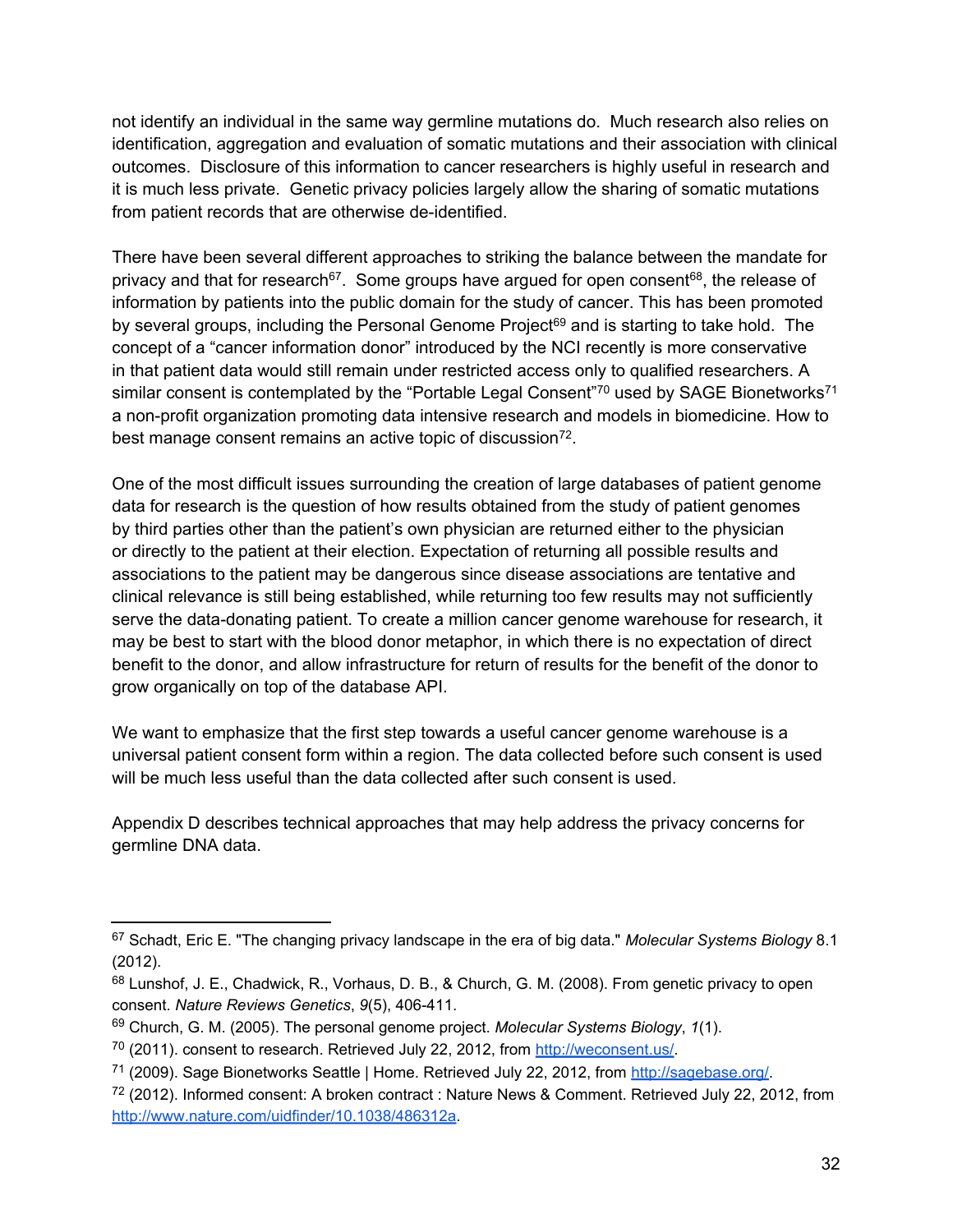## **Structured vs. Unstructured Electronic Patient Records**

It would seem that before trying to collect a million cancer genomes and the corresponding electronic patient records, we must first agree on standards for patient records so that we get a consistent dataset from which to draw inferences. While a certainly a good project to do, it could take years to reach agreement on what should be in the standard.

The Big Data movement is about unstructured information; indeed, many argue that what people mean by Big Data is not so much that it is large in size, but that it is unstructured, uncurated, and inconsistent data.<sup>73</sup> The Big Data challenge then is to mine information gold nuggets from the ore of dirty data, and many researchers and companies are building new algorithms and tools with exactly those goals. Engineers at Google argue in their paper "The Unreasonable Effectiveness of Data" that based on their successes at image analysis and natural language translation

*"The first lesson of Web-scale learning is to use available large-scale data rather than hoping for annotated data that isn't available. … invariably, simple models and a lot of data trump more elaborate models based on less data."*<sup>74</sup>

In the era of electronic medical records, data being collected in clinical data warehouses is beginning to be used to inform therapy decisions<sup>75</sup> as well as to perform surveillance on approved medications.<sup>76 77</sup> In an example employing unstructured data, LePendu et al used term extraction tools on the clinical notes of a million patients to compile a database of statistically significant patterns of off-label drug use.<sup>78</sup> Preliminary results include a cancer drug being used to treat blockage of veins from the retina and a sleep disorder drug used to treat Parkinson's disease. They use such discoveries to identify adverse off-label usages that can then be incorporated into clinical practice. Most importantly, these examples illustrate the use of unstructured data to derive statistically significant, actionable associations from these heterogeneous datasets. Although still at an early stage, similar natural language processing techniques have been used to construct databases of formal relationships between terms within

<sup>73</sup> Patterson, D. Computer Scientists May Have What It Takes to Help Cure Cancer, *New York Times*. December 5, 2011.

<sup>74</sup> Halevy, A., Norvig, P. & Pereira, F. The Unreasonable Effectiveness of Data, *IEEE Intelligent Systems,* vol. 24, no. 2, 2009.

<sup>75</sup> Frankovich J, Longhurst CA, Sutherland SM. Evidence-based medicine in the emr era. N. Engl. J. Med. 2011;365:1758-1759

<sup>&</sup>lt;sup>76</sup> Lependu P, Iyer SV, Fairon C, Shah NH. Annotation analysis for testing drug safety signals using unstructured clinical notes. J Biomed Semantics. 2012;3 Suppl 1:S5

<sup>77</sup> Liu Y, Lependu P, Iyer S, Shah NH. Using temporal patterns in medical records to discern adverse drug events from indications. AMIA Summits Transl Sci Proc. 2012;2012:47-56

<sup>78</sup>LePendu P, et al. AMIA Analyzing Patterns of Drug Use in Clinical Notes for Patient Safety. Summit on Clinical Research Informatics. San Francisco, CA: 2012.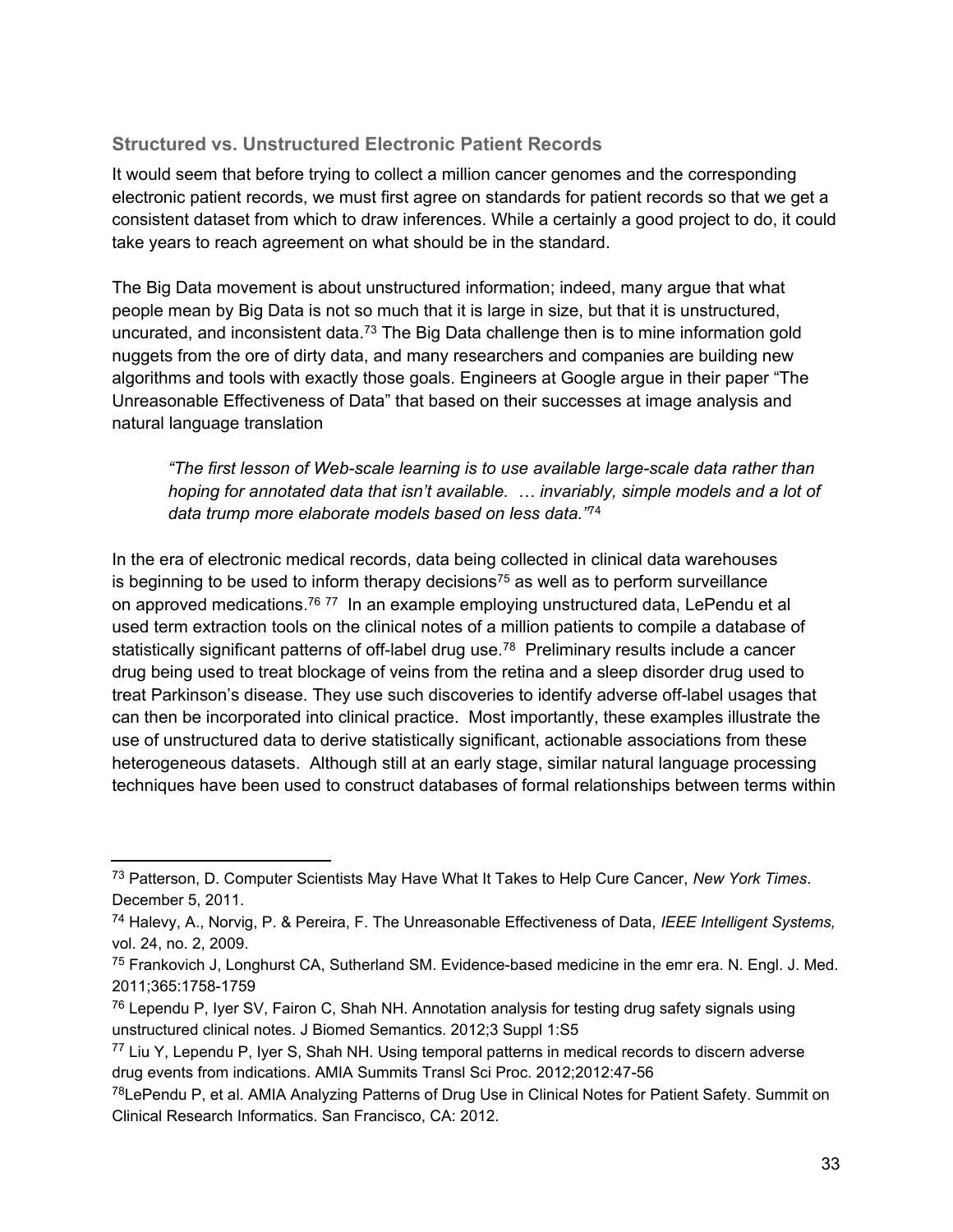<span id="page-35-0"></span>unstructured data that are being applied to help personalize therapy<sup>79</sup>.

Given the urgency of advancement of cancer, it would seem wise to try the unstructured path in parallel with structured approaches, as the unstructured path will surely get to large scale much more quickly and allow new algorithms and tools to be created much sooner. Algorithmic insights that come about from the recent surge in Big Data research may well allow advances in treatment for some cancers years sooner than it would take to first standardize patient records and then get a million cancer genomes that record patient information in that standard.

## **Permission for Full Access to Data in the Million Cancer Genome Warehouse**

Clearly, the power of the warehouse is the ability to cross traditional research boundaries to make discoveries that can accelerate improvements in health care for the benefit of society that ultimately is funding the research and the Million Cancer Genome Warehouse. While summary data will be available in an unrestricted manner as appropriate, privacy concerns are likely to force regulation of full access. Researchers needing full access will have to agree to terms set by patient consent and interpreted by an appropriate Data Access Committee.

Requiring separate permissions from panels responsible for each source of data does not scale to the Million Cancer Genome Warehouse. If this problem cannot be solved with a relatively simple permission mechanism, there is no point in building the warehouse, as it will be too painful for researchers to do their work. There are both procedural and technical examples in place today that could serve as templates for these permissions. Procedurally, the data access requirements for TCGA have specific usage and publishing clauses which could be adopted for this warehouse. From a technical perspective, cloud service companies such as Amazon and Google have developed robust and reliable solutions for partitioning access to machines for access by individual clients which could easily be adopted here. Ultimately, leading government agencies such as the National Cancer Institute (NCI), the American Association for Cancer Research (AACR), and the American Society of Clinical Oncology (ASCO), informed by patient advocates, must come up with a workable solution to this issue.

## **Potential Funding Models for a Million Cancer Genome Warehouse**

Funding such a large endeavor will require investment from several different parties. We expect that interested parties include biomedical technology companies, pharmaceutical companies, information technology companies, the government (i.e. NCI and NIH), hospitals, research institutions, philanthropists, and eventually payers (medicare and private insurance). We see two phases:

1. **Startup Phase**, \$30M for CAPEX + \$15M/year of OPEX or \$25M/year at a cloud provider.

<sup>79</sup> Whirl-Carrillo M, et al. Pharmacogenomics knowledge for personalized medicine. Clin Pharmacol Ther. 2012 Oct;92(4):414-7.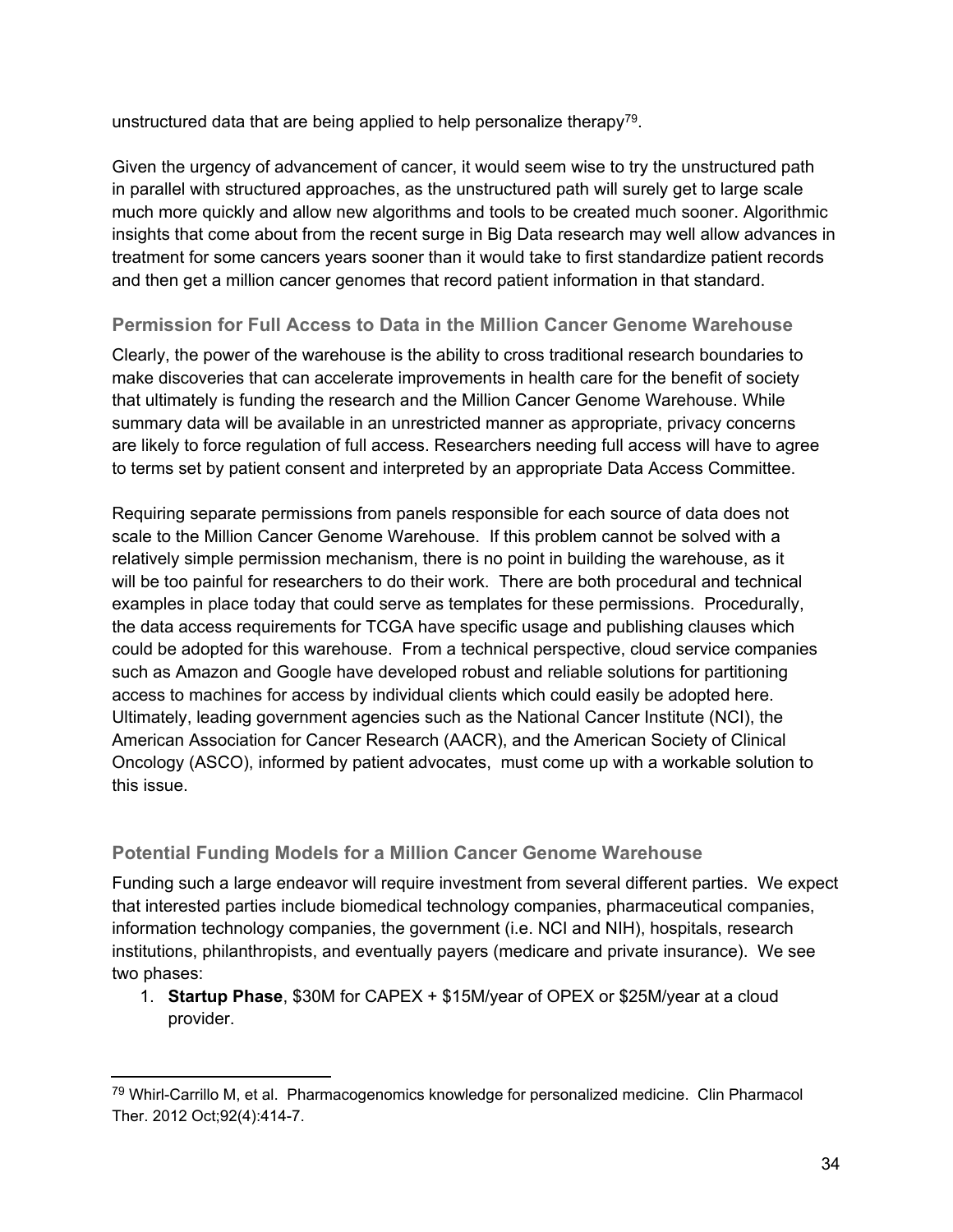<span id="page-36-0"></span>Initially, this will require large investment to procure the hardware to implement the project and pay the architects who will create this resource.

2. **Production Phase**, \$25M/year of OPEX (including tech renewal) or \$25M/year at a cloud provider.

Once this process becomes established and used in clinical care, Medicare and private insurance would pay the bulk of the costs required to sustain this effort, considering it as part of the cost of a clinical test. Given the potential benefits to the patient, these storage costs and access for downstream care can reasonably be included in the price of the assay. One-time assays today such as Oncotype DX and Mammaprint are reimbursed at \$2,000-\$3,000 per test. Similar pricing should cover both the cost of assay generation and storage for any one of exome/transcriptome/methylome assay, storage, and re-analysis by 2014 using the production system outlined above. If the cost of genome sequencing continues to drop at the current pace, full genome sequencing can also be performed, stored, and periodically re-analyzed on this system within these cost constraints.

It is not clear how the start-up phase should be funded. Government funds channeled into typical government contracts do not seem likely to produce the desired result for a number of reasons that we will not elaborate on here. A true partnership in which the creators of the database are thought leaders, are respected and have creative control would be more likely to succeed. This may be possible with sufficient philanthropic leverage or through the establishment of a consortium model like the Hap-Map project<sup>80</sup>, representing a collaborative public-private effort.

#### **Storage Compression/Management**

With the rapid growth of sequence data, efficient sequence compression methods have assumed a new importance. The two predominant methods are  $CRAM^{81}$ ; and  $CSRA^{82}$ , a component of the SRA Sequence Toolkit<sup>83</sup>. Both methods apply reference-based compression of mapped reads. Rather than storing the sequence of the reads, they store data describing how the reads differ from the reference genome: where substitutions, inserts, and deletions occur, and any bases that are substituted or inserted. Both methods also apply similar heuristics to discard secondary mappings, reduce the metadata stored per read, and store only those flags that cannot be recomputed accurately from compressed data. Both achieve lossless compression ratios on the order of 0.3 bits/byte.

<sup>82</sup> http://www.ncbi.nlm.nih.gov/Traces/sra/sra.cgi?view=software

<sup>80</sup> Gibbs, Richard A et al. "The international HapMap project." *Nature* 426.6968 (2003): 789-796.

<sup>81</sup> Fritz, M. H., Leinonen, R., Cochrane, G., & Birney, E. (2011). Efficient storage of high throughput DNA sequencing data using reference-based compression. *Genome research*, *21*(5), 734-740.

<sup>83</sup> Leinonen, R., Sugawara, H., & Shumway, M. (2011). The sequence read archive. *Nucleic acids research*, *39*(suppl 1), D19-D21.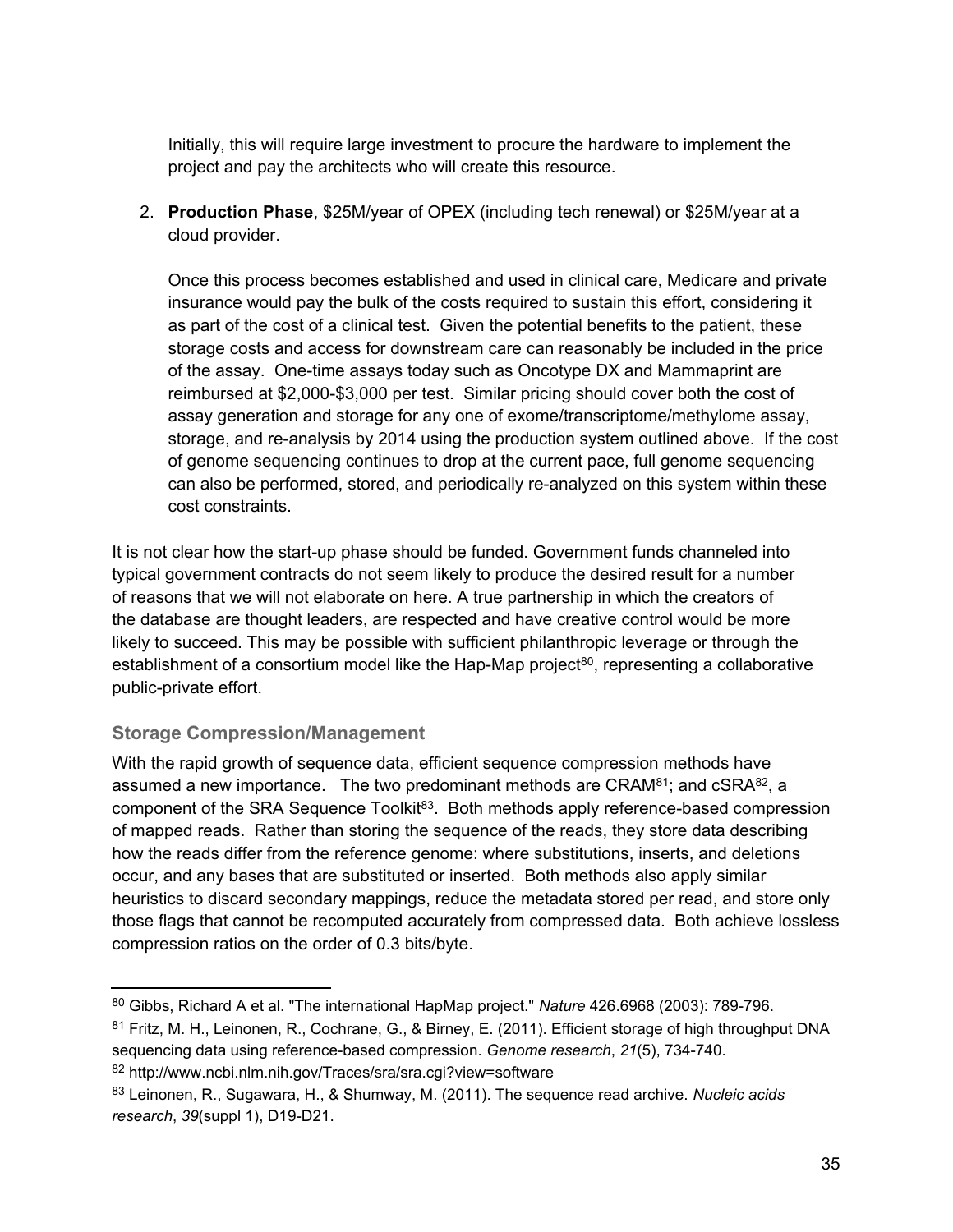However, most of the contents by volume of FASTQ and BAM sequence files are not sequence data but per-base quality scores. These scores are typically discrete values ranging from 33 to 126, stored as one character per base. Compression performance will ultimately depend on reducing the storage of quality scores without significantly reducing the scientific content of the sequence archive. In lossless mode, both CRAM and cSRA retain the quality score verbatim. In lossy mode, cSRA discretizes the quality score, while CRAM applies a "quality budget" in which only the most important quality scores are preserved (these are typically the scores at substitutions or indels). Manufacturers are taking steps to reduce the number of bits required for lossless storage of quality values. For example, the Illumina sequencing equipment produces an 8 bit "quality score", which is considerably bigger than needed for reasonable accuracy and alignment algorithms. Steps they are taking to reduce the quality score to 4 or 5 bits will benefit lossless compression. Additional performance gains might be achieved by exploiting properties of quality scores, such as how the values are non-uniformly distributed with most appearing rarely while a few appear frequently; and how adjacent bases tend to have similar quality scores<sup>84</sup>.

Sequencing capacity has far outstripped Moore's Law. Over the last ten years, sequencing capabilities have been increasing at more than four times the speed of computer processors<sup>85</sup>. This underscores the importance of dealing with compressed sequence data efficiently. Along those lines, the world of genomics could draw on some valuable lessons from the world of video compression. Part of the success of the MPEG standard was due to its usability, its ability to exploit network access, random access, and multiplexing. Each of these attributes apply to sequence data:

- *Usability*: It is essential to have a single API with plugin decompression algorithms. This will allow the client to tune the decompression scheme according to its precise needs and parameters.
- *Network access*: Just as one can now watch streaming video on demand, the sequence data should not need to live on the same physical machine as its client. The client software (and the decompression software) should be able to retrieve the sequence data over the network, invisibly to the user.
- *Random access*: One can jump into the middle of a streaming video. Likewise, the ability to index into the middle of a sequence archive is essential for methods that analyze the set of sequences that map to one given genomic region.
- *Multiplexing*: Video contains separate channels for visual and audio data. Likewise, sequence data could be composed of separate channels for mapped reads, quality scores, and other elements. This would give the client the ability to greatly improve bandwidth by disconnecting from any channel that is not needed.

<sup>84</sup> Loh, P., Baym, M., & Berger, B. (2012). Compressive genomics. *Nature Biotechnology*, *30*(7), 627-630. <sup>85</sup> Wan, R., Anh, V. N., & Asai, K. (2012). Transformations for the compression of FASTQ quality scores of next-generation sequencing data. *Bioinformatics*, *28*(5), 628-635.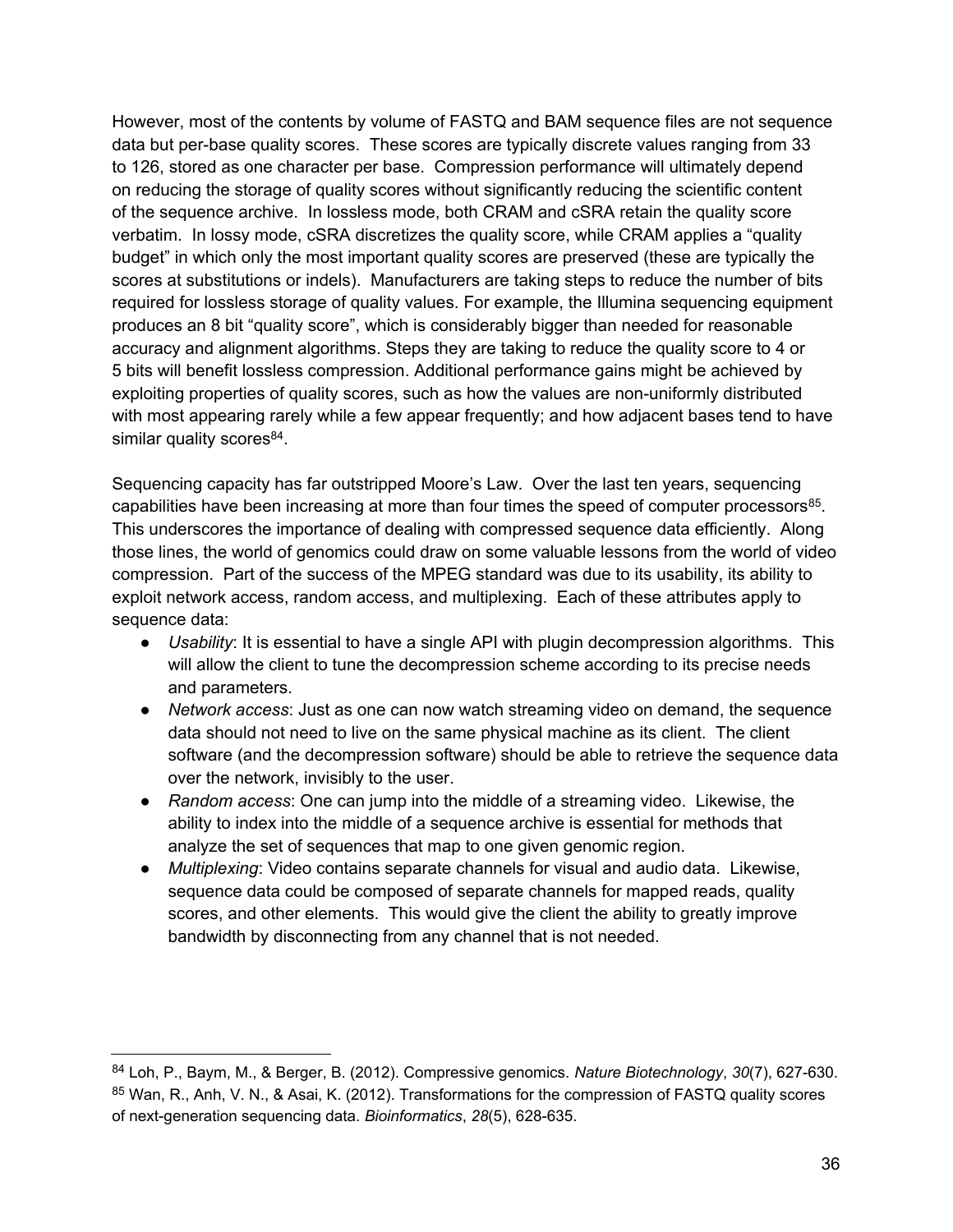## <span id="page-38-0"></span>**Statistics/Accuracy Demands for a Million Cancer Genome Warehouse**

Standards for accuracy are a requirement for any assay that is to be used in treatment decisions and are a necessity for large-scale research as well. Current standards for DNA sequencing accuracy have been set primarily by the 1000 Genome Project and pertain only to the sequence of germline DNA. The international community is still in the process of establishing standards for the reporting of somatic mutations in cancer tissues relative to the patient's germline genome. The Cancer Genome Atlas in the US and the larger International Cancer Genome Consortium are leading this effort.

Setting standards is necessarily an ongoing task because the underlying technology by which the DNA is read is rapidly changing. Currently technology from three companies is creating the bulk of the data (Illumina, Complete Genomics, and Life Technologies), but newer companies with qualitatively different kinds of raw data such as Oxford Nanopore and Pacific Biosciences either have begun or will soon begin to produce data. On top of this, many cancer genome sequencing projects are in the midst of a shift from the current reliance on frozen tissue samples to tissue samples that are formaldehyde-fixed and paraffin-embedded (FFPE)<sup>86</sup>. This change is because in the U.S. in particular, the vast network of clinical practice is designed around FFPE storage. Essentially all U.S. archival samples are in this format. Handling and preservation of samples has a very significant effect on sequencing data that can be obtained from them, both for DNA and especially for RNA as it is considerably more labile; quantitative studies will be needed to precisely characterize these effects in the context of a very large database of sequenced samples from disparate sources.

Finally, new sequencing techniques that require many fewer cells than the millions required by current methods are undergoing rapid development<sup>87</sup>. These techniques are necessary for tissue samples obtained by fine needle biopsy, a safer and less invasive method of obtaining tumor tissue for analysis prior to major surgery and in cases where surgery is not appropriate. While it is feasible to obtain 100,000 cells from a fine needle biopsy<sup>88</sup>, a fine needle biopsy often yields less than 100 cells by design, because the tumor is small, the physician wishes to specifically target a location within the tumor, or the physician wishes to target several

<sup>86</sup> Wagle, N., Berger, M. F., Davis, M. J., Blumenstiel, B., DeFelice, M., Pochanard, P., et al. (2012). Highthroughput detection of actionable genomic alterations in clinical tumor samples by targeted, massively parallel sequencing. *Cancer Discovery*, *2*(1), 82-93.

<sup>87</sup> Navin, N., Kendall, J., Troge, J., Andrews, P., Rodgers, L., McIndoo, J., et al. (2011). Tumour evolution inferred by single-cell sequencing. *Nature*, *472*(7341), 90-94.

<sup>88</sup> Glehr, M., Leithner, A., Gruber, G., Wretschitsch, P., Zacherl, M., Kroneis, T., et al. (2010). A New Fine-Needle Aspiration System. *Surgical innovation*, *17*(2), 136-141.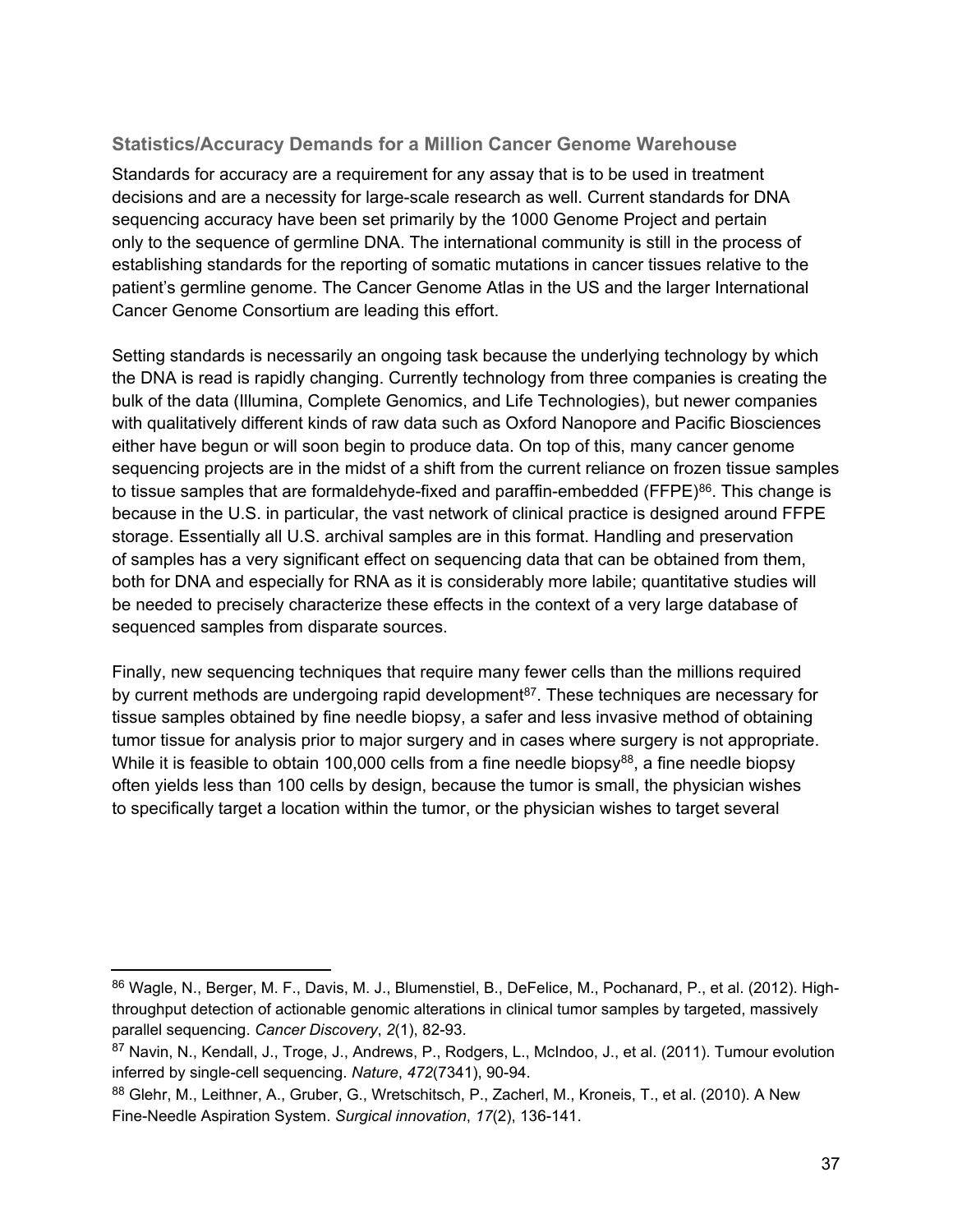<span id="page-39-0"></span>locations in separate biopsies in order to survey the heterogeneity within the tumor $89,90$ . Recovery of circulating tumor cells is another area where sequencing from very few cells is needed<sup>91</sup>. Accuracy standards for sequencing from a single cell are necessarily different from those for sequencing from many cells, because in preparing the DNA from a single cell, some significant percentage of it is inevitably lost, resulting in zero coverage over some regions of the reference genome. Thus, one cannot demand high or even moderate accuracy for all genes in the genome when sequencing from a single cell. If there is only one or very few cells per sequencing run, then data from several runs on different cells must be combined to get full coverage of the genome.

#### *Use of a Reference Genome*

Human germline genomes are about 99.9% identical and the places where there is high variability between people, called single nucleotide polymorphisms (SNPs), have nearly all been well-documented<sup>92</sup>. Still, there are about 10 million such positions in the reference genome. In terms of single nucleotide somatic changes, a patient's cancer genome (i.e. the dominant clone in the tumor) will differ from their germline genome in many fewer positions, somewhere between one<sup>93</sup> and a few tens of thousands<sup>94</sup>, depending on the type of cancer. Thus when we read DNA either from the germline or the tumor, the majority of reads match a reference human genome, and at most a few times every million bases do we read something different (which is the reason why compression schemes are based on storing differences in the reads from reference). The problem of setting accuracy standards becomes when to decide that the something different that we read is worth noting because it might reflect a true difference, and when it is much too likely to be due to misread errors.

#### *Why Uncertain Information Must be Tolerated and Stored*

Even with millions of cells per sample, it is not sufficient to merely set a very high bar for the accuracy of cancer genome sequencing, e.g. tolerating only a few mistakes per genome. Standards must take into account the fundamental accuracy limitations in the technology and the extent to which different cells in the tumor tissue sample may have genetic differences that must be surveyed.

<sup>89</sup> Voit, C., Kron, M., Schäfer, G., Schoengen, A., Audring, H., Lukowsky, A., et al. (2006). Ultrasoundguided fine needle aspiration cytology prior to sentinel lymph node biopsy in melanoma patients. *Annals of surgical oncology*, *13*(12), 1682-1689.

<sup>90</sup> Micames, C. G., McCrory, D. C., Pavey, D. A., Jowell, P. S., & Gress, F. G. (2007). Endoscopic Ultrasound-Guided Fine-Needle Aspiration for Non-small Cell Lung Cancer Staging\*. *Chest*, *131*(2), 539- 548.

<sup>91</sup> Wicha, M. S., & Hayes, D. F. (2011). Circulating tumor cells: not all detected cells are bad and not all bad cells are detected. *Journal of Clinical Oncology*, *29*(12), 1508-1511.

<sup>92</sup> Altshuler, D. M., Lander, E. S., Ambrogio, L., Bloom, T., Cibulskis, K., Fennell, T. J., et al. (2010). A map of human genome variation from population scale sequencing. *Nature*, *467*(7319), 1061-1073. 93 Lee, R. S., Stewart, C., Carter, S. L., Ambrogio, L., Cibulskis, K., Sougnez, C., et al. (2012). A remarkably simple genome underlies highly malignant pediatric rhabdoid cancers. *The Journal of clinical investigation*, *122*(8), 2983.

<sup>94</sup> Greenman, C., Stephens, P., Smith, R., Dalgliesh, G. L., Hunter, C., Bignell, G., et al. (2007). Patterns of somatic mutation in human cancer genomes. *Nature*, *446*(7132), 153-158.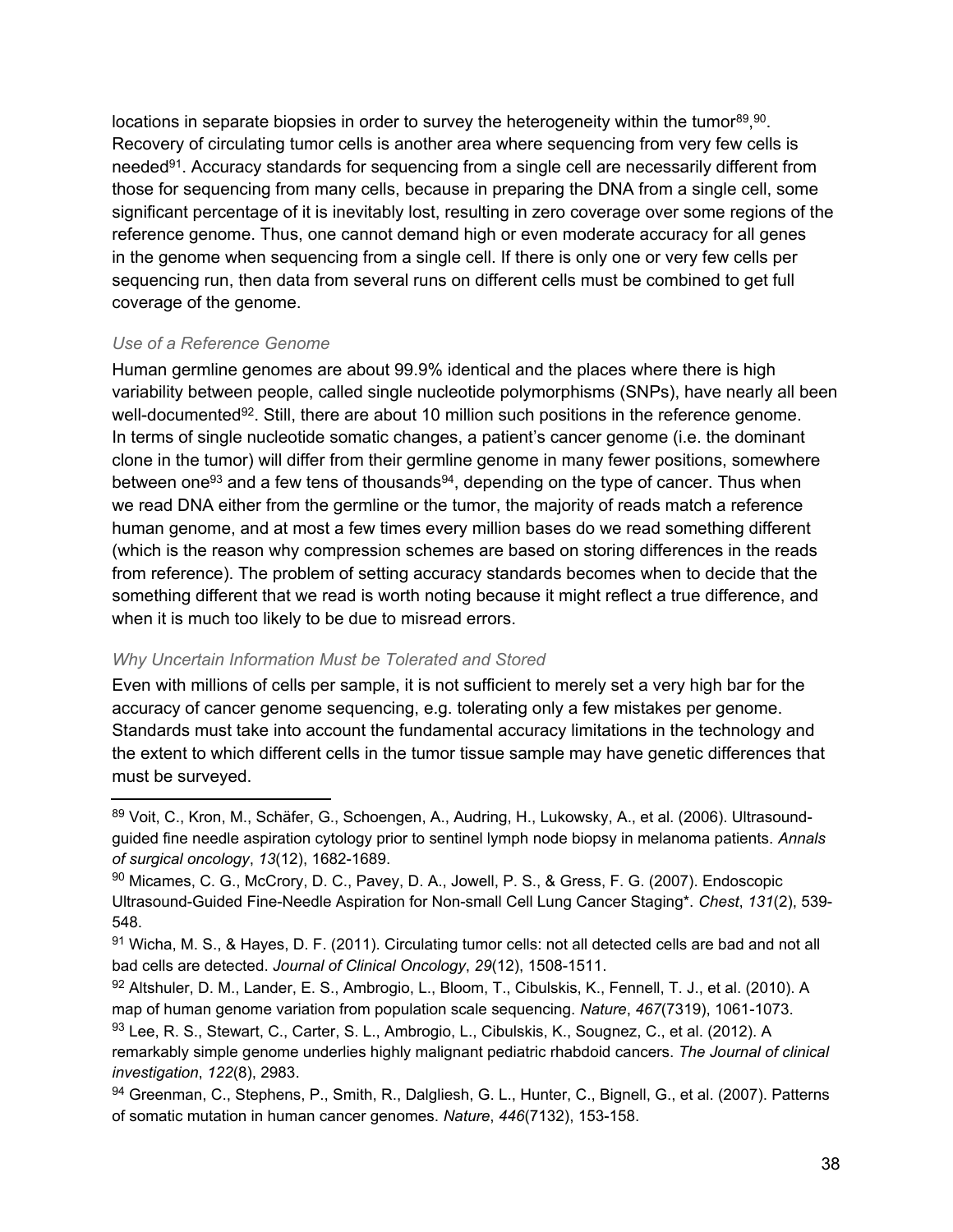<span id="page-40-0"></span>Using current DNA sequencing technology, between 1% and 0.1% of the DNA bases will be misread on each read attempt, i.e., in each short read that is stored in a BAM file<sup>95</sup>. We will denote the fraction of time that a base is misread, the (single pass) *misread error rate*, as *p*. Newer technologies are exhibiting higher values of *p*, not lower, but compensate by providing increased speed, longer reads, easier DNA preparation, smaller input DNA requirement or some other advantage. So the range for *p* above is unlikely to change drastically. All methods make up for the inaccuracy in an individual read by reading DNA from the same position in the reference genome multiple times, to a particular depth of coverage *n*. But depth is never completely uniform across the genome, some regions may be duplicated but with only one or a few of the copies mutated, and many tumors harbor mutations that are only present is a small subset of the cells. The result is that many mutation calls made from DNA sequencing data are in a "grey zone" where we cannot be sure they are meaningful without further evidence, yet we cannot discard the data we have lest we lose our ability to recognize that further evidence when we get it. A quantitative analysis of error rates and their implications for mutation calling is given in Appendix B.

#### *Reasoning with Uncertain Information*

It is important to keep in mind that the purpose of building a genome warehouse is not merely to store and transport genomes, but to serve as the basis for a wide range of statistical inferences, from genomic inferences at the level of individual base pairs and structural polymorphisms, to genetic inferences regarding haplotypes and recombination events, to biochemical inferences regarding the pathways disrupted by various mutations, to medically-relevant inferences regarding correlations between genomic variation, phenotypes and treatments.

Uncertainty enters the process in the raw data provided by the sequencing platform, where quality scores attempt to quantify uncertainty in the output of the sequencing process, and and the uncertainty profile changes as more data is accumulated at a given position, as discussed above. It is essential to propagate uncertainty throughout subsequent stages of processing. For the crucial end-to-end inferences regarding genotype/phenotype correlations, there will rarely be enough data (enough cases of a specific disease with phenotypes) to be able to assess with certainty which aspects of the genotype are critical. That is, inference for cancer genomics will necessarily take place in a low signal/high noise regime, and it is essential to take this fact into account in designing data analysis pipelines.

Indeed, while it is often tempting to try to reduce uncertainty by making "calls" that convert uncertain quantities into discrete decisions, it is our belief that such calls should be postponed until as late as possible in pipelines, or forgone entirely.

Building a statistically-aware genome warehouse raises a number of challenges. First, there are computational challenges involved in computing and propagating error bars on uncertain quantities. There exist statistical tools based on resampling and Monte Carlo that can perform

<sup>95</sup> Nielsen, R., Paul, J. S., Albrechtsen, A., & Song, Y. S. (2011). Genotype and SNP calling from nextgeneration sequencing data. *Nature Reviews Genetics*, *12*(6), 443-451.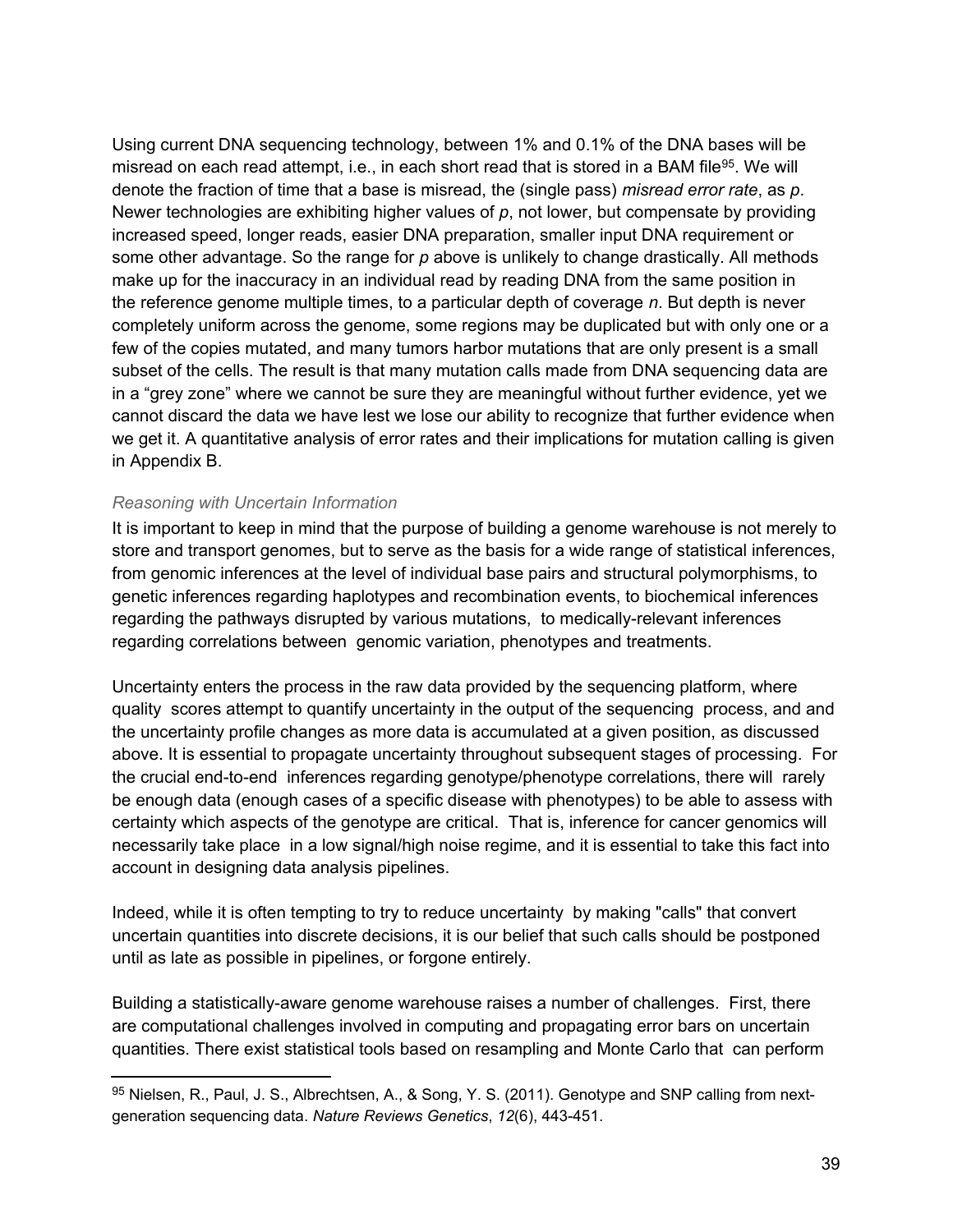<span id="page-41-0"></span>such computations in principle, but such tools have rarely been applied at the scales that we envision. Moreover, there are numerous calibration issues that must be faced in converting quality scores and other genomic and genetic assessments of uncertainty into statistically meaningful error bars. Second, relational database operations in the genomic warehouse need to be statistically grounded. Specifically, while database joins are often optimized on the basis of raw operation counts, in a statistical setting the goal is that of reducing uncertainty by joining complementary pieces of data. Thus, optimizations should take into account the error bars of each individual source as well as joint measures of uncertainty. Finally, the ultimate goal of genome-based biology is to be able to establish causality, and thus the statistical underpinnings of causal inference (distinctions between experimental and observational data, attention to sampling frames, etc) need to be provided in the genome warehouse.

#### **Potential Paths to a Million Cancer Genome Warehouse**

We hope by this point you are convinced that it is technically feasible to build a Million Cancer Genome Warehouse, and that we could afford to build it in 2014. As it will take time to develop the right algorithms, APIs, and tools that can process this quantity of data efficiently and accurately, we argue that we need to get started soon rather than wait until the cost of sequencing drops, forcing us to innovate while trying to cope with a tsunami of sequencing data. Hence, to deliver on the vision of Precision Medicine, we must give researchers access to cancer genomic information and patient records at large scale as soon as possible. Once the initial systems demonstrate benefits in understanding and treating cancer, we believe the technology will naturally become more widespread.

In order to get this process started, we will need a sufficient number of targeted panels, exomes/ genomes and patient records that researchers could access so as to require development of the technology we need.

The first candidates to have such data would be nations that already have electronic medical records (EMR) as part of national health care systems. There has already been discussion in Denmark, for example, about sequencing the DNA of its 6 million citizens. To estimate the number of new cancer patients each year and the number living with cancer, we extrapolate from the US statistics. About 0.5% (1.6M/320M in US) or 30,000 Danes may get cancer each year and about 4% (13M/320M) or 240,000 could be living with cancer. To get to a million genomes, we would need more countries in the EU to participate. China obviously has a much larger population, but has only recently started a national healthcare system, so it presumably would take several years to get to a million cancer genomes.

Within the US, there is no question that the fastest progress could be made if all the data was in a single large scale repository that gave researchers unfettered access. However, this option may not be politically feasible in the US until the benefits of the warehouse are demonstrated. If so, how could we make demonstrate the value of a million cancer genome warehouse? Quoting Shimon Peres: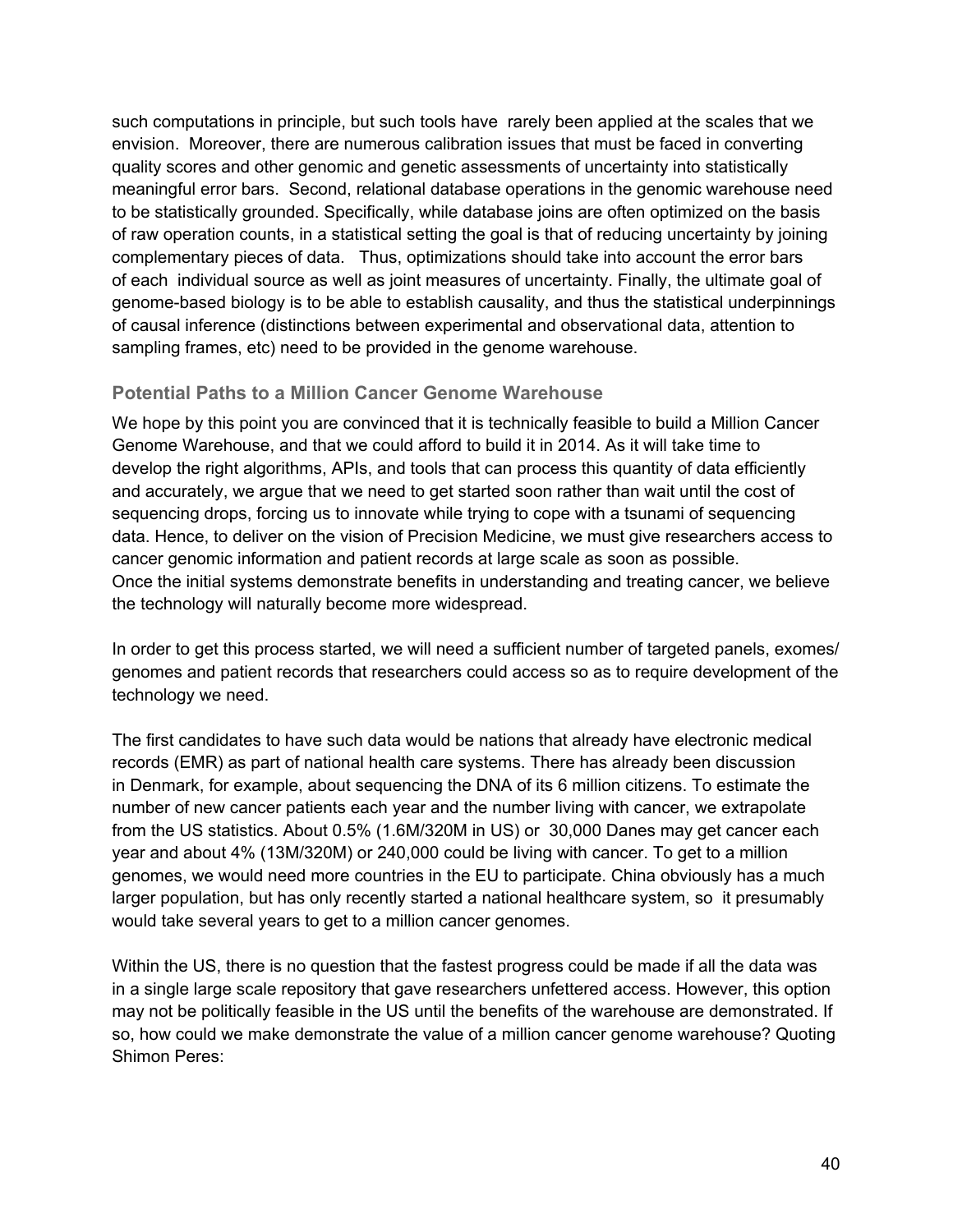*If a problem has no solution, it may not be a problem, but a fact - not to be solved, but to be coped with over time.*

We see three paths to cope with the difficulty of creating a single US repository:

- 1. *Top Down*. A US government agency to start its own trial with, say, 1000 patients, and use the trial to drive a standard for patient records. Given the time for standardization and to run the study, it would take perhaps five years to get to a thousand cancer genome warehouse, and then another several years extend and modify these efforts to scale to a million genomes. This seems like a sensible, conservative plan forward, with a potentially large warehouse of clean data in 2020 or later.
- 2. *Patient Push*. Create a public resource, provide a common consent form, and appeal to patients to donate their cancer data, perhaps as part of a non-profit organization. This option would be to appeal to patients directly and would create a prominent role for patient advocacy groups insisting that their medical data be released by the institutions treating those who participate. Advocacy groups might even help transcribe electronic medical records (EMR) from the many centers into a standard form that this organization could use. Several consent forms geared toward this approach have been developed, most prominently the Portable Consent developed by John Wilbanks and used by Sage Bionetworks.
- 3. *Center Push*. Instead of dealing directly with cancer patients, another approach is to work with centers treating cancer patients. The idea would be to form a consortium starting with a small number of enlightened centers that 1) already have an EMR, 2) already plan to do full genome sequencing, and 3) are interested in sharing data in a large repository so as to improve the care of their patients. For example, MD Anderson treats ~110,000 patients per year, with a third being new, or about 40,000 new patients per year. That represents about 2.5% of all new cancer patients in the US. The second largest is Memorial Sloan–Kettering Cancer Center, which is similar but slightly smaller. While there are 1500 cancer centers in the US, the few largest centers combined treat 10% to 20% of all US patients, or 160,000 to 320,000 new patients and 1.3M to 2.6M people living with cancer. This option presumes that such centers would be willing to cooperate to help their patients as well as to make progress on fighting cancer. Investigators combine data when forced to to gain necessary statistical power. The experience in genome-wide association studies is illustrative. For example, initial studies searching for statistically significant genetic links to schizophrenia did not have enough patients to find a link. The NIH helped inspire cooperation between centers in the US to find the link, but this effort was also short of data. It was only when they formed the International Schizophrenia Association--involving 106 researchers at 26 institutions in 8 countries--that they pooled enough information to make a significant discovery.<sup>96</sup> As mentioned above, centers would need to have ways to regulate information usage until the studies have been completed and the papers published.

<sup>96</sup> Stefansson, H. et al. Common variants conferring risk of schizophrenia. *Nature*. 2009 August 6; 460(7256): 744–747.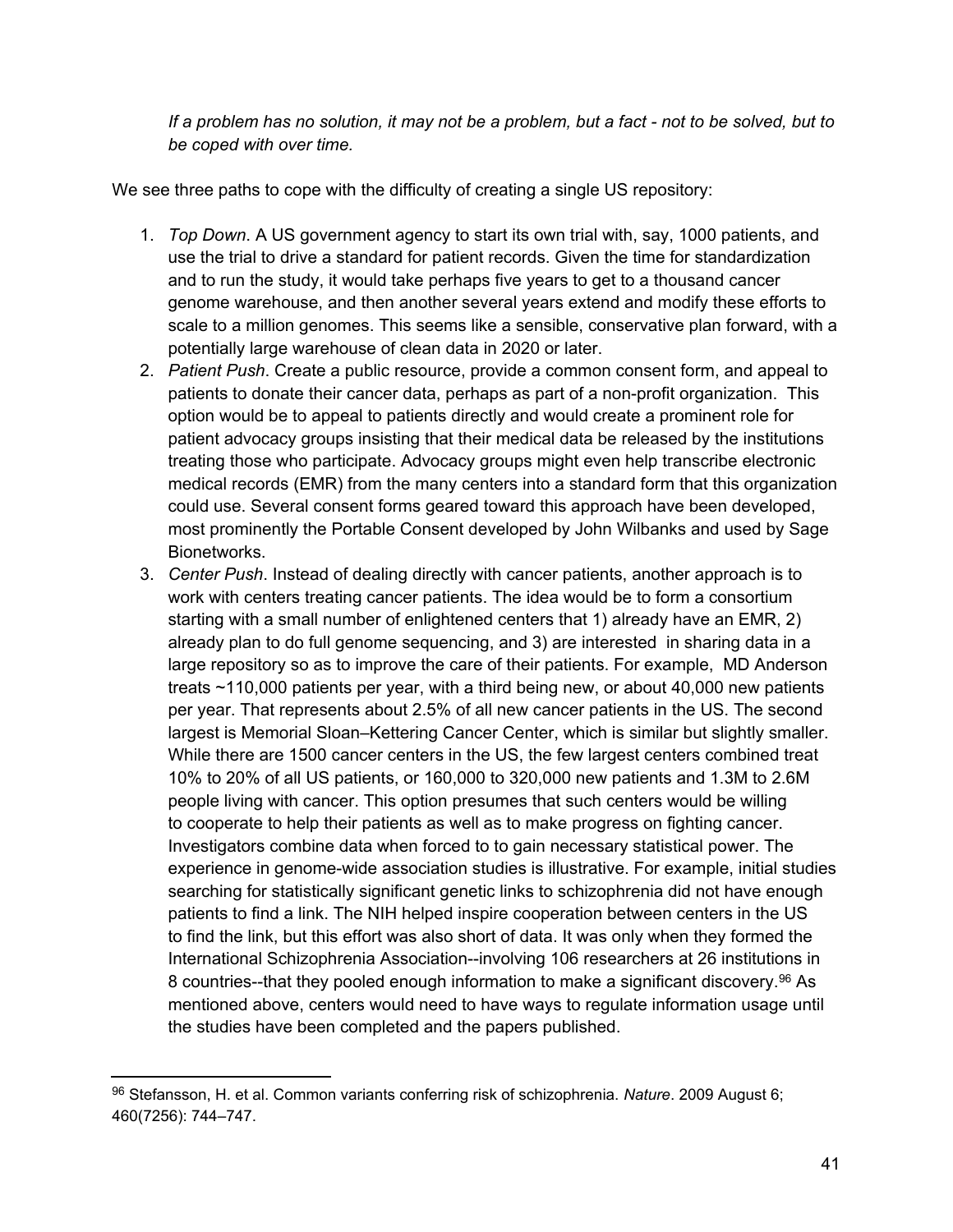<span id="page-43-0"></span>These last two options would not have the pristine structured data of the first option. However, if the first option is not going to produce a database until after 2020, then the Google authors of "The Unreasonable Effectiveness of Data" would likely expect these paths to be at least as successful as the first one as they will generate a lot more data sooner. From our perspective, we can see the benefits or proceeding on all three fronts, rather than betting on a single approach.

Note that if warehouses deliver on their potential, a new industry would likely quickly grow around the processing and analysis of cancer genetic information. Being early is often a big advantage in a new industry, and whatever country becomes the center of that industry will likely benefit from new jobs and taxes.

## **Conclusion**

This white paper makes the argument that a Million Cancer Genome Warehouse is both important for society as a major step towards achieving Precision Medicine and that advances in technology have made it feasible. While we need to improve the cost-performance and accuracy of software that makes the warehouse useful and address policy issues around data access permissions and interfaces, we believe society can now easily afford to build such a warehouse. To develop new algorithms and software to make inroads in the fight against cancer using genetic information, we need access to such a repository soon before we are swamped with the demands for processing and storing millions of genomes that will surely appear as the price of sequencing drops.

In countries like the US without a national healthcare system, it will be much more difficult to create a single repository until we have definitive evidence of its benefits. We recommend pursuing three paths: a large government clinical trials driven approach, a patient-oriented organization, and a medical center-oriented consortium. While medical institutions are notoriously slow to move, we believe there are several points which will be important in facilitating this process:

- Common consent form for all patients that contribute to the database in order for collection and dissemination of standard data from different treatment centers.
- Aligning the interests of clinicians and cancer researchers who will use the database in order to generate interest and motivate institutional adoption.
- Provide an early example of the utility of this database, most likely at a single medical center, to promote adoption among additional centers.
- Mobilizing patient advocacy groups in order to promote adoption among medical centers and to ensure the proper transfer of patient information.

We urge the extension of existing and the piloting of new large medical genomic database efforts around the world to investigate their potential. If they prove to help researchers discover new ways to combat cancer or other diseases and help medical practitioners to save the lives of our fellow man, which we expect, some will surely migrate to a self-sustaining model.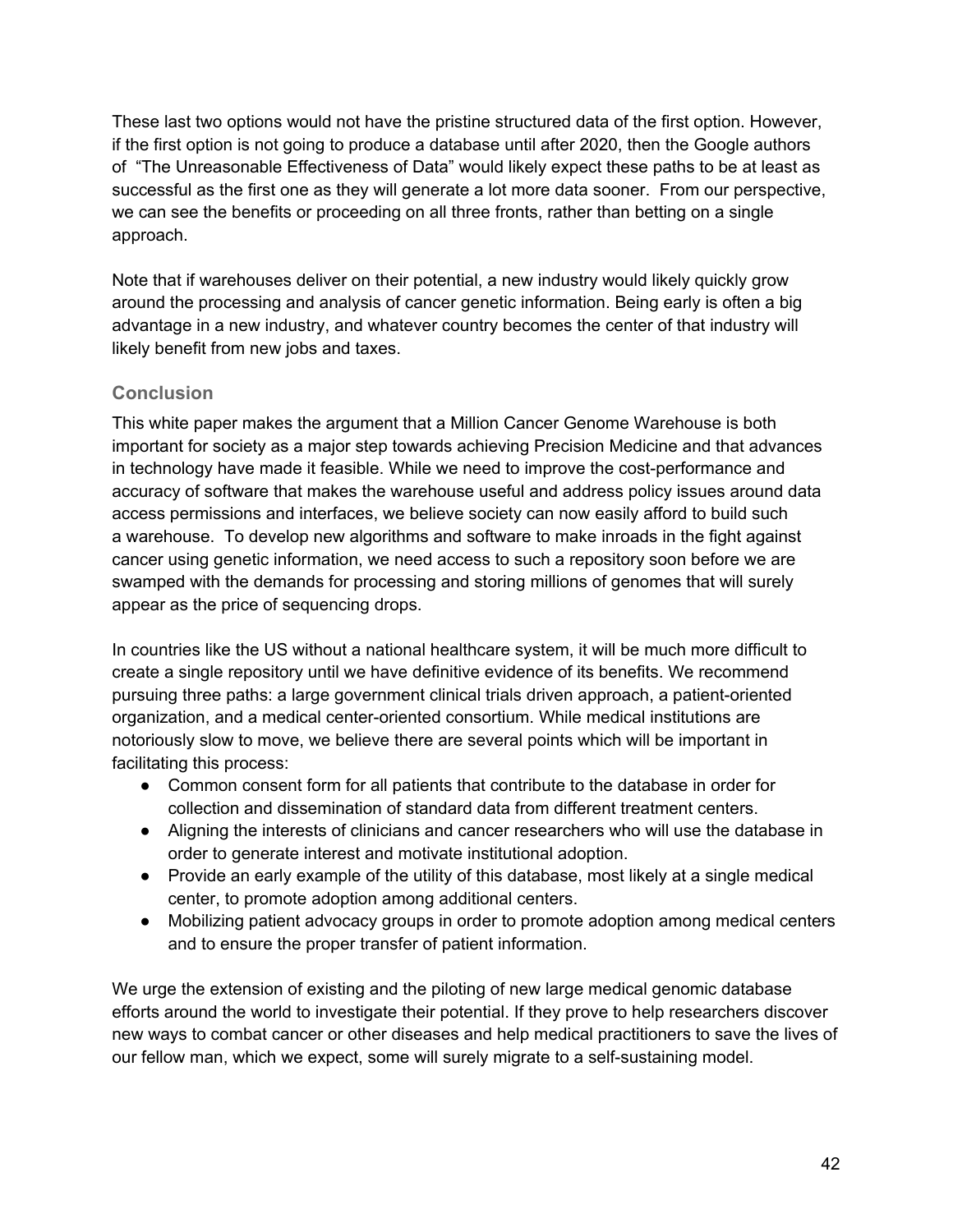## **Appendix A: The Universal Human Reference and Representation of Genome Structural Variation**

Currently the human reference genome (GRCh37) is largely composed of what is termed a "golden path" set of sequences, representing, barring a few gaps, a complete monoploid set of chromosomes. Its importance to biomedical research is hard to overstate, ultimately providing a proxy to a universal coordinate system for human genetics. However, the golden path representation has a number of important drawbacks as a reference<sup>97</sup>.

Many subsequences prevalent in the population have either been lost (deleted) from the genomes used to build the golden path or gained in other human genomes (inserted). Such subsequences are described as insertions with respect to the golden path, and while any such insertion can be described by its insertion point and sequence, the golden path coordinate system does not readily extend to describing nested variations contained within these insertions. For example, and most obviously, single nucleotide polymorphisms (SNPs) themselves present within such insertions have no coordinate within the golden path. Additionally, the current golden path, representing a chimera of haplotypes for each chromosome, has numerous minor alleles that are rare in the population, both in terms of SNPs and structural variations. This is true for both BAM and VCF files, where unmapped reads are a storage headache and ignoring the variants they contain leads to problematic biases. Finally, many tools use the golden path sequences (reference mappers<sup>98</sup>,<sup>99</sup>, primer software<sup>100</sup>, reference based assemblers<sup>101</sup>,<sup>102</sup>, peak callers<sup>103</sup> for chromatin immunoprecipitation assays that employ sequencing, etc.), and much annotation effort has been dedicated to the golden path, creating a disturbing bias in research towards reference allele discovery and curation at the expense of the alleles not represented in the reference<sup>104</sup>. As the reference is currently derived largely from a European individual<sup>105</sup>, the reference allele bias is also a potential

<sup>97</sup> Mardis, E. R. (2010). The \$1,000 genome, the \$100,000 analysis. *Genome Med*, *2*(11), 84.

<sup>98</sup> Li, H., & Durbin, R. (2009). Fast and accurate short read alignment with Burrows–Wheeler transform. *Bioinformatics*, *25*(14), 1754-1760.

<sup>99</sup> Langmead, B., Trapnell, C., Pop, M., & Salzberg, S. L. (2009). Ultrafast and memory-efficient alignment of short DNA sequences to the human genome. *Genome Biol*, *10*(3), R25.

<sup>100</sup> Tusnady, G. E., Simon, I., Varadi, A., & Aranyi, T. (2005). BiSearch: primer-design and search tool for PCR on bisulfite-treated genomes. *Nucleic acids research*, *33*(1), e9-e9.

<sup>101</sup> Pop, M., Phillippy, A., Delcher, A. L., & Salzberg, S. L. (2004). Comparative genome assembly. *Briefings in bioinformatics*, *5*(3), 237-248.

<sup>102</sup> Gnerre, S., Lander, E. S., Lindblad-Toh, K., & Jaffe, D. B. (2009). Assisted assembly: how to improve a de novo genome assembly by using related species. *Genome biology*, *10*(8), R88.

<sup>103</sup> Zhang, Y., Liu, T., Meyer, C. A., Eeckhoute, J., Johnson, D. S., Bernstein, B. E., et al. (2008). Modelbased analysis of ChIP-Seq (MACS). *Genome Biol*, *9*(9), R137.

<sup>104</sup> Harrow, J., Denoeud, F., Frankish, A., Reymond, A., Chen, C., Chrast, J., et al. (2006). GENCODE: producing a reference annotation for ENCODE. *Genome Biol*, *7*(Suppl 1), S4.

<sup>105</sup> Osoegawa, K., Mammoser, A. G., Wu, C., Frengen, E., Zeng, C., Catanese, J. J., et al. (2001). A bacterial artificial chromosome library for sequencing the complete human genome. *Genome research*, *11*(3), 483-496.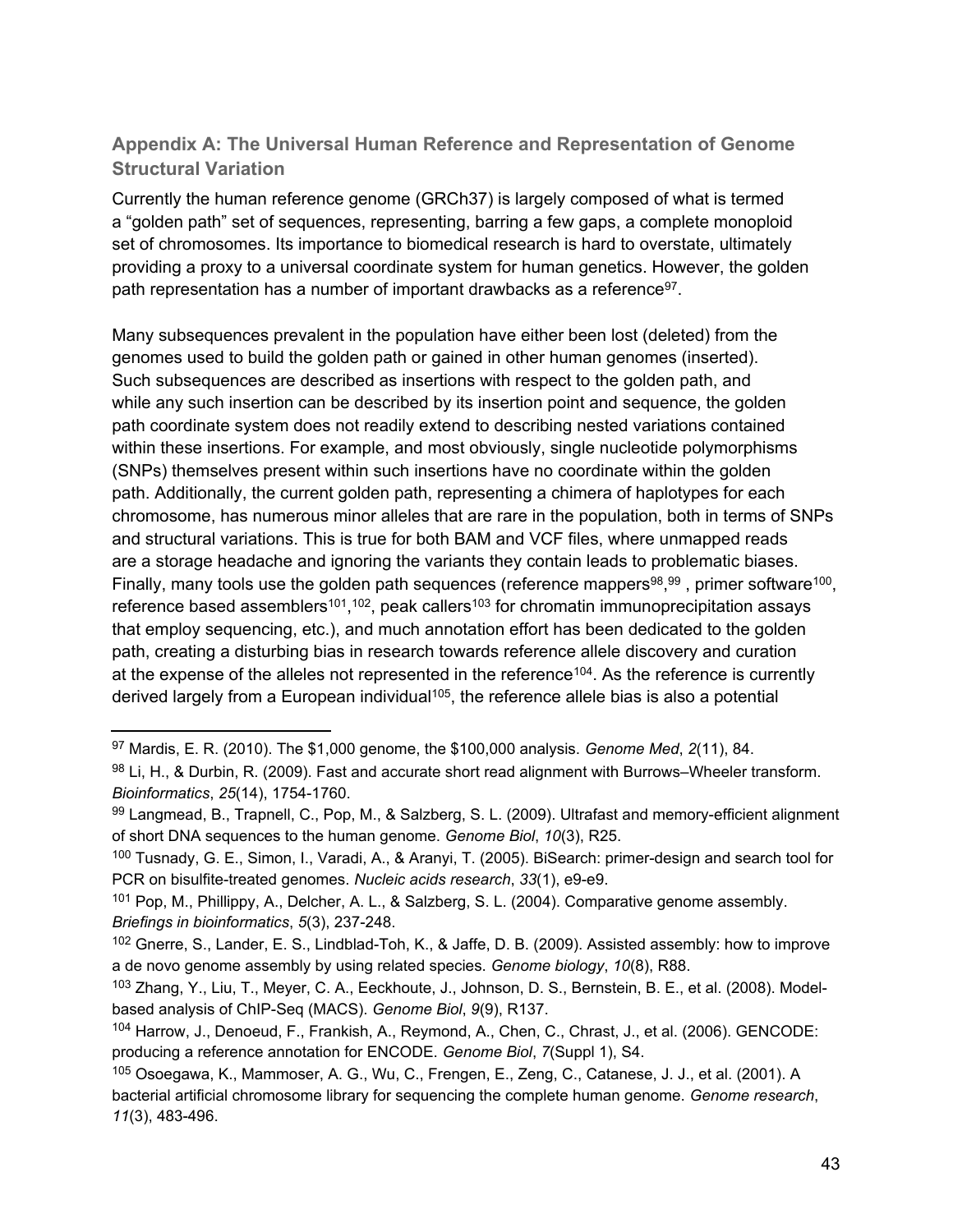ethnic bias, which may cause greater problems when working with individuals from other subpopulations.



(A) A schematic diagram illustrating the fat consensus reference as a path through an alignment of haplotype sequences. Stacked boxes represent aligned, oriented subsequences. Lines represent connections between subsequences, rows of alternating boxes and lines represent contiguous sequences. In this toy example three haplotypes are shown in black. grey and light grey. The dotted lines represent positions of uncertainty (gaps) within the sequences, as is typically present within assemblies or when a genome is composed of a large number of variants interspersed with gaps. The red sequence represents the fat consensus reference. It includes a consensus representation of every possible aligned subsequence, thus every position is given a coordinate within the reference. (B) A prototype browser display in which haplotypes are aligned to the coordinate system of a fat reference. The blue/red bars represent sequence. The red ticks show substitutions with respect to the consensus, the lines represent connections as in (A). The example shows a complex inversion/deletion that spans about 5 kilo bases. The GRCh37 sample, the current golden path, carries the minority allele for this rearrangement, while the fat reference has the majority allele.

To address these issues, the Genome Reference Consortium<sup>106</sup> is identifying and sequencing alternative haplotypes in highly polymorphic regions and including these along with the reference genome. For example, further haplotype sequences for the Major Histocompatibility Complex (MHC)<sup>107</sup> have been added to the reference (though still only one is designated as being on the golden path). This approach necessitates a homology map between the multiple

<sup>106</sup> Church, D. M., Schneider, V. A., Graves, T., Auger, K., Cunningham, F., Bouk, N., et al. (2011). Modernizing reference genome assemblies. *PLoS biology*, *9*(7), e1001091.

<sup>107</sup> Horton, R., Gibson, R., Coggill, P., Miretti, M., Allcock, R. J., Almeida, J., et al. (2008). Variation analysis and gene annotation of eight MHC haplotypes: the MHC Haplotype Project. *Immunogenetics*, *60*(1), 1-18.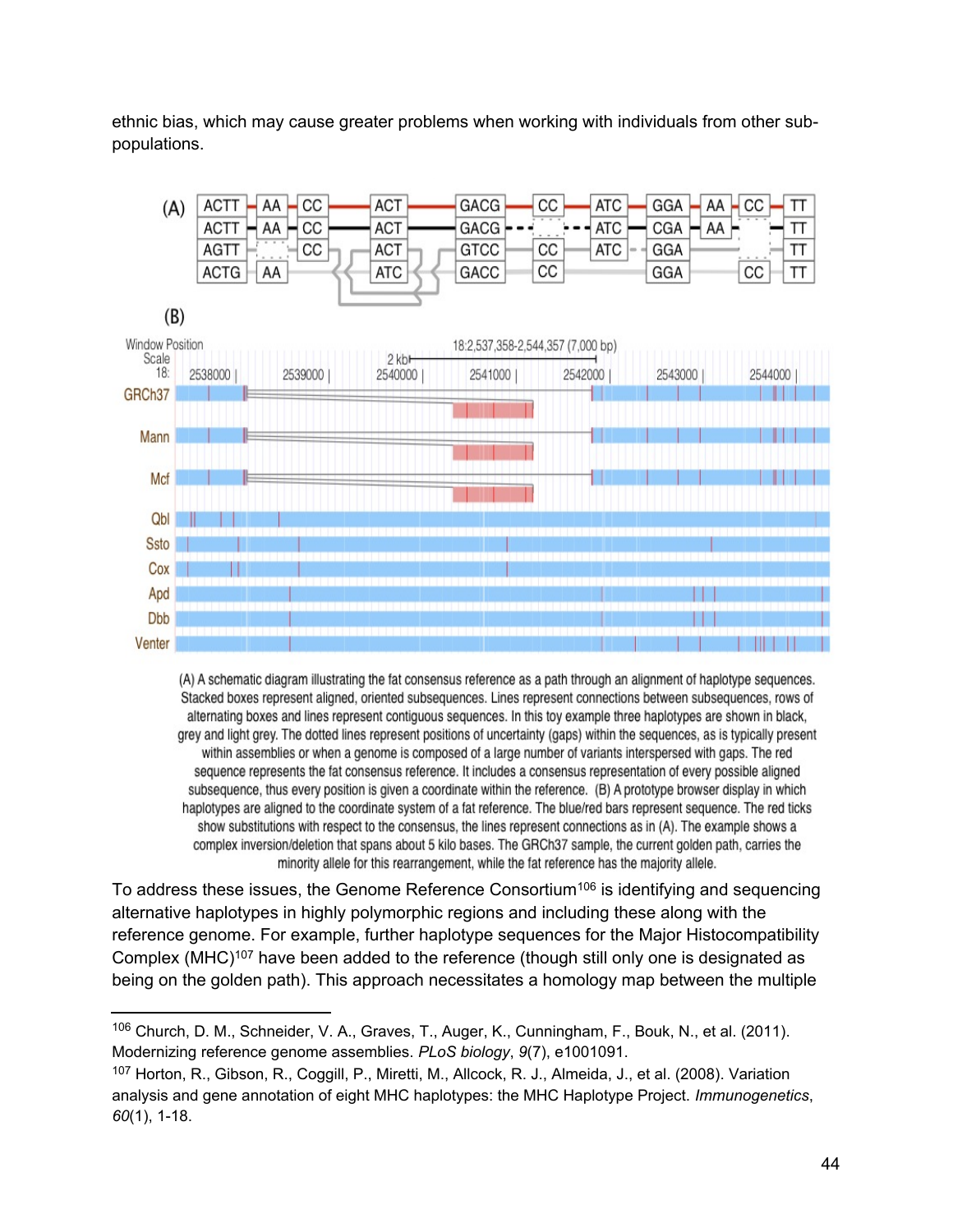possible references to avoid chronic ambiguities in the multiple mapping of both reads and annotations between functionally equivalent and evolutionary homologous regions. It creates a protocol that is inconsistent with the simple linear coordinate system currently used by a wealth of existing genome analysis tools, including all those that support the BAM and VCF formats.

To resolve this, we propose creating a graph structure called a *sequence graph* based on the common variations of the reference genome as identified by the Genome Reference Consortium and collaborators, and then to produce a canonical linearization of this graph structure informally called a "fat consensus" golden path<sup>108</sup>. The fat consensus traverses the graph of all variation, defining a linear set of chromosomes (see figure below). We call it fat because we propose it should be inclusive, so that its coordinates provide space for all suitably prevalent insertions. It is a consensus, in that it should describe as far as possible the most common path of variation present in the population, to make it as representative as possible. The coordinate system established by the fat consensus golden path could be used at all levels of the system, from the short read mappings in the BAM files to the highest level relational database.

The sequence graph contains more information than the fat consensus, and will itself be useful for many studies<sup>109</sup>. Genome variants are frequently inherited together, and often in large blocks that may, as a haplogroup (common haplotype shared by individuals), represent a large region that is identical by descent in cells within an individual, in individuals of a family or even in a whole sub-population of individuals. Because it represents the fundamental structure of genetic variation, this information on haplogroups is important to research and medicine. With newer sequencing technologies that produce longer reads, and the development of clever barcoding methods to better organize short reads, reliable haplotype information will be increasingly available, and will at some point become the norm<sup>110</sup>,<sup>111</sup>,<sup>112</sup>. A million genome database for storing the next generation of DNA sequence data should be designed to take haplotype information into account.

By giving haplogroups a place in the data structure, they can themselves be tiled together to describe, in a form of genetic shorthand, much of an individual genome. The general graph-theoretic representation of a sequence graph also allows the compact and computable representation (as subgraphs) of complex structural rearrangement events that occur in

<sup>108</sup> Paten, B., Nguyen, N., Zerbino, D., Earl, D., Raney, B., Hickey, G., Diekhans, M., Haussler, D. The Reference Problem: Defining a Consensus DNA Sequence from a Population. In preparation. <sup>109</sup> Paten, B., Zerbino, D., Haussler, D., Genome Histories. In preparation.

<sup>110</sup> Stoddart, D., Heron, A. J., Mikhailova, E., Maglia, G., & Bayley, H. (2009). Single-nucleotide discrimination in immobilized DNA oligonucleotides with a biological nanopore. *Proceedings of the National Academy of Sciences*, *106*(19), 7702.

<sup>111</sup> Fan, H. C., Wang, J., Potanina, A., & Quake, S. R. (2010). Whole-genome molecular haplotyping of single cells. *Nature biotechnology*, *29*(1), 51-57.

<sup>&</sup>lt;sup>112</sup> Roach, Jared C et al. "Analysis of genetic inheritance in a family quartet by whole-genome sequencing." *Science* 328.5978 (2010): 636-639.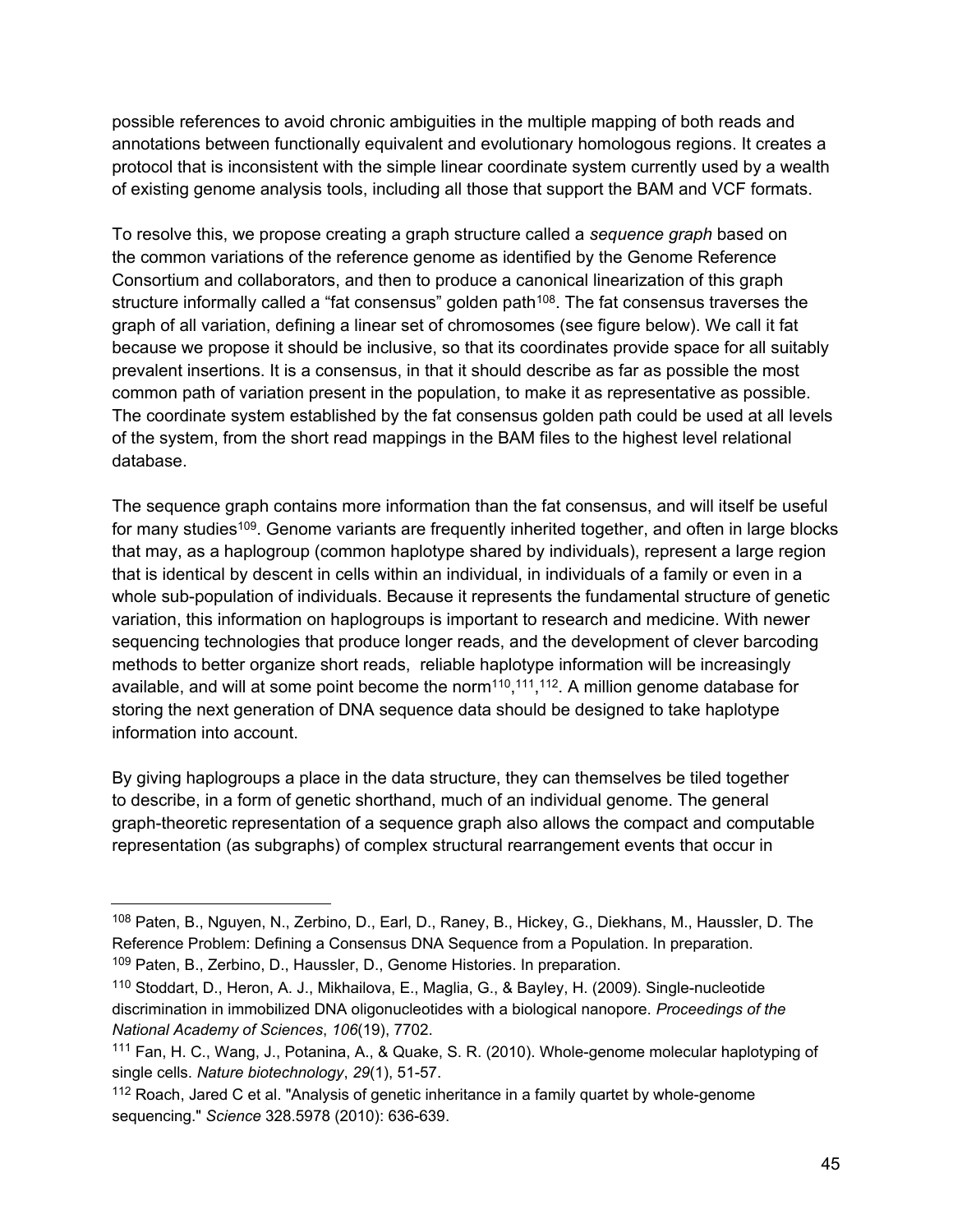cancer, such as chromothripsis<sup>113</sup>, with associated uncertainty. This information is expressed in the VCF format file as raw observations of unexpected joins and atypical read depth in DNA from that tumor that maps to particular locations in the reference genome. A sequence graph interprets this information from the VCF file as a graph of tumor structural variation. Classification of rearrangements within an ontology of types such as inversions, translocations, etc., can be built by recognising characteristic subgraphs. This could facilitate the study of gene fusions, amplifications and losses, all fundamental to cancer, putting methods in this area on a par with the more well-developed methods for single nucleotide variants. Whatever precise format is chosen to represent structural variation, it will be important that the million genome database not treat structural changes as second-class citizens in the universe of cancer genome mutations.

<sup>113</sup> Stephens, P. J., Greenman, C. D., Fu, B., Yang, F., Bignell, G. R., Mudie, L. J., et al. (2011). Massive genomic rearrangement acquired in a single catastrophic event during cancer development. *Cell*, *144*(1), 27-40.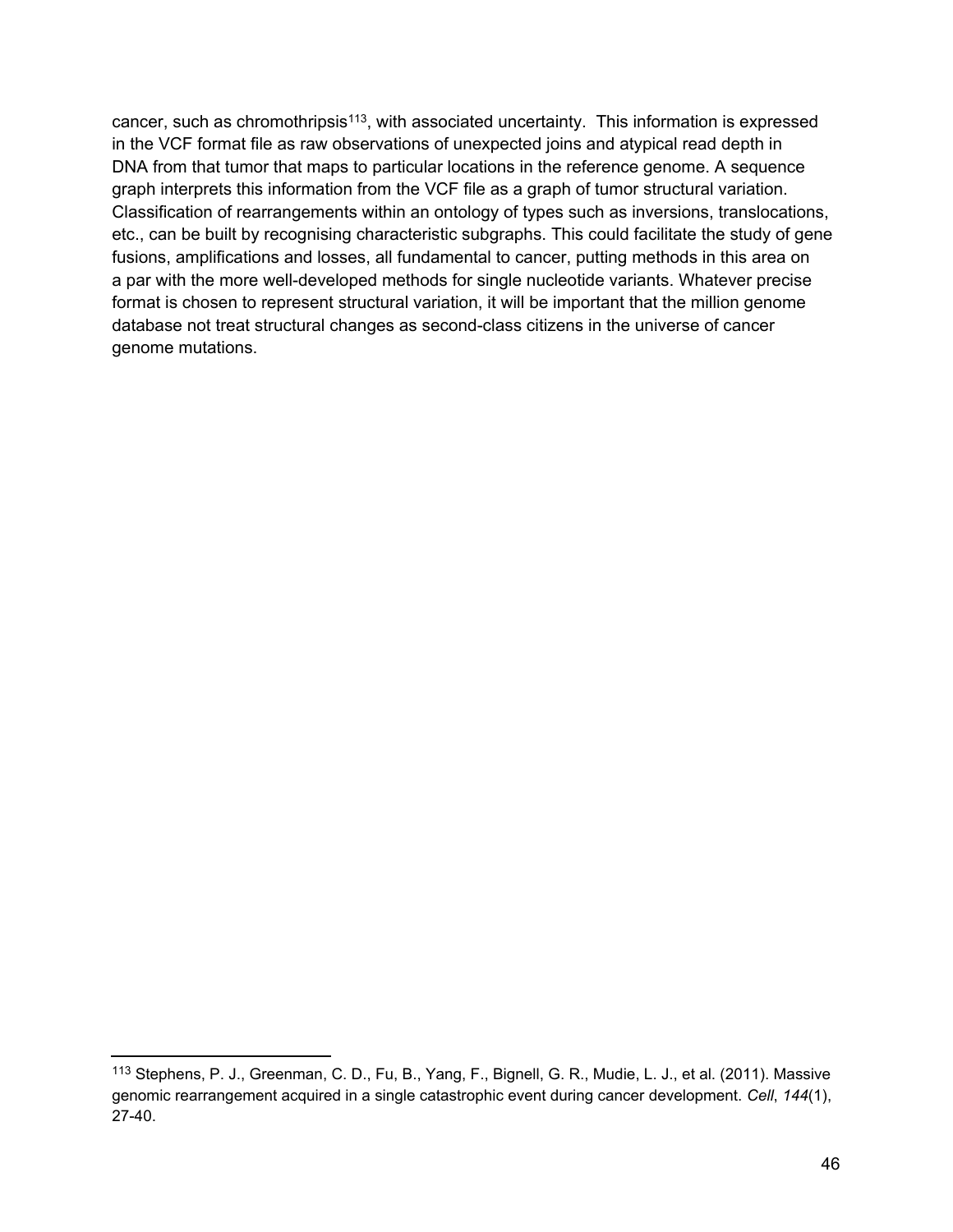## <span id="page-48-0"></span>**Appendix B: Expected Number of False Positives Somatic Mutation Calls Per Position in the Reference Genome Due to Sequencer Read Error, and Its Implications**

Let us assume for simplicity that we know the germline genome of the patient perfectly, treating it as the reference, and are sequencing from their cancer biopsy. We cannot avoid a substantial number of misread errors when reading DNA from the tumor that will give the appearance of mutations when there are none. Even at a misread error rate of *p* = 0.0001 (i.e. 0.01% of the bases in the read are wrong, 10 times lower than the average that can be expected from typical technology), there will be roughly 300,000 single base misreads (*false positives*) already with *n* = 1 coverage of a genome with 3 billion bases, and proportionally more for higher coverage (See Error Characteristics Table below).

| Read<br>Depth<br>per<br>Patie<br>nt<br>n | Error<br>rate<br>р | Probability<br>of at least 1<br>misread at<br>given site<br>$(1-(1-p)^n)$ | Expected<br>number of sites<br>out of 3 billion<br>with at least 1<br>misread | Required<br>redundancy for a<br>single genome of<br>3 billion sites<br>x and $(x/n)$ | Required redundancy<br>for a cohort of 1,000<br>patients, 3 billion<br>sites<br>x and $(x/1,000n)$ |
|------------------------------------------|--------------------|---------------------------------------------------------------------------|-------------------------------------------------------------------------------|--------------------------------------------------------------------------------------|----------------------------------------------------------------------------------------------------|
| 500                                      | 0.0001             | 0.0488                                                                    | 146,000,000                                                                   | 5 reads (0.01)                                                                       | 49 reads (0.000098)                                                                                |
| 500                                      | 0.001              | 0.394                                                                     | 1,180,000,000                                                                 | 8 reads (0.016)                                                                      | 256 reads<br>(0.000512)                                                                            |
| 500                                      | 0.01               | 0.993                                                                     | 2,980,000,000                                                                 | 16 reads (0.032)                                                                     | 1,933 reads<br>(0.00387)                                                                           |
| 100                                      | 0.0001             | 0.00995                                                                   | 29,900,000                                                                    | 4 reads (0.04)                                                                       | 21 reads (0.00021)                                                                                 |
| 100                                      | 0.001              | 0.0952                                                                    | 286,000,000                                                                   | 6 reads (0.06)                                                                       | 77 reads (0.00077)                                                                                 |
| 100                                      | 0.01               | 0.634                                                                     | 1,900,000,000                                                                 | 9 reads (0.09)                                                                       | 456 reads (0.00456)                                                                                |
| 30                                       | 0.0001             | 0.00300                                                                   | 8,990,000                                                                     | 4 reads (0.133)                                                                      | 13 reads (0.000433)                                                                                |
| 30                                       | 0.001              | 0.0296                                                                    | 88,700,000                                                                    | 5 reads (0.167)                                                                      | 37 reads (0.001233)                                                                                |
| 30                                       | 0.01               | 0.260                                                                     | 781,000,000                                                                   | 7 reads (0.233)                                                                      | 171 reads (0.0057)                                                                                 |

Error Characteristics Table. DNA sequencing error characteristics at different read depths as discussed in the text.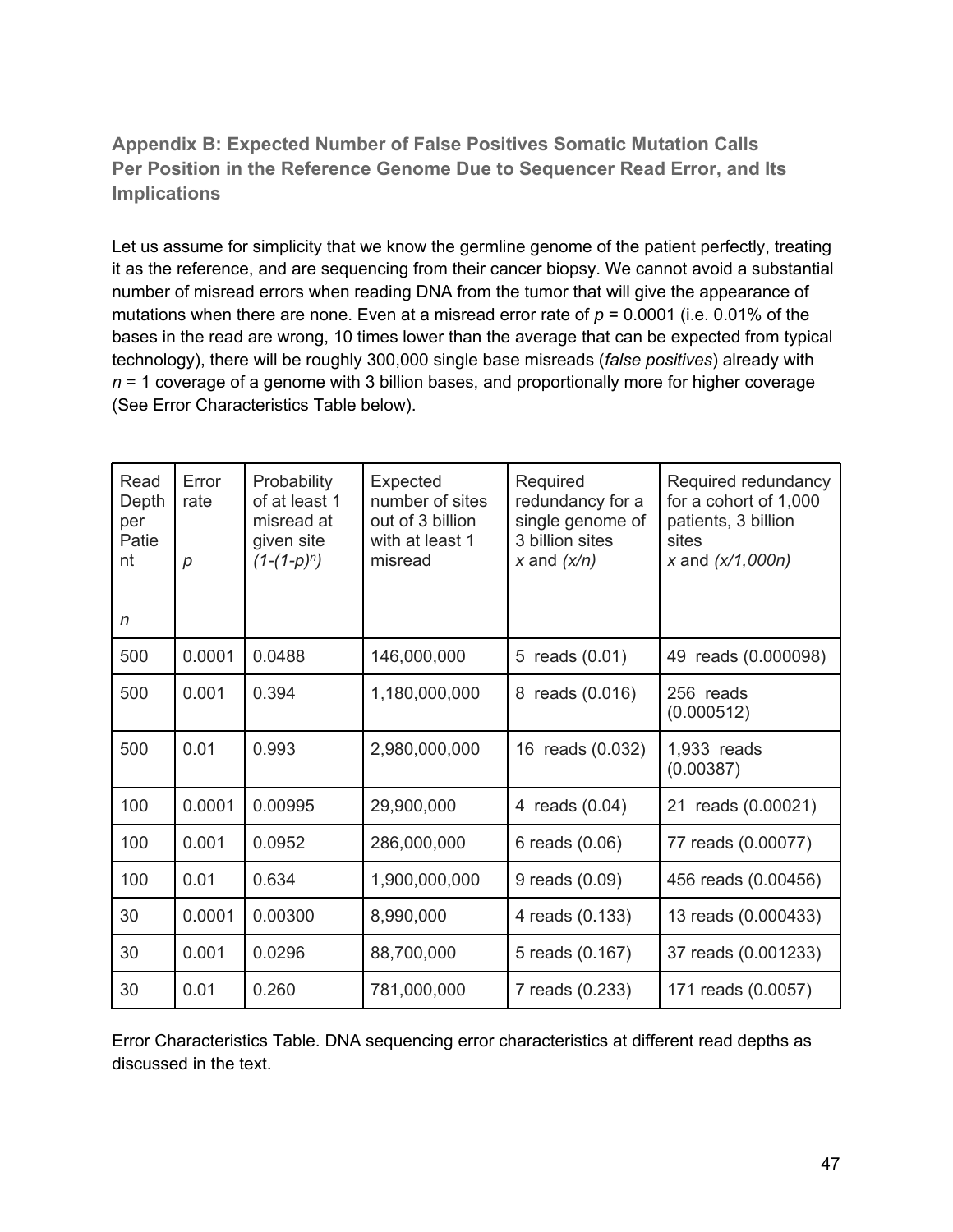Assuming that errors are uniform, independent, and occur at rate *p*, we can determine the probability that there will be various numbers of misreads that falsely produce non-reference bases that are not actually present in the DNA sequence being read. Let *Q(x,n,p)* be the probability that there are at least *x* misreads falsely producing the same non-reference base at a particular site when the sequencing depth is *n* and the single pass misread error rate is *p*. We can upper bound this value by

$$
Q(x, n, p) \le 3 \sum_{k=1}^{n} {n \choose k} (1 - \frac{p}{3})^{(n-k)} (\frac{p}{3})^k
$$

This bound is fairly tight when the number being bounded is small (see "Upper bound approximation" table below for probabilities of false positives for values of the upper bound approximation and the actual value of the probability). Let  $M(x, n, p) = Q(x, n, p) * 3,000,000,000$ , i.e. *M(x,n,p)* is the expected number of false positives in which *x* or more misreads falsely produce the same non-reference base at some site when sequencing a whole genome. If *x* is large enough so that  $M(x, n, p)$  < 1 then we can strongly trust a mutation call based on x reads of the same non-reference base at a given position because we don't expect this to happen by chance even once in the entire genome of 3 billion bases. We call the smallest such *x* the *required redundancy*. This is a very high bar for accuracy; more false positives than this can usually be tolerated in practice. Still, it serves as a useful benchmark.

The Error Characteristics Table above gives some values of the required redundancy *x* for several cases of *n* and *p* (Column 5). In parentheses we indicate what fraction of the total coverage at a particular position is in the required redundancy. For example in the first row we see that if the error rate is  $p = 0.0001$  and the patient's DNA is sequenced to a depth of 500 at a given position then the required redundancy is 5 reads (i.e. 5 out of 500 reads, or 1%). Five is the number of times we would need to see a given non-reference base in that position in order to have a reliable mutation call.

If we have a cohort of patients, and we are interested to know if the same mutation is either very dominant in one or a few patients and/or low level but recurrent among many patients in a given position of the genome, then we can add up the counts from all reads in all patients in a given position. This leads us to considerably smaller required redundancies as a percentage of the total number of reads in all patients at the given position. These required redundancies are given in Column 6 of the Error Characteristics Table for a cohort of 1,000 patients.

Note that the above analysis only addresses the issue of whether we can be confident that the observed differences between the reference and the tumor are real (due to actual somatic mutations) or if they may be due to misreads. Even if the differences between the patient's tumor DNA and germline DNA are real, they may still only reflect random "passenger" mutations in the tumor that have no bearing on the disease. In a large cohort, if the same mutation occurs in many different patients, we can be more confident that it is a driver rather than a passenger. However, some regions of the genome are more prone to random mutation, and this must be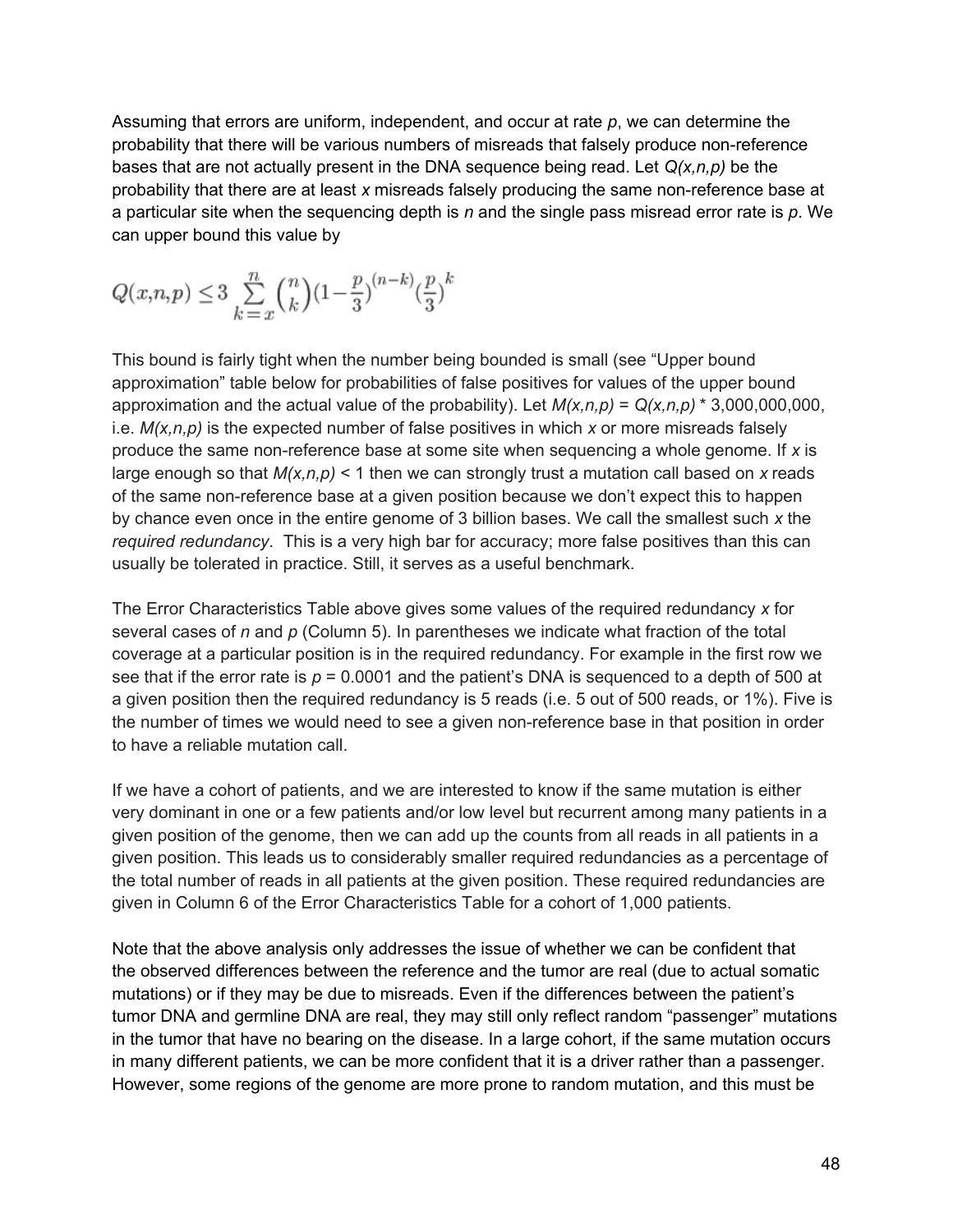taken into account when making higher level causal inferences of this type<sup>114</sup>.

The values of the required redundancy reveal our current inability to detect mutations that occur in a small fraction of the cells in the tissue sample in a single patient. At *n* = 30-fold coverage, a mutation that is homozygously present in 5% of the cells (or heterozygously present in 10% of the cells in the tissue sample) has only a 6% chance of having the required redundancy to be reliably detected even in the most accurate case of misread rate  $p = 0.0001$ . A mutation homozygously present in 1% of the cells has only a 0.02% chance of having the required redundancy. For *n* = 100-fold coverage, the corresponding values are 74.2% and 1.8% respectively. It is not until we reach  $n = 950$ -fold coverage, where 6 reads are required to avoid false positives, that a mutation homozygously present in 1% of the cells (heterozygous in 2% of the cells) has more than a 90% chance of having the required redundancy. Thus, unless we are prepared to accept quite a number of false positives or to do a second phase of additional validation on the calls we make, as is done in the TCGA project, it is not possible to reliably call mutations that only occur is a small fraction of the cells of a single genome. It does become possible at the cohort level, however. To do this, we have to store and reason with isolated read discordancies in a patient, at frequencies far below the required redundancy, even though in any one tumor these may be overwhelmingly likely to be misread errors.

The above analysis is highly simplified in that it does not address structural variation in the cancer genome (see Appendix A). Not only is structural variation difficult to precisely capture and assess, but the presence of duplications of genomic regions, with some copies mutated and other copies not mutated, makes assessing single nucleotide changes in those regions much more difficult.

There are also technical errors in base calling that are not independent and can wreak havoc. These are often due to systematic mismapping of the reads to the reference genome. When the same mapping error is repeated multiple times, we get several reads that exhibit the false appearance of independent evidence for a particular difference relative to the reference genome. Both the 1000 Genomes Project and the TCGA/ICGC projects have found this to be a major source of errors among the variant calls that otherwise appear to be made with high confidence. In a database of 10<sup>17</sup> data points (1 million genomes, each with 3 billion sites and with 30-40 single pass base calls at each site), any systematic, non-independent errors of this type must be uncovered and either eliminated or incorporated into the model of uncertainty.

<sup>114</sup> (2011). The Spectra of Somatic Mutations Across Many Tumor Types. Retrieved July 22, 2012, from [http://www.genome.gov/Multimedia/Slides/TCGA1/TCGA1\\_Lawrence.pdf](http://www.genome.gov/Multimedia/Slides/TCGA1/TCGA1_Lawrence.pdf).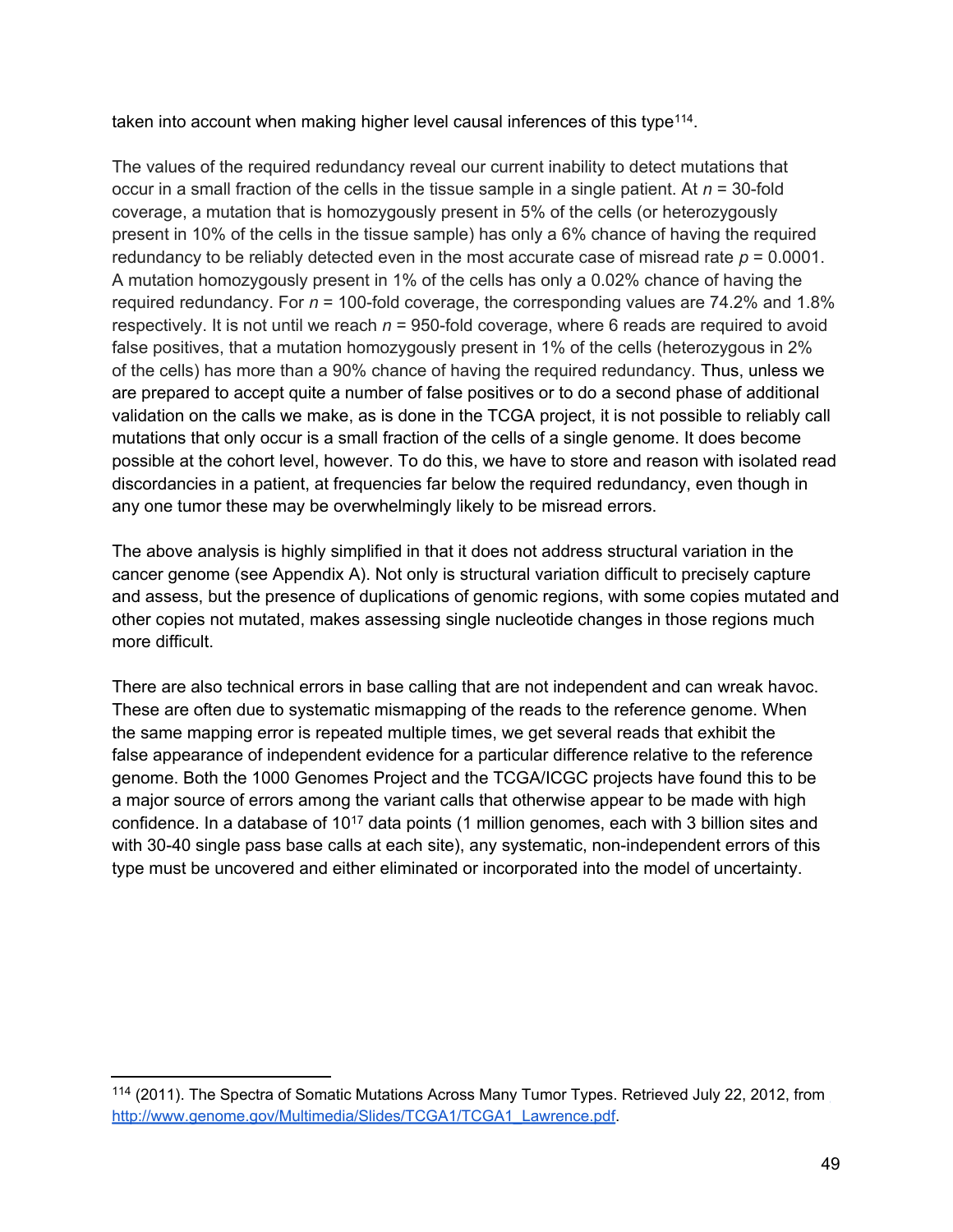Upper bound approximation table. The table below gives an estimated upper bound approximation (formula in the main text) and actual probabilities of a false positive at a single position for various coverages and error rates when *x* = 1, …, 16 identical non-reference reads are required. At low numbers, the estimation very closely bounds actual numbers.

| $\eta$ | p                | est.<br>$x = 1$ | actual<br>$x = 1$ | est.<br>$x = 2$ | actual<br>$x = 2$ | est.<br>$x = 3$ | actual<br>$x = 3$ | est.<br>$x = 4$ | actual<br>$x = 4$ |
|--------|------------------|-----------------|-------------------|-----------------|-------------------|-----------------|-------------------|-----------------|-------------------|
| 500    | 0.0001           | 0.050           | 0.049             | $4.1e-4$        | $4.1e-4$          | $2.3e-6$        | $2.3e-6$          | $9.4e-9$        | $9.4e-9$          |
| 500    | 0.001            | 0.46            | 0.39              | 0.037           | 0.037             | 0.0020          | 0.0020            | 8.4e-5          | 8.4e-5            |
| 500    | 0.01             | $\mathbf{1}$    | 0.99              | $\mathbf{1}$    | 0.97              | 0.70            | 0.55              | 0.26            | 0.24              |
| 100    | 0.0001           | 0.010           | 0.0099            | $1.6e-5$        | $1.6e-5$          | $1.8e-8$        | $1.8e-8$          | 1.4e-11         | 1.4e-11           |
| 100    | 0.001            | 0.098           | 0.095             | 0.0016          | 0.0016            | $1.8e-5$        | $1.8e-5$          | $1.4e-7$        | $1.4e-7$          |
| 100    | 0.01             | 0.85            | 0.63              | 0.13            | 0.13              | 0.014           | 0.014             | 0.0011          | 0.0011            |
| 30     | 0.0001           | 0.0030          | 0.0030            | $1.4e-6$        | $1.4e-6$          | $4.5e-10$       | $4.5e-10$         | $\mathbf 0$     | $\mathbf 0$       |
| 30     | 0.001            | 0.030           | 0.030             | $1.4e-4$        | $1.4e-6$          | $4.5e-7$        | 4.5e-7            | $1.0e-9$        | $1.0e-9$          |
| 30     | 0.01             | 0.29            | 0.26              | 0.014           | 0.014             | $4.2e-4$        | $4.2e-4$          | $9.5e-6$        | $9.5e-6$          |
|        |                  |                 |                   |                 |                   |                 |                   |                 |                   |
| n      | $\boldsymbol{p}$ | est.<br>$x = 5$ | actual<br>$x = 5$ | est.<br>$x = 6$ | actual<br>$x = 6$ | est.<br>$x = 7$ | actual<br>$x = 7$ | est.<br>$x = 8$ | actual<br>$x = 8$ |
| 500    | 0.0001           | $3.1e-11$       | 3.1e-11           | 0               | $\mathbf 0$       | $\overline{0}$  | 0                 | $\mathbf 0$     | $\mathbf 0$       |
| 500    | 0.001            | $2.7e-6$        | $2.7e-6$          | $1.8e-9$        | $1.8e-9$          | 3.6e-11         | 3.6e-11           | $\mathbf 0$     | $\pmb{0}$         |
| 500    | 0.01             | 0.082           | 0.080             | 0.022           | 0.021             | 0.0049          | 0.0049            | $9.9e-4$        | $9.9e-4$          |
| 100    | 0.0001           | 0               | $\overline{0}$    | $\overline{0}$  | 0                 | $\overline{0}$  | $\overline{0}$    | $\overline{0}$  | $\mathbf 0$       |
| 100    | 0.001            | $9.1e-10$       | $9.1e-10$         | 4.8e-12         | 4.7e-12           | 0               | 0                 | $\mathbf 0$     | $\pmb{0}$         |
| 100    | 0.01             | $7.1e-5$        | $7.1e-5$          | $3.8e-6$        | $3.8e-6$          | $1.7e-7$        | $1.7e-7$          | 6.5e-9          | 6.5e-9            |
| 30     | 0.0001           | 0               | 0                 | $\Omega$        | $\overline{0}$    | $\mathbf 0$     | 0                 | $\Omega$        | 0                 |
| 30     | 0.001            | 1.7e-12         | 1.7e-12           | 0               | $\mathbf 0$       | 0               | 0                 | $\mathbf 0$     | $\boldsymbol{0}$  |
| 30     | 0.01             | $1.6e-7$        | $1.6e-7$          | 2.6e-11         | 2.6e-11           | $\overline{0}$  | $\overline{0}$    | $\overline{0}$  | $\pmb{0}$         |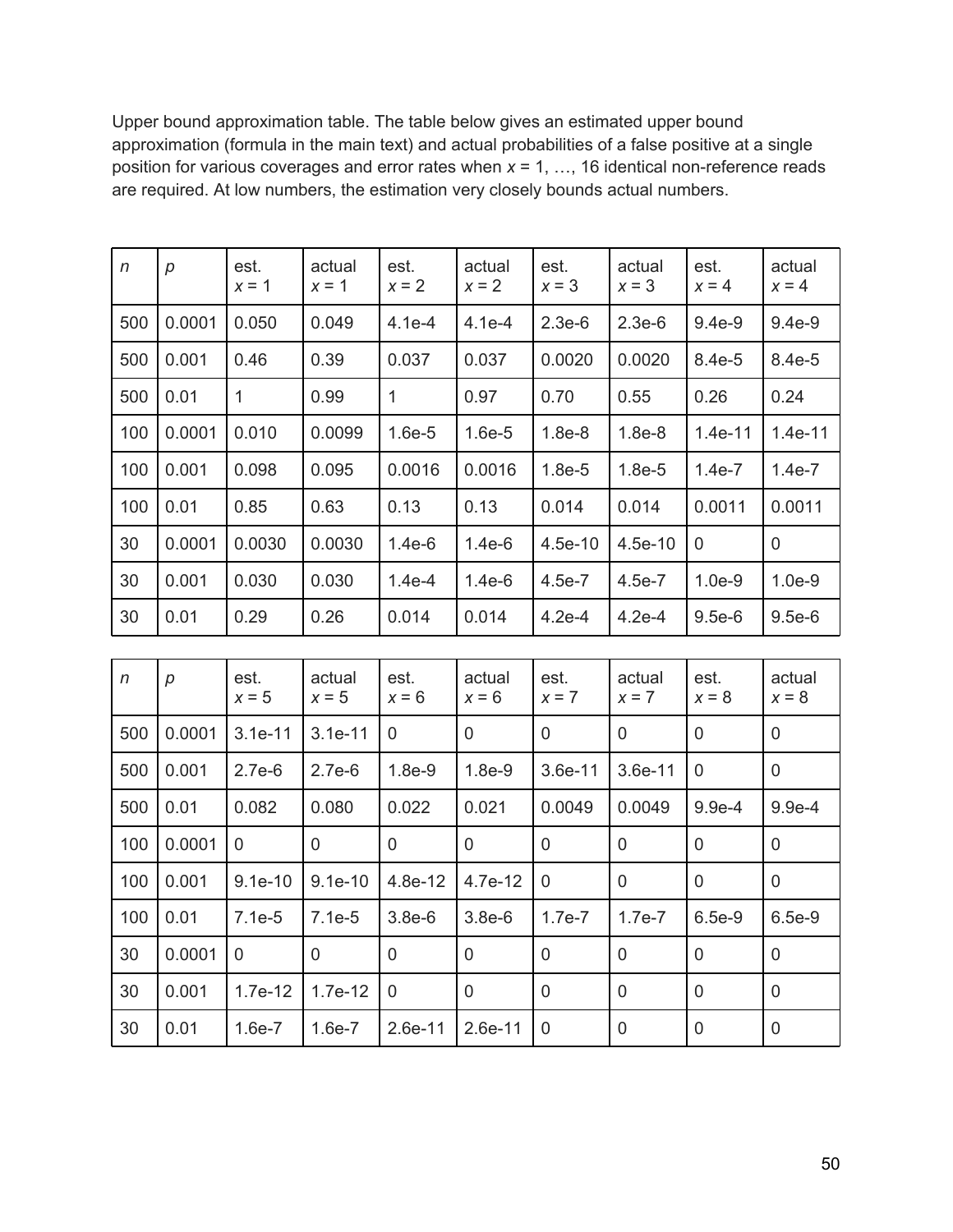| $\eta$ | p      | est.<br>$x = 9$ | actual<br>$x = 9$ | est.<br>$x = 10$ | actual<br>$x = 10$ | est.<br>$x = 11$ | actual<br>$x = 11$ | est.<br>$x = 12$ | actual<br>$x = 12$ |
|--------|--------|-----------------|-------------------|------------------|--------------------|------------------|--------------------|------------------|--------------------|
| 500    | 0.0001 | $\mathbf 0$     | $\mathbf 0$       | $\overline{0}$   | $\overline{0}$     | $\overline{0}$   | $\mathbf 0$        | $\mathbf 0$      | $\overline{0}$     |
| 500    | 0.001  | $\overline{0}$  | $\mathbf 0$       | $\overline{0}$   | $\overline{0}$     | $\overline{0}$   | $\overline{0}$     | $\overline{0}$   | $\mathbf 0$        |
| 500    | 0.01   | $1.8e-4$        | $1.8e-4$          | $2.9e-5$         | $2.9e-5$           | $4.2e-6$         | $4.2e-6$           | 5.6e-7           | 5.6e-7             |
| 100    | 0.0001 | 0               | $\mathbf 0$       | $\mathbf 0$      | $\overline{0}$     | $\Omega$         | $\overline{0}$     | $\overline{0}$   | $\mathbf 0$        |
| 100    | 0.001  | $\overline{0}$  | $\mathbf 0$       | $\overline{0}$   | $\overline{0}$     | $\overline{0}$   | $\mathbf 0$        | $\mathbf 0$      | $\mathbf 0$        |
| 100    | 0.01   | $2.2e-10$       | $2.2e-10$         | 6.7e-12          | 6.7e-12            | $\overline{0}$   | $\overline{0}$     | $\overline{0}$   | $\overline{0}$     |
| 30     | 0.0001 | $\overline{0}$  | $\mathbf 0$       | $\overline{0}$   | $\overline{0}$     | $\overline{0}$   | $\overline{0}$     | $\overline{0}$   | $\mathbf 0$        |
| 30     | 0.001  | $\overline{0}$  | $\mathbf 0$       | $\mathbf 0$      | $\overline{0}$     | $\overline{0}$   | $\overline{0}$     | $\overline{0}$   | $\mathbf 0$        |
| 30     | 0.01   | $\mathbf 0$     | $\mathbf 0$       | 0                | $\mathbf 0$        | $\mathbf 0$      | $\mathbf 0$        | $\mathbf 0$      | $\mathbf 0$        |
|        |        |                 |                   |                  |                    |                  |                    |                  |                    |

| $\eta$ | p      | est.<br>$x = 13$ | actual<br>$x = 13$ | est.<br>$x = 14$ | actual<br>$x = 14$ | est.<br>$x = 15$ | actual<br>$x = 15$ | est.<br>$x = 16$ | actual<br>$x = 16$ |
|--------|--------|------------------|--------------------|------------------|--------------------|------------------|--------------------|------------------|--------------------|
| 500    | 0.0001 | $\mathbf 0$      | $\overline{0}$     | $\overline{0}$   | $\mathbf 0$        | $\overline{0}$   | $\mathbf 0$        | $\mathbf 0$      | $\mathbf 0$        |
| 500    | 0.001  | $\overline{0}$   | $\overline{0}$     | $\mathbf{0}$     | $\overline{0}$     | $\overline{0}$   | $\overline{0}$     | $\overline{0}$   | $\mathbf 0$        |
| 500    | 0.01   | $7.0e-8$         | 7.0e-8             | 8.1e-9           | 8.1e-9             | 8.7e-10          | 8.7e-10            | 8.8e-11          | 8.8e-11            |
| 100    | 0.0001 | 0                | $\overline{0}$     | $\overline{0}$   | $\overline{0}$     | $\overline{0}$   | $\mathbf 0$        | 0                | $\mathbf 0$        |
| 100    | 0.001  | $\mathbf 0$      | 0                  | $\overline{0}$   | $\overline{0}$     | $\overline{0}$   | $\mathbf 0$        | $\mathbf 0$      | $\mathbf 0$        |
| 100    | 0.01   | $\mathbf 0$      | $\overline{0}$     | $\overline{0}$   | $\overline{0}$     | $\overline{0}$   | $\mathbf 0$        | $\overline{0}$   | $\mathbf 0$        |
| 30     | 0.0001 | $\overline{0}$   | $\mathbf 0$        | $\overline{0}$   | $\overline{0}$     | $\overline{0}$   | $\mathbf 0$        | $\overline{0}$   | $\mathbf 0$        |
| 30     | 0.001  | $\overline{0}$   | $\overline{0}$     | $\overline{0}$   | $\overline{0}$     | $\overline{0}$   | $\mathbf 0$        | $\overline{0}$   | $\mathbf 0$        |
| 30     | 0.01   | $\mathbf 0$      | $\mathbf 0$        | $\overline{0}$   | $\mathbf 0$        | $\mathbf 0$      | $\mathbf 0$        | $\mathbf 0$      | $\mathbf 0$        |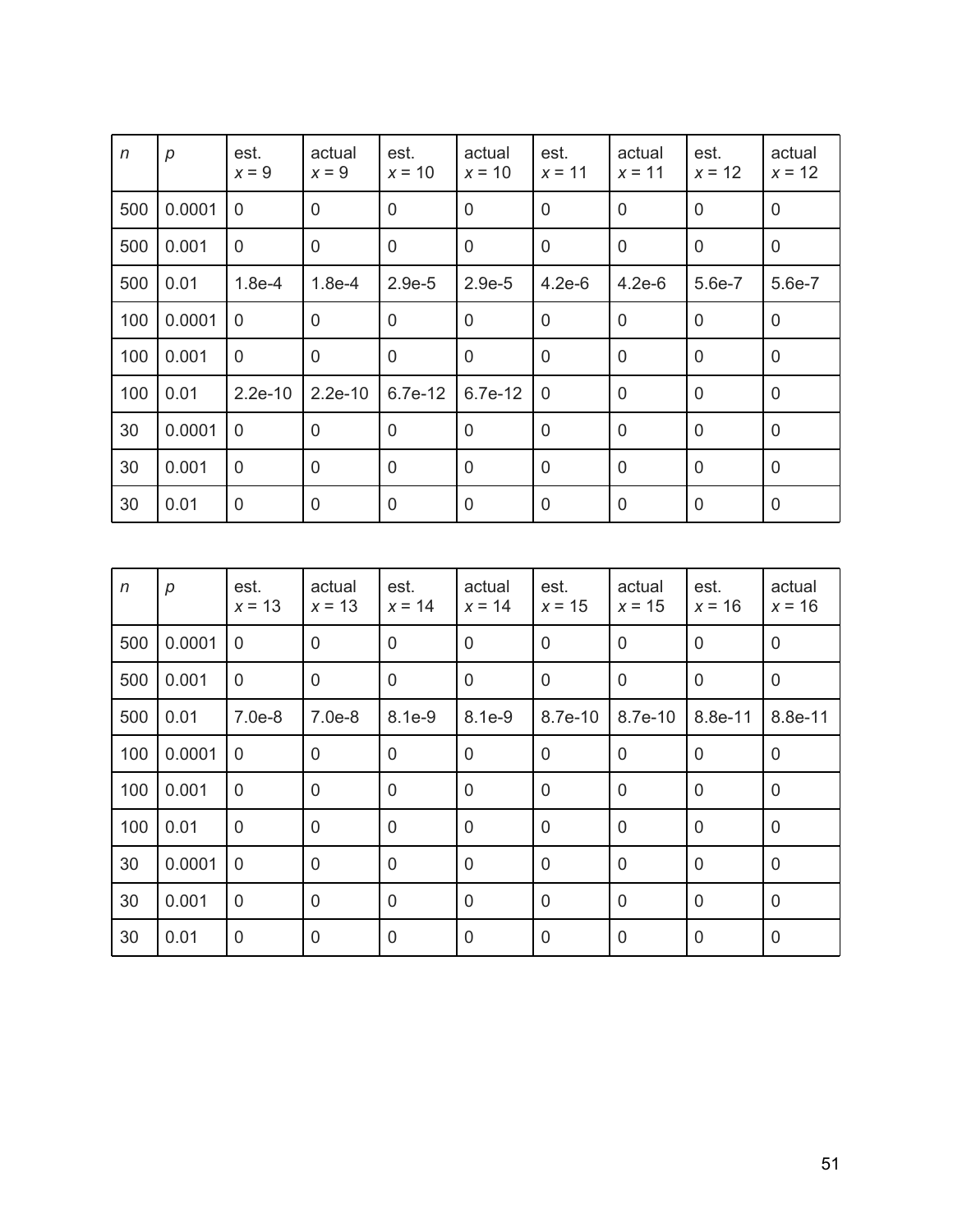## <span id="page-53-0"></span>**Appendix C: Alternate Design of Warehouse Hardware**

AIn this section, we assume an alternate design, in which the storage is distributed across all servers. Similarly, we consider an OCP rack design, where each rack hosts 18 2U servers. We assume each server contains 2 processors, 512 GB DRAM, and 12 disks of 5TB. Using same prices as before (i.e., \$5K/TB DRAM, \$30/TB Disk, \$200 per processor), we get \$5K per server. Adding the price for motherboard and rounding it up we get \$6K per server. Thus, each rack has 360 cores, 1.08PB, and 9TB of DRAM at \$108K. To store 125 PB, we need 116 racks, at a cost of \$12.5M. In addition to 125 PB of disk storage, the 116 racks host over 40,000 cores, and 1 PB of DRAM.

Typically, the cost of routers and switches is around 25% of server cost, or about \$3M. In addition, we assume the cabling cost is \$2K/rack or \$332K for all racks.

The CAPEX, which includes servers, networking equipment, cabinets and cabling, is \$16M. If we add 10% to account for various estimates and larger number of racks, which will have higher hosting costs, we come close to the \$18M of the earlier estimate.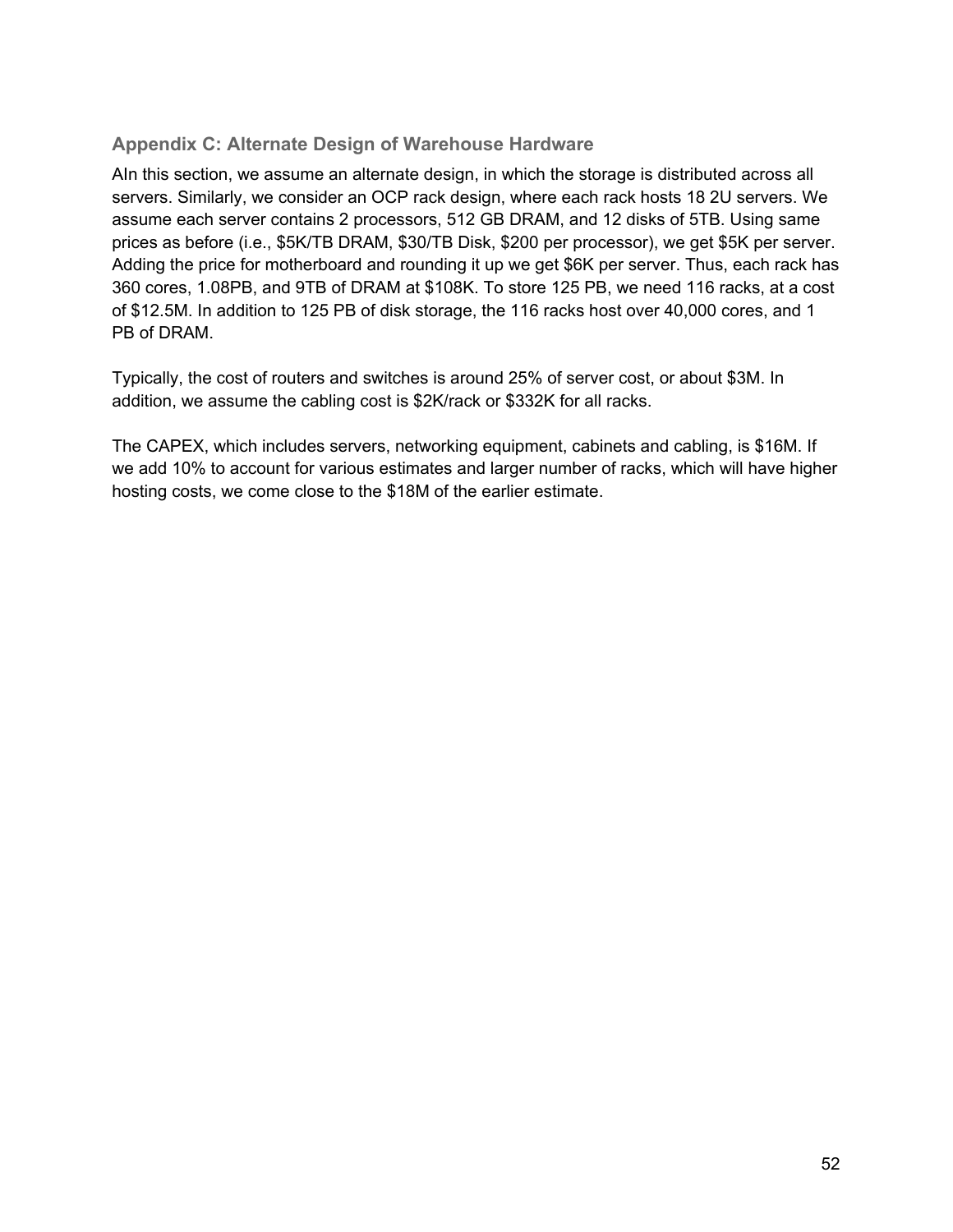## <span id="page-54-0"></span>**Appendix D. Technical Approaches to Germline DNA Privacy Concerns**

In addition to somatic DNA changes that occur only in the tumor cells, inherited DNA variations in all of the patient's cells can affect how an individual develops a particular cancer and how the disease responds to treatment regimes, so it will also be important to share this information while protecting patient privacy.

An important goal for a Million Cancer Genome Warehouse is performing genomewide association studies (GWAS) of both common and rare inherited single nucleotide polymorphisms (SNPs) to compare regions of the genome between matched cohorts with and without a particular cancer. The large scale of the warehouse will increase the ability to achieve desired levels of statistical power for detecting weak associations between single nucleotide or structural variants and cancer susceptibility while limiting the rate of false positives. Achieving this goal is a critical step in realizing the vision of personalized medicine.

However, for the germline mutations, as discussed above, patient privacy is a major concern and the warehouse's large scale introduces a major design challenge. Previously, many studies have pooled individual genotype data together while making the allele frequencies of each SNP in the pool publicly available. It has been implicitly assumed that releasing such summary data provides a secure way to share the results of a study without compromising the privacy of the study participants. However, Homer et al.<sup>115</sup> showed that it is possible, by examining datasets based on high-density SNP arrays, to accurately detect the presence of individual genotypes in a mixture of pooled DNA even when each individual's DNA is present in only small concentrations. Although this analysis was aimed at applications in forensic science, these findings raised the possibility that the presence of individual genotypes could be inferred from summary data, and this possibility has led to the removal of publicly available summary data from previous studies as a conservative means of protecting the privacy of human subjects<sup>116</sup>.

A key question about the types of cancer genomic analyses that researchers will want to perform is whether it will be sufficient to have access to summary SNP data for only a subset of the SNPs ("exposed" SNPs). In cases where such access is sufficient, then it is likely that an appropriately defined level of privacy can be maintained if the number of exposed SNPs is sufficiently small. Establishing privacy guidelines of this kind requires an understanding of how the number of exposed SNPs varies as a function of factors such as the allele frequencies of the SNPs, the number of individuals in the DNA pool and, of particular importance, the method used to detect the individual in the pool. An analysis of this kind was pursued by Homer et al<sup>117</sup>, who proposed a particular detection method and estimated the statistical power of detecting

<sup>115</sup> Homer, N., Szelinger, S., Redman, M., Duggan, D., Tembe, W., Muehling, J., et al. (2008). Resolving individuals contributing trace amounts of DNA to highly complex mixtures using high-density SNP genotyping microarrays. *PLoS Genetics*, *4*(8), e1000167.

<sup>116</sup> Gilbert, N. *Nature* doi:10.1038/news.2008.1083 (4 September 2008).

<sup>117</sup> Homer, N., Szelinger, S., Redman, M., Duggan, D., Tembe, W., Muehling, J., et al. (2008). Resolving individuals contributing trace amounts of DNA to highly complex mixtures using high-density SNP genotyping microarrays. *PLoS Genetics*, *4*(8), e1000167.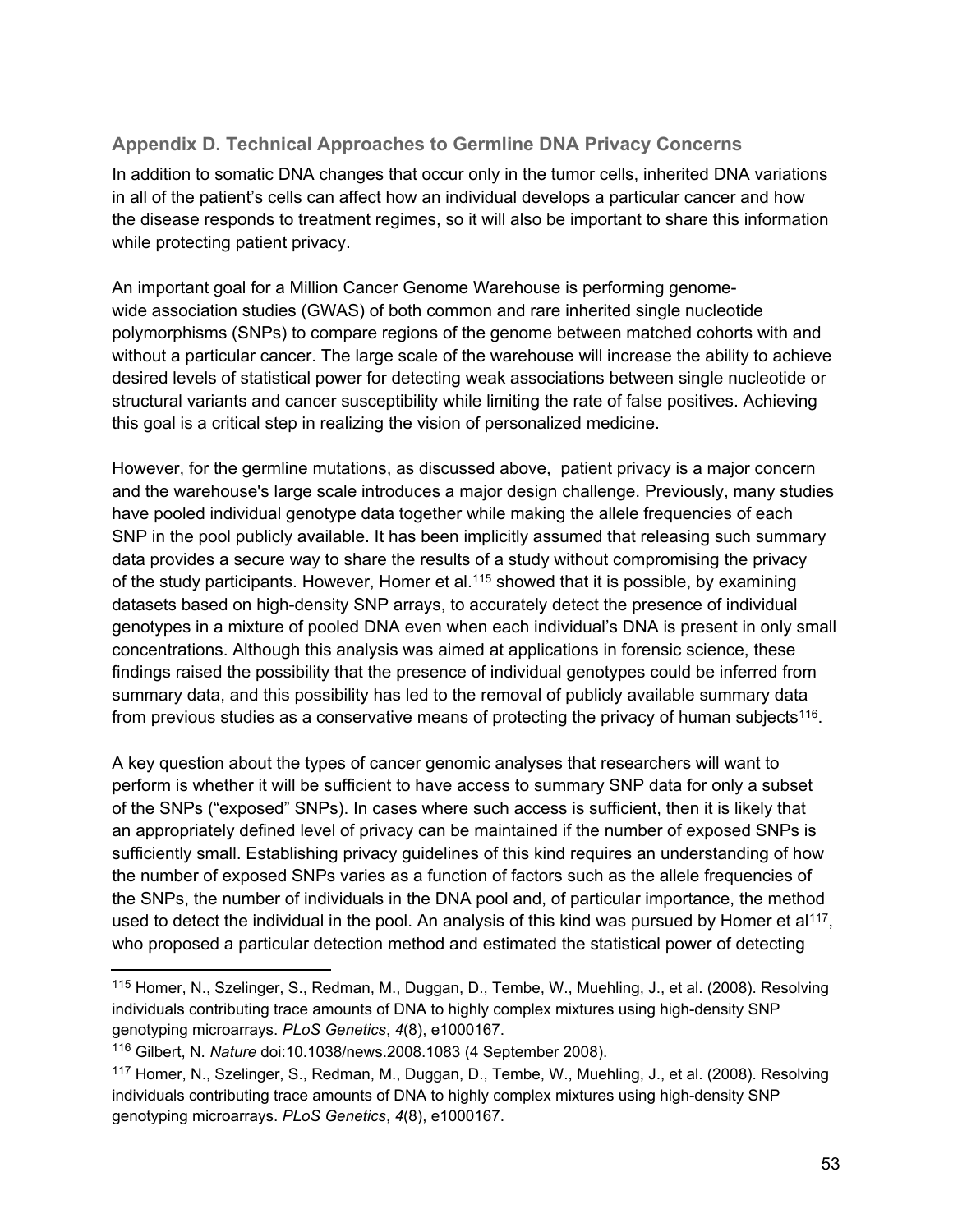an individual genotype in a sample of exposed SNPs using this new method. But although an analysis of any specific detection method provides an estimate of its power of detection, it remains possible that another method could provide increased power and that therefore no guarantee could be provided that its power of detection was below some acceptable level.

Sankaraman et al<sup>118</sup> propose a method and a tool, SecureGenome, that provides an upper bound on the detection power achievable by any method, which yields guidelines as to which set of SNPs can be safely exposed for a given pool size with a maximal allowable power Beta and false-positive level Alpha. SecureGenome is based on a statistical hypothesis testing formulation, for which the Likelihood Ratio test (LR test) attains the maximal power achievable. This approach provides a guarantee that it will be safe to expose a set of SNPs for which the LR test does not achieve sufficient power. SecureGenome takes as input a genotype dataset (including the individuals' genotypes), a reference dataset and a ranking of the SNPs, removes SNPs that are in linkage disequilibrium, and determines the number of highly ranked SNPs that can be safely exposed. The program outputs this value along with the power of the LR test evaluated both empirically and theoretically.

In the context of a Million Cancer Genome Warehouse, the approach used by this tool may be useful in developing a methodology that enables effective cancer genomics research while taking into account both privacy and the need to leverage data collected throughout the community.

<sup>118</sup> Sankararaman, S., Obozinski, G., Jordan, M. I., & Halperin, E. (2009). Genomic privacy and limits of individual detection in a pool. *Nature genetics*, *41*(9), 965-967.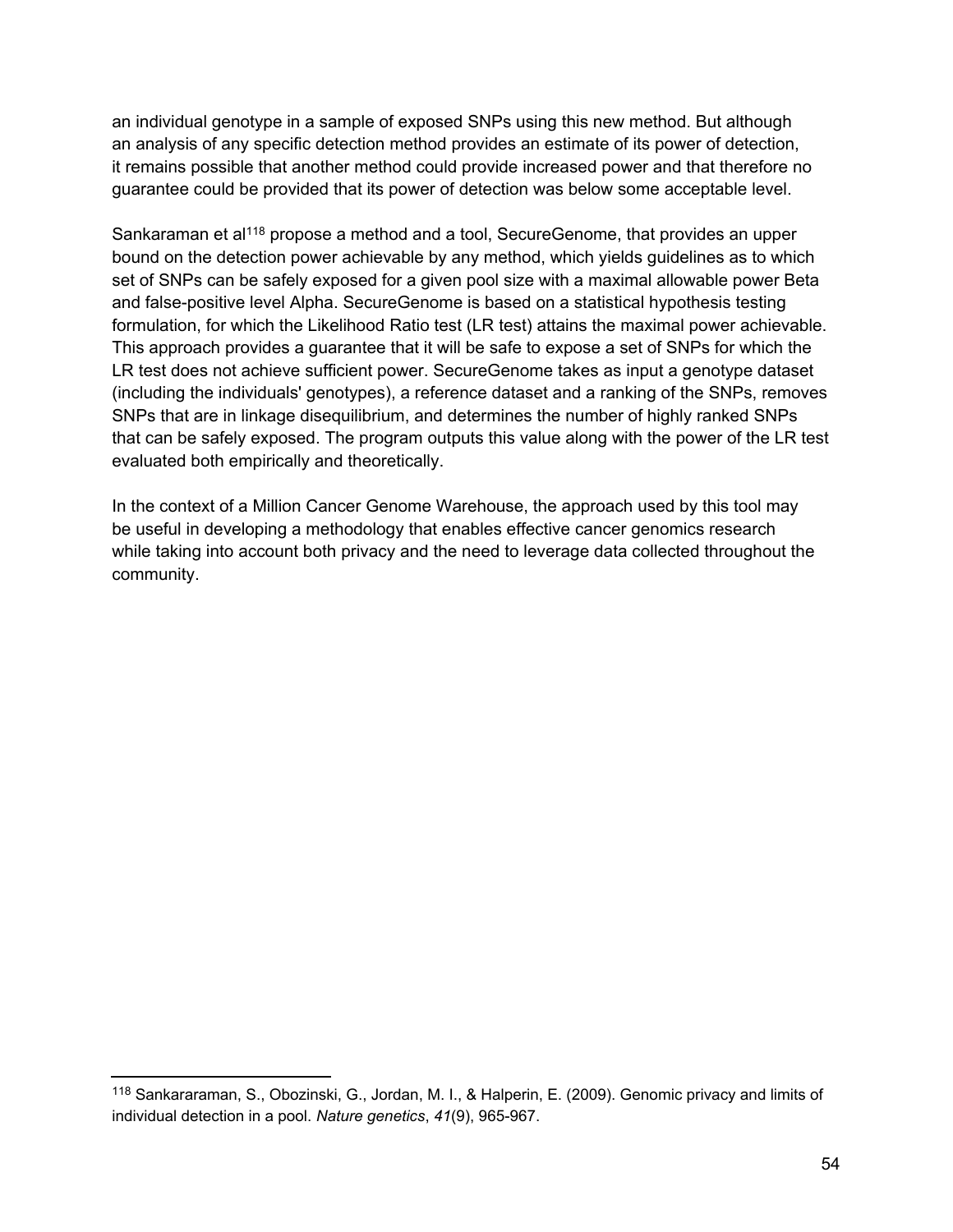## <span id="page-56-0"></span>**Author Bios**

**David Haussler (UC Santa Cruz)** is currently Director of the Center for Biomolecular Science and Engineering at UCSC, co-Director of the California Institute for Quantitative Biosciences representing UCSC, and adjunct professor at Stanford and UCSF. He develops new statistical and algorithmic methods to explore the molecular function, evolution, and disease process in the human genome, integrating comparative and high-throughput genomics data to study gene structure, function, and regulation. He is credited with pioneering the use in genomics of hidden Markov models, stochastic context-free grammars, and discriminative kernel methods, the latter first applied to gene expression in cancer in 1999. As a collaborator on the international Human Genome Project, his team posted the first assembly of the human genome sequence on the Internet on July 7, 2000. They subsequently developed the UCSC Genome Browser, a webbased tool that is used by hundreds of thousands of biomedical researchers worldwide in both basic and translational research, receiving more than 3 million page requests per week. Most recently, he built the CGHub database to hold the National Cancer Institute's cancer genome data. His group's informatics work on cancer genomics provides a complete analysis pipeline from raw DNA reads through the detection and interpretation of mutations and altered gene expression in tumor samples. He works with the Stand Up To Cancer "Dream Teams" of the American Association for Cancer Research and The Cancer Genome Altas project of the NCI to discover molecular causes of cancer and pioneer a new personalized, genomics-based approach to cancer treatment. Elected to the National Academy of Sciences and the American Academy of Arts and Sciences in 2006, he has received the 2011 Weldon Memorial prize for application of mathematics and statistics to biology, 2009 ASHG Curt Stern Award in Human Genetics, the 2008 Senior Scientist Accomplishment Award from the International Society for Computational Biology, the 2006 Dickson Prize for Science from Carnegie Mellon University, and the 2003 ACM/AAAI Allen Newell Award in Artificial Intelligence.

**David Patterson (UC Berkeley)** is the Pardee Professor of Computer Science, Director of the Parallel Computing Laboratory (Par Lab), and a founding member of the Algorithms, Machines, and People Laboratory (AMP Lab). In the past, he served as Director of the Reliable and Distributed Systems Laboratory (RAD Lab), as Chair of Berkeley's CS Division, Chair of the Computing Research Association, and President of the Association for Computing Machinery (ACM), which at 108,000 members is the largest professional society in information technology. His most successful projects have been Reduced Instruction Set Computers (RISC), Redundant Arrays of Inexpensive Disks (RAID), and Network of Workstations (NOW), which a recent NAE report cited as helping lead to three multibillion dollar industries. This research led to many papers, six books, and more than 35 honors, some shared with friends, including election to the National Academy of Engineering, the National Academy of Sciences, and the Silicon Valley Engineering Hall of Fame. He was named Fellow of the Computer History Museum and both AAAS organizations. From the University of California he won the Outstanding Academic Alumnus Award (UCLA College of Engineering) and the Distinguished Teaching Award (UC Berkeley). From the ACM, where as a fellow, he received the Distinguished Service Award, the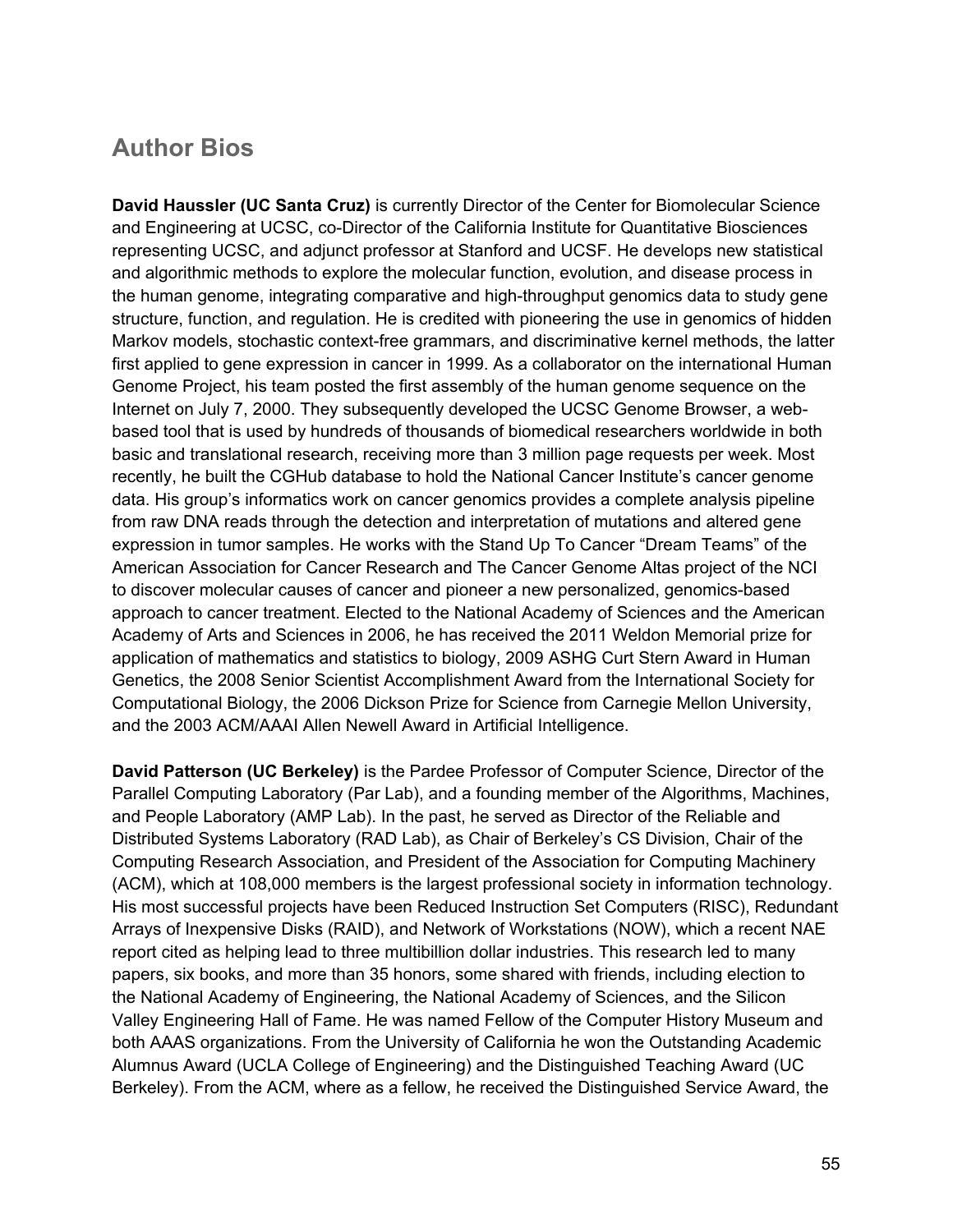Karlstrom Outstanding Educator Award, the SIGARCH Eckert Mauchly Award, the SIGMOD Test of Time Award, and the SIGOPS Hall of Fame Award. He is also a fellow at the IEEE, where he received the Johnson Information Storage Award, the Undergraduate Teaching Award, and the Mulligan Education Medal. He shared the IEEE von Neumann Medal and the NEC C&C Prize with John Hennessy, President of Stanford University and co-author of two of his books. His most recent award is the 2012 Jean-Claude Laprie Award in Dependable Computing from IFIP.

**Mark Diekhans (UC Santa Cruz)** is Technical Director of the CGHub repository for NCI cancer genomics data and a bioinformatics software architect and engineer with the Center for Biomolecular Science and Engineering at UCSC. He has a wide range of experience building large, high-performance software systems, including a highly successful commercial operating system. His bioinformatics work includes human genome annotation, comparative genomics, and cancer genomics.

**Armando Fox (UC Berkeley)** is a Professor-In-Residence and a co-founder of the Berkeley RAD Lab (Reliable Adaptive Distributed Systems) and AMP Lab (Algorithms, Machines and People). His 2003 collaboration with David Patterson on Recovery-Oriented Computing earned him the distinction of being included in the "Scientific American 50" top researchers and led to the formation of the RAD Lab, where he was a coauthor of the influential position paper "Above the Clouds: A Berkeley View of Cloud Computing." This paper was one of the first widelyread academic articles that outlined a cloud computing research agenda, and led to several successful collaborations with top machine learning researchers on the application of machine learning to operational problems in cloud computing datacenters. Prof. Fox reinvented the undergraduate Software Engineering course at Berkeley and wrote a new textbook *Engineering Long-Lasting Software: An Agile Approach Using SaaS & Cloud Computing*, co-authored with David Patterson. Prior to joining Berkeley, he was an Assistant Professor of Computer Science at Stanford, where he received the National Science Foundation CAREER Award, the Robert Noyce Family Faculty Fellowship, the IBM Young Faculty Fellowship, and teaching awards from Stanford University (his former employer), the Society of Women Engineers, and Tau Beta Pi Engineering Honor Society. In previous lives he helped design the Intel Pentium Pro microprocessor and founded a small company to commercialize his UC Berkeley dissertation research on mobile computing. He holds degrees in electrical engineering and computer science from the Massachusetts Institute of Technology, the University of Illinois at Urbana-Champaign, and UC Berkeley.

**Michael Franklin (UC Berkeley)** is the Thomas M. Siebel Professor of Computer Science, focusing on new approaches for large-scale data management and data analysis. At Berkeley he is Director of the Algorithms, Machines and People Laboratory (AMP Lab), a crossdisciplinary collaboration integrating machine learning, large-scale cluster computing and crowdsourcing to develop new approaches to big data analytics. He is also the Principal Investigator of a DARPA seedling project (a one year project awarded as part of the CRASH program), which supported foundational work that led to the establishment of the AMPLab. His on-going research projects are in the areas of data stream processing and continuous analytics,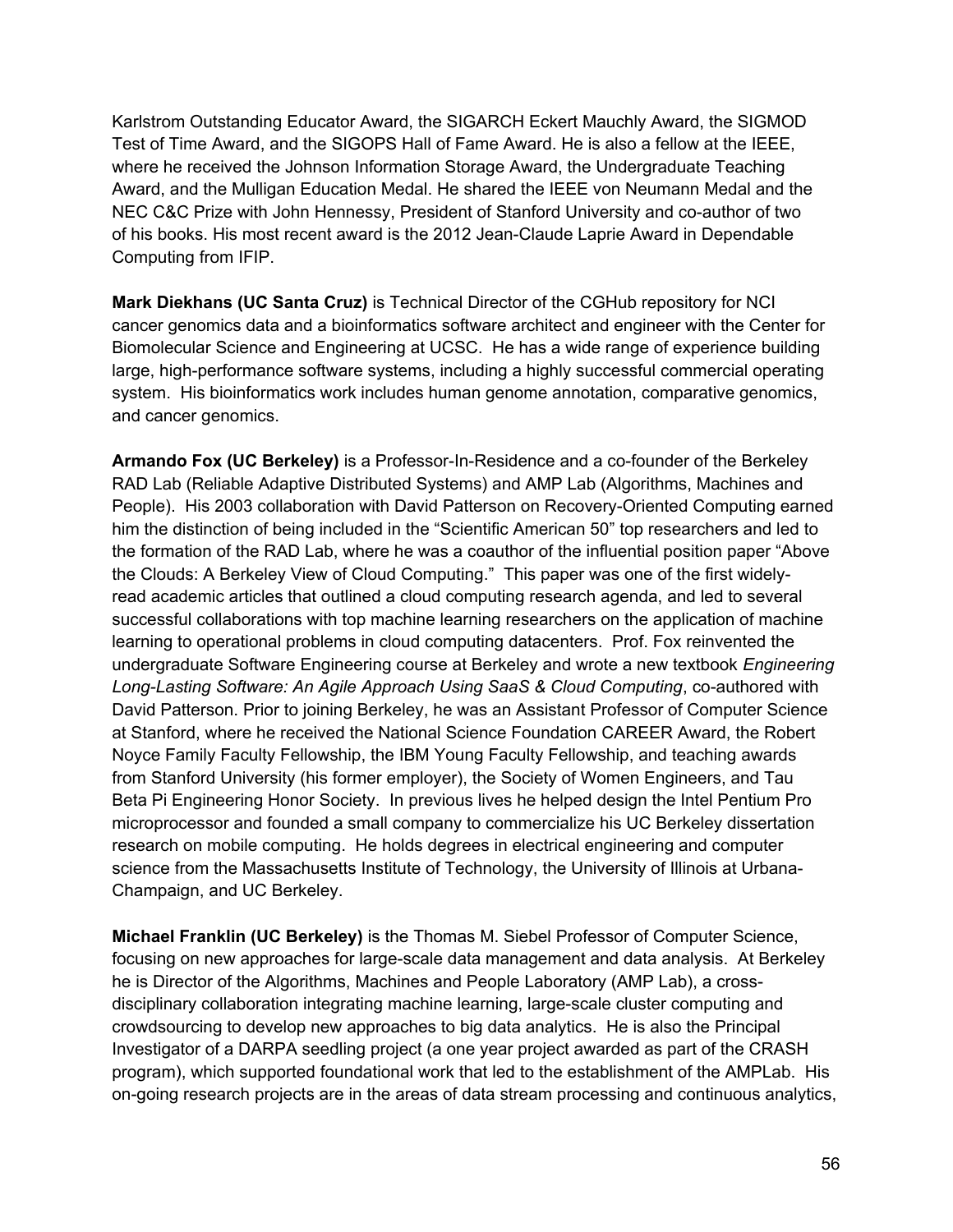scalable query processing, large-scale sensing environments, data integration, hybrid human/ computer data processing systems, and cross-data center consistency protocols. He is a Fellow of the Association for Computing Machinery and recipient of the NSF CAREER award, ACM SIGMOD "Test of Time" award, and Outstanding Advisor Award from the Computer Science Graduate Student Association at Berkeley. He is currently serving as a committee member on the U.S. National Academy of Sciences study on Analysis of Massive Data. He was the founder and CTO of Truviso, Inc. a real-time data analytics company that enables customers to quickly make sense of diverse, high-speed, continuous streams of information. Truviso was recently acquired by Cisco Systems to provide real-time analytics for Network Analytics and other data-in-motion applications. He received his Ph.D. in Computer Science from the University of Wisconsin, Madison in 1993.

**Michael I. Jordan (UC Berkeley)** is the Pehong Chen Distinguished Professor in the Department of Electrical Engineering and Computer Science and the Department of Statistics at the University of California, Berkeley. His research in recent years has focused on Bayesian nonparametric analysis, probabilistic graphical models, spectral methods, kernel machines and applications to problems in statistical genetics, signal processing, computational biology, information retrieval and natural language processing. Prof. Jordan is a member of the National Academy of Sciences, a member of the National Academy of Engineering and a member of the American Academy of Arts and Sciences. He is a Fellow of the American Association for the Advancement of Science. He has been named a Neyman Lecturer and a Medallion Lecturer by the Institute of Mathematical Statistics. He is an Elected Member of the International Institute of Statistics. He is a Fellow of the AAAI, ACM, ASA, CSS, IMS, IEEE and SIAM. He received the 2008 SIAM Activity Group on Optimization Prize and the 2009 ACM/AAAI Allen Newell Award in Artificial Intelligence.

**Anthony D. Joseph (UC Berkeley)** is an Associate Professor and holds a UC Berkeley Chancellor's Professorship. He received his Ph.D. degree in computer science from MIT in 1998, and is a member of IEEE, ACM, and USENIX. He was Director of Intel Labs Berkeley, Intel Corporation's research laboratory in Berkeley from 2008 to 2011, a Massachusetts Institute of Technology Martin Luther King Jr. Visiting Scholar in 2004, a Nokia Foundation Visiting Fellow, in 2004, a member of the DARPA-sponsored Defense Science Study Group from 2004 to 2005, awarded a National Science Foundation CAREER Award in 2000, received an Okawa Foundation Research Grant in Telecommunications and Information Processing in 1999, and received an IBM Faculty Development Award in 1999. He is developing adaptive techniques for: resource allocation in datacenters, robust security defenses for machine learning algorithms, and protection of DCS/SCADA systems and critical cyber infrastructure. He also co-leads the Department of Homeland Security-sponsored DETER Network testbed project which has built the world's largest public, secure, scalable testbed for conducting next-generation cybersecurity research into worms, viruses, distributed denial of service attacks, and attacks against routing infrastructure. His principal field of interest is systems and networking: cloud computing, cybersecurity, and distributed systems.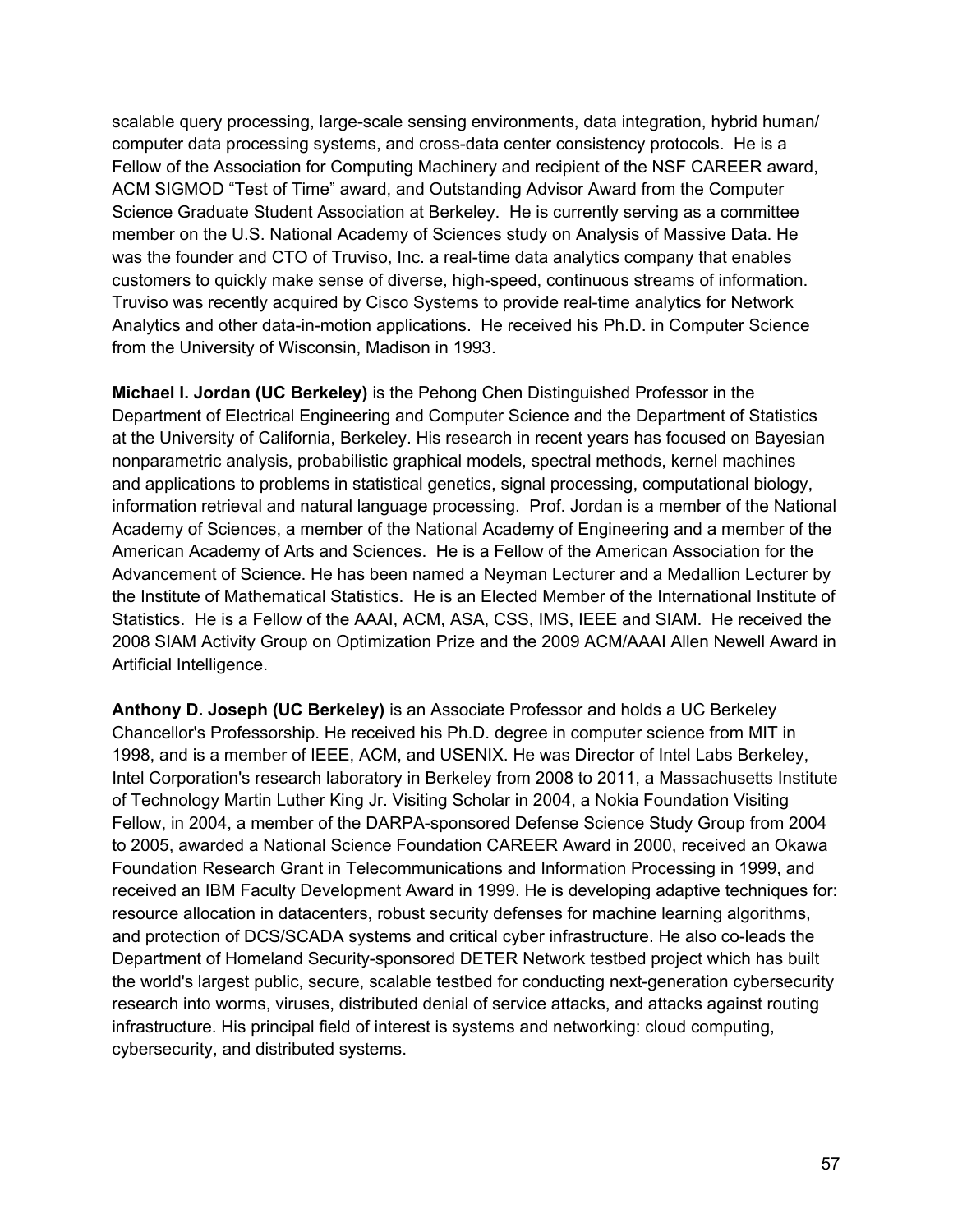**Singer Ma (UC Santa Cruz)** is a Programmer/Analyst at the UCSC Center for Biomolecular Science and Engineering. He received a B.S. in Computer Science from Harvey Mudd College in 2011 and now works on analysis of cancer data for The Cancer Genome Atlas project, focusing on somatic mutation calling.

**Benedict Paten** (**UC Santa Cruz**) is an assistant research scientist at the Centre for Biomolecular Science and Engineering. He did his graduate work at Cambridge University and the European Bioinformatics Institute under Ewan Birney, graduating in 2007. Since leaving Cambridge he has worked first as a postdoc with David Haussler and now as a research scientist. His work has focused mainly on algorithms for comparative genomics, in particular methods for genome alignment and evolutionary history reconstruction. He also recently helped lead a substantial community effort, dubbed the Assemblathon, for evaluating the potential of next generation sequencing for de novo assembly.

**Scott Shenker (UC Berkeley)** is the Carl J. Penther Professor of Engineering. He was previously Principal Scientist at Xerox PARC and then founding director of the AT&T Center for Internet Research at ICSI before joining UC Berkeley in 2004. While his past research covered such topics such as garbage collection, wireless networking, and game theory, his current research focuses on cluster computing, Internet architecture, and software-defined networking. He has been awarded the IEEE Internet Award, the ACM SIGCOMM Award, and two ACM SIGCOMM test-of-time awards, along with an honorary degree from the University of Chicago; he was also recently elected to the National Academy of Engineering. According to Microsoft Academic Search, he is the most cited author in computer science.

**Taylor Sittler (UC San Francisco)** is a resident in Clinical Pathology. He went to medical school at University of Massachusetts and has worked in systems biology since 2001, starting at MIT with Trey Ideker and continuing to his present-day research on the molecular classification of cancers. He received a Howard Hughes Medical Institute Medical Student Fellow Award (2004) and continuing education award (2005).

**Ion Stoica (UC Berkeley)** is a Professor and he received his PhD from Carnegie Mellon University in 2000. He does research on cloud computing and networked computer systems. Past work includes the Dynamic Packet State (DPS), Chord DHT, Internet Indirection Infrastructure (i3), declarative networks, replay-debugging, and multi-layer tracing in distributed systems. His current research focuses on resource management and scheduling for data centers, cluster computing frameworks, and network architectures. He is the recipient of a SIGCOMM Test of Time Award (2011), the 2007 CoNEXT Rising Star Award, a Sloan Foundation Fellowship (2003), a PECASE Award (2002), and the 2001 ACM doctoral dissertation award. In 2006, he co-founded Conviva, a startup to commercialize technologies for large-scale video distribution.